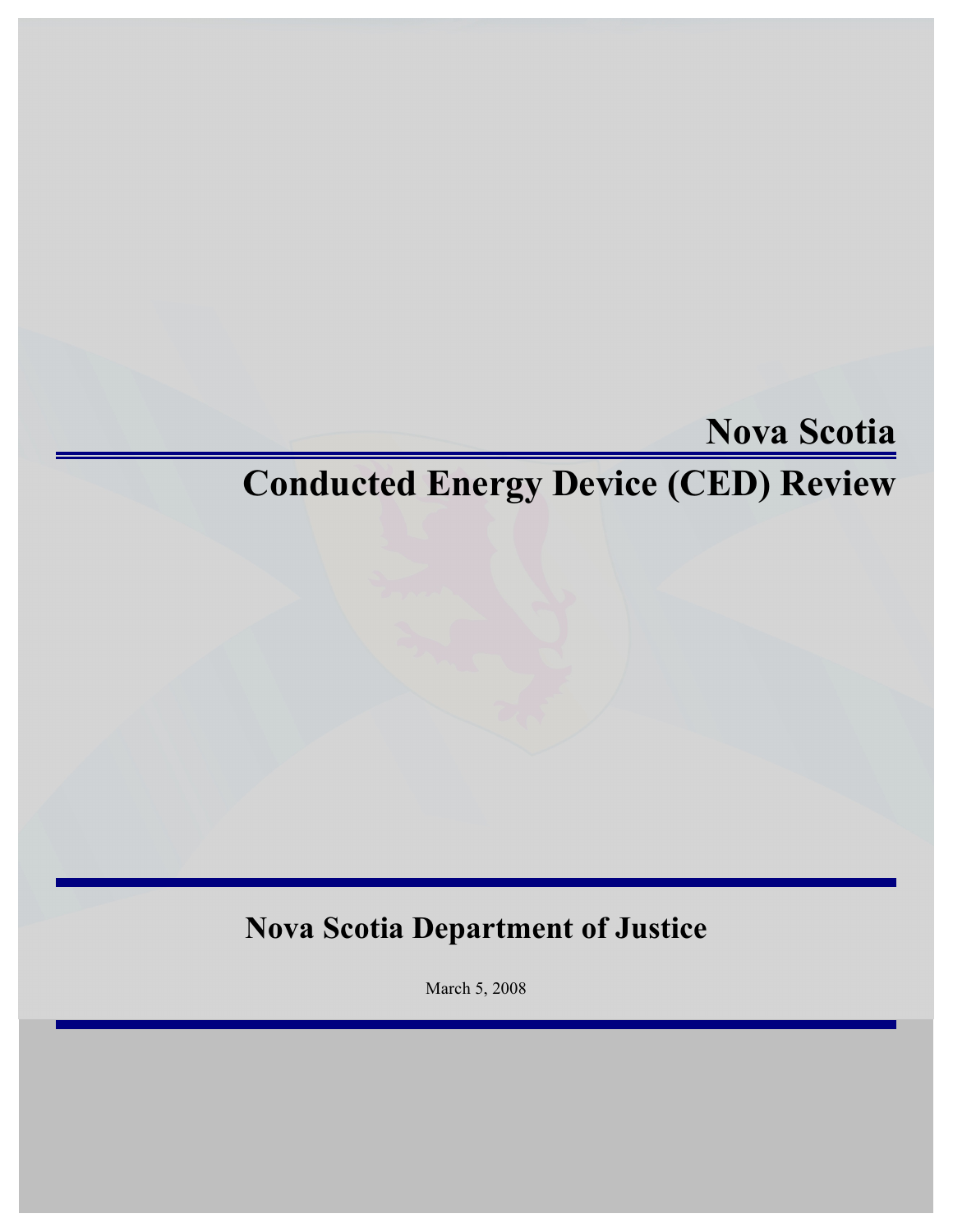# **Table of Contents**

| - Background<br>- Ministerial Review<br>- Definitions<br>- National Use of Force Model<br>- The Incident Management Intervention Model (IM/IM)<br>Comparison of the Two models<br>- Less Lethal Weapons<br>- Types of 'Less-Lethal' Devices<br>How the TASER <sup>®</sup> Works<br><b>Municipal Police Agencies</b><br><b>Provincial Governance Standard for CEDs</b><br>Compliance with the Provincial Governance Standard<br><b>RCMP</b><br><b>Correctional Services</b><br><b>Sheriff Services</b><br>Commission for Public Complaints Against the RCMP<br><b>Toronto Police Service</b><br>Quebec Report<br>$\blacksquare$<br>Halifax Regional Police<br>British Columbia Office of the Police Complaint Commissioner<br><b>Canadian Police Research Centre</b> |                                 |  |
|---------------------------------------------------------------------------------------------------------------------------------------------------------------------------------------------------------------------------------------------------------------------------------------------------------------------------------------------------------------------------------------------------------------------------------------------------------------------------------------------------------------------------------------------------------------------------------------------------------------------------------------------------------------------------------------------------------------------------------------------------------------------|---------------------------------|--|
|                                                                                                                                                                                                                                                                                                                                                                                                                                                                                                                                                                                                                                                                                                                                                                     |                                 |  |
|                                                                                                                                                                                                                                                                                                                                                                                                                                                                                                                                                                                                                                                                                                                                                                     |                                 |  |
|                                                                                                                                                                                                                                                                                                                                                                                                                                                                                                                                                                                                                                                                                                                                                                     |                                 |  |
|                                                                                                                                                                                                                                                                                                                                                                                                                                                                                                                                                                                                                                                                                                                                                                     |                                 |  |
|                                                                                                                                                                                                                                                                                                                                                                                                                                                                                                                                                                                                                                                                                                                                                                     |                                 |  |
| <b>Future Research Directions</b>                                                                                                                                                                                                                                                                                                                                                                                                                                                                                                                                                                                                                                                                                                                                   | Police Executive Research Forum |  |

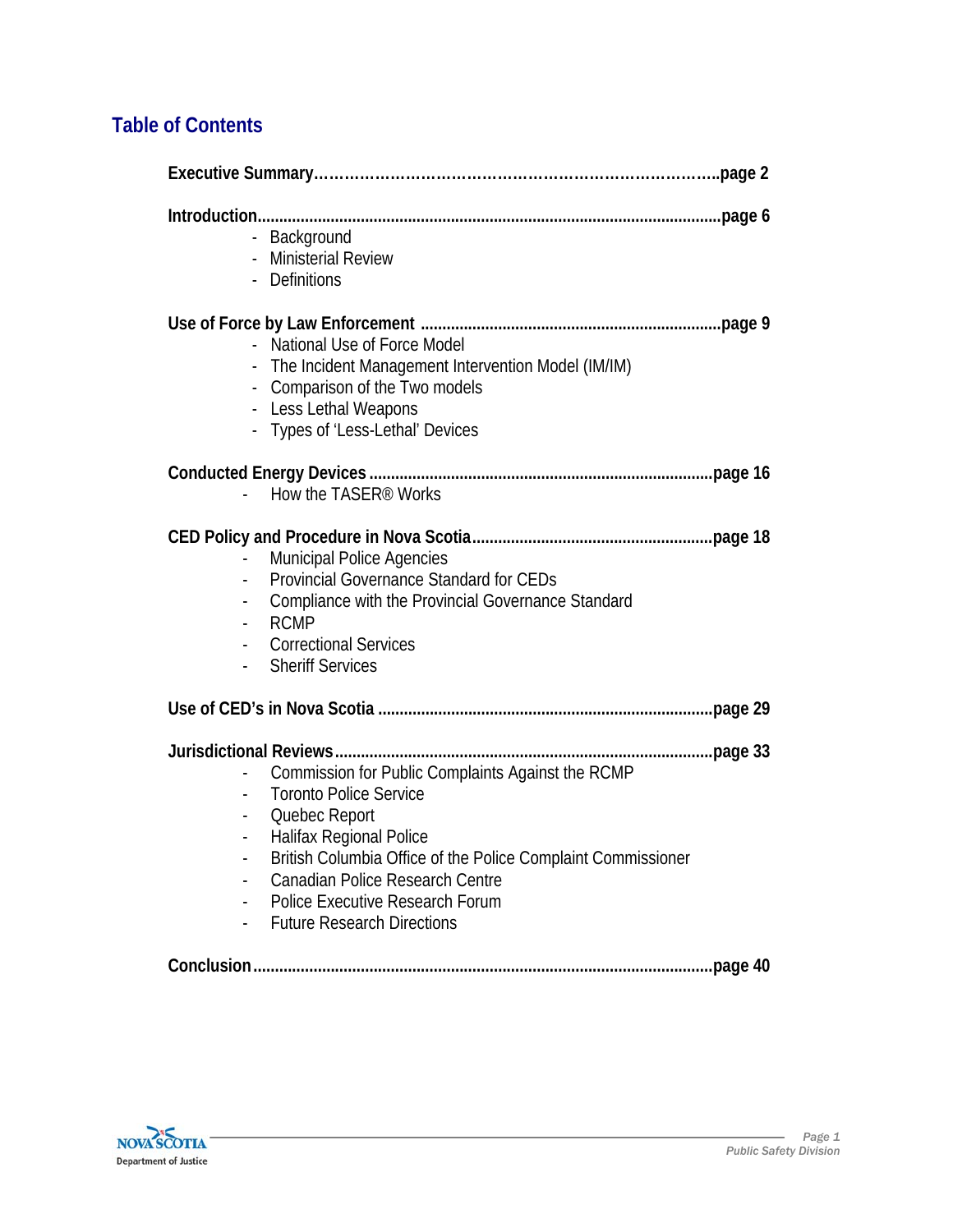# **Executive Summary**

Since 2003, there have been 20 deaths in Canada subsequent to the use of a conducted energy device (CED) by law enforcement officers. Concerns about these incidents, including the November 2007 death of Howard Hyde in Halifax, prompted the Minister of Justice, Cecil P. Clarke, to order a review.

On December 7, 2007 the Minister outlined a two-step process for a ministerial review of CED use and policies in Nova Scotia. In the first phase, to be completed by February 29, 2008, he directed that local and cross-jurisdictional research be completed, to include data on policies and procedures respecting CED use in Nova Scotia and a review of research currently underway in other jurisdictions. This is a report on the findings of that review.

In part two of the process, an advisory panel, with representation from law enforcement and scientific communities, will be established to review the findings and provide advice to the Minister.

# Use of Force by Law Enforcement

Law enforcement officers work in a very volatile environment. Situations can escalate very quickly and the officer must respond appropriately based on his/her perception of the situation and in the context of rules and regulations governing that response. When confrontations occur, the best outcome is one in which the situation is brought under control and no one is injured. However, the nature of law enforcement work is such that risk of harm to officer, subject or bystanders can never be completely eliminated.

Law enforcement agencies have developed policy regarding the use of force and provide training for all officers. All municipal police services in Nova Scotia and Sheriff Services use the National Use of Force Model; the RCMP uses the Incident Management/Intervention Model. Correctional Services uses the Situation Management/Use of Force model adapted from that used by Correctional Services Canada.

The models are similar in stressing the central issue of continuous monitoring of a subject's behavior in the context of an environment that is always in flux and the requirement to apply the least amount of force necessary to gain compliance of the subject while minimizing the risk of harm to the subject, law enforcement officers and others. They differ, however, in the categories of behavior for which the CED can be used and in the categorizations of force.

# CED Policy and Procedure in Nova Scotia

Under the provisions of the *Nova Scotia Police Act*, the Minister of Justice is the constituted authority for the administration of justice within the Province. The Minister is responsible for ensuring that "an adequate and effective level of policing is maintained throughout the Province" and, for that purpose, the Minister "may issue a directive or standard operating or administrative procedure to a police department" or "require a police department, board or advisory board to develop a directive or a standard operating or administrative procedure".

In December 2006, the Public Safety Division of the Department of Justice issued a Provincial Governance Standard for CEDs which required police agencies to develop a specific operational policy and procedure (SOPP) to guide their use of CEDs. Currently, CEDs are authorized for use in eight of the twelve municipal police agencies, the RCMP, Correctional Services and Sheriff Services.

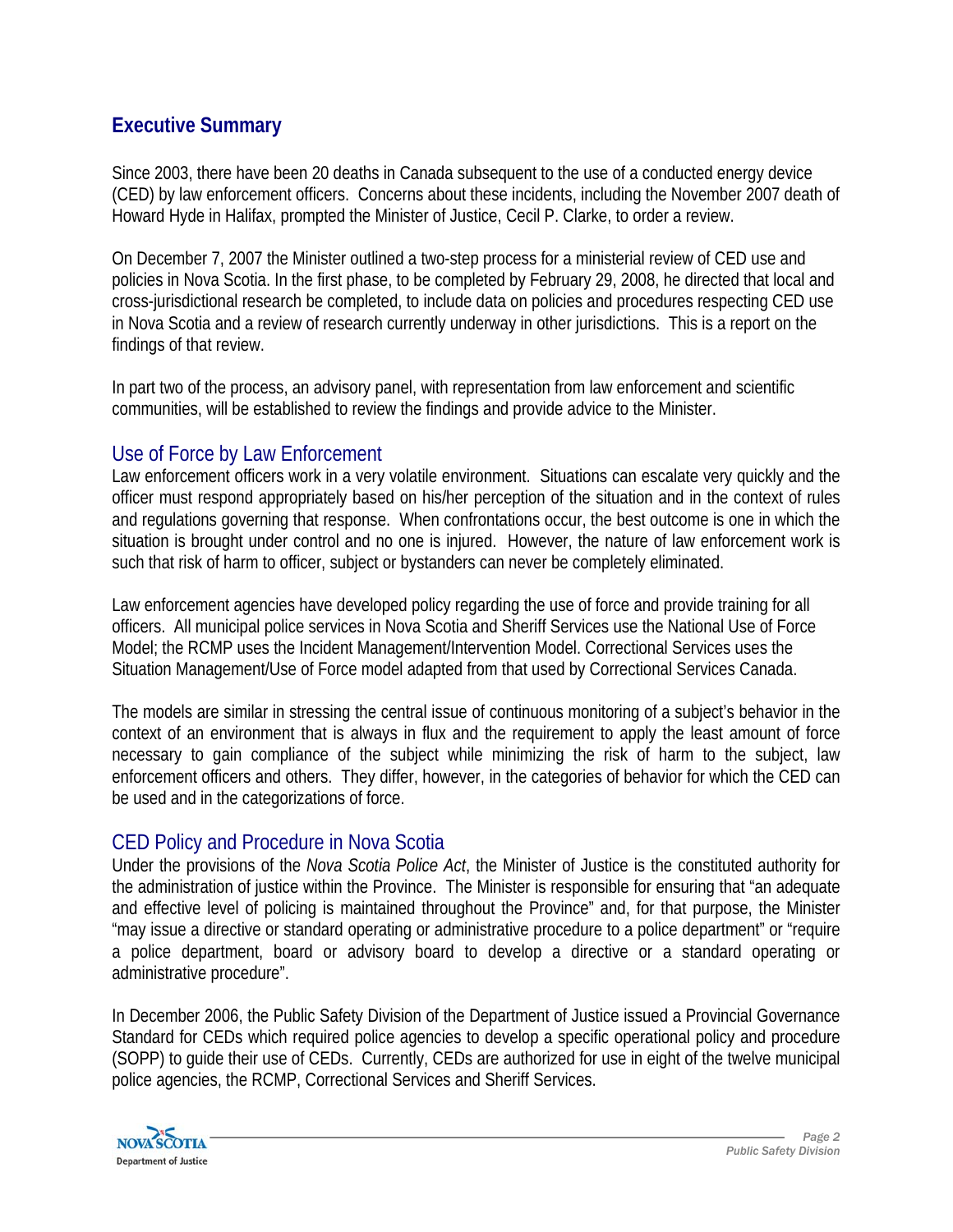All law enforcement agencies using CEDs have developed written policy and procedure regarding the use of CEDs.

The individual SOPPs do, however, differ in their descriptions of the situations in which CEDs may and may not be used. The RCMP policy makes reference to special procedures that are to be followed in cases of subjects believed to be suffering from excited delirium. Although all police agencies and Sheriff Services specify that the CED is classified as an *intermediate* weapon in the use of force continuum (Correctional Services does not), there are differences in how they describe the process for determining whether or not CED use is appropriate in a given situation. Some SOPPs require notification of a supervisor prior to CED use, while others indicate the supervisor is to be notified as soon as possible after a CED deployment. Some SOPPs contain specific cautions regarding multiple use of the device while others contain no such reference. While some policies require that medical personnel remove probes, others permit them to be removed by CED operators. The majority of SOPPs state that persons struck with CED probes are to be evaluated promptly by medical personnel.

The amount of training received differs significantly among law enforcement agencies: municipal police officers and Sheriff Services receive eight hours of training (lecture and practical exercises) in order to qualify as a CED operator, while the RCMP and Correctional Services staff receive sixteen hours of training.

# Use of CEDs in Nova Scotia

At this time there are 1748 police officers in Nova Scotia. Of these, 837 (48%) are members of municipal police departments and 911 (52%) are members of the RCMP deployed in various provincial and federal positions throughout the province. A total of 789 (45%) are trained in the use of CEDs.

In addition, of the 188 officers employed by Sheriff Services, seventeen (9%) are trained in CED use (which is authorized only in the cell areas of the Halifax Provincial Court and Sydney Justice Centre). These devices are also used by Correctional Services in three locations: the Central Nova Scotia, Cape Breton and Southwest Nova Scotia Correctional Facilities. Of a total security staff complement of 255, 44 (17%) are trained in the use of CEDs.

Use of CEDs has increased substantially over the past three years, from 101 times in 2005 to 182 times in 2007, an 80% increase. This could be partially attributed to the overall increase in the number of CEDs currently in use. While there has been an 80% increase in usage from 2005 to 2007, there was a 103% increase in the number of CEDs in use during the same time period. Significant increases (98%) occurred in the use of the 'presentation only' mode (i.e. the device is shown in warning only and not fired) and in the firing of probes (104%).

It is important to note that use of CEDs is very infrequent when viewed in the context of all police-citizen interactions. In 2007, for example, of the 340,380 calls for service to police, CEDs were deployed in only 182 incidents or 0.05% of the total interactions.

It is common for subjects to sustain minor injuries as a result of a CED application; e.g. minor bruising and skin punctures where the probes have made contact with the skin. During the period 2005-2007 Halifax Regional Police (HRP) reports only one incident where a subject received more significant injuries where

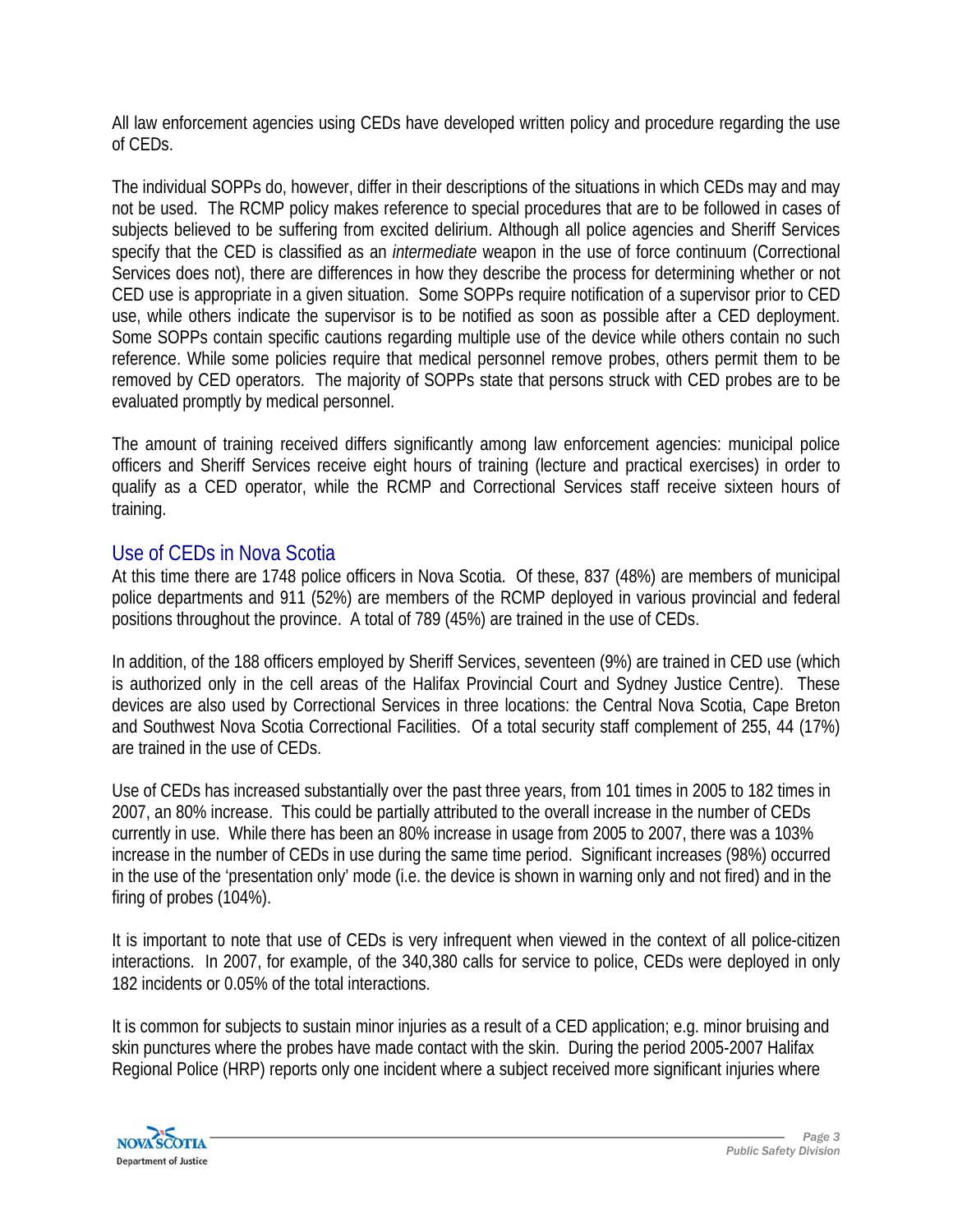no force other than the CED was deployed.<sup>[1](#page-4-0)</sup> Of the other municipal police forces, only Bridgewater reported an injury. The RCMP reported 5 minor injuries and one death (the case of Saulnier in Digby).

HRP prepared a report on all CED incidents from 2003-2007. The report noted a significant decrease in injuries (in all police-citizen interactions) following the introduction of the CED. That police force reports a 78% decline in injuries in 2006 after CED numbers were increased and more officers were trained in its use. However, an increase in injury rates was noted from 2006 to 2007. The authors of that report hypothesize that this is a result of officers becoming more tentative in deploying the CED after a number of well-publicized incidents critical of CED use.

Citizens who wish to complain about the behavior of a police officer have recourse to an independent complaints commission. Since 2004, there have been two complaints associated with the use of CEDs by municipal officers (one complaint was resolved informally; the other through the court system) and four regarding CED use by the RCMP (in one case the investigation found in favour of the complainant and corrective action was taken). One complaint was lodged by an inmate of the Central Nova Scotia Correctional Facility regarding alleged misuse of a CED. An investigation by HRP resulted in a finding that the complaint was unfounded.

### Jurisdictional Reviews

Conductive Energy Devices (CEDs) are a relatively new tool used by law enforcement to subdue resistant subjects. But since their introduction in the United States in the 1990s, they have been adopted by an increasing number of law enforcement agencies, including police forces, sheriffs' departments and correctional institutions.

In recent years, however, public authorities have become increasingly concerned about the use of CEDs, as reports of a number of deaths proximal to CED deployment have been published. In response, with public safety as a paramount issue, a number of jurisdictions have ordered comprehensive reviews of CED use.

The jurisdictional reviews have generally concluded CEDs are effective law enforcement tools that are safe in the vast majority of cases. However, many of the reports indicate there is a need for clearer guidelines regarding CED use and more comprehensive training. The reviews emphasize the importance of accountability – the requirement that the actions of law enforcement officers be governed by policy and that these actions be subject to scrutiny through review and reporting.

Many of the reviews identify significant knowledge gaps associated with the impact of CEDs and express concern about the lack of comprehensive data to properly inform policy. They note that longitudinal studies are required to achieve a more complete understanding of the long-term impact of CEDs – and all tools associated with the use of force continuum – to determine their impact on officer, suspect and public safety.

# **Conclusion**

Law enforcement officers must have appropriate tools to assist them in maintaining public safety. To that end, efforts have been directed at developing instruments that provide an effective response to subduing resistant subjects in situations where simple physical control tactics are inappropriate or inadequate.

<span id="page-4-0"></span> 1 In the November 2007 incident involving Howard Hyde, no causal connection between CED use and Mr. Hyde's subsequent death has been established. The matter is currently under investigation by the Medical Examiner's Office.

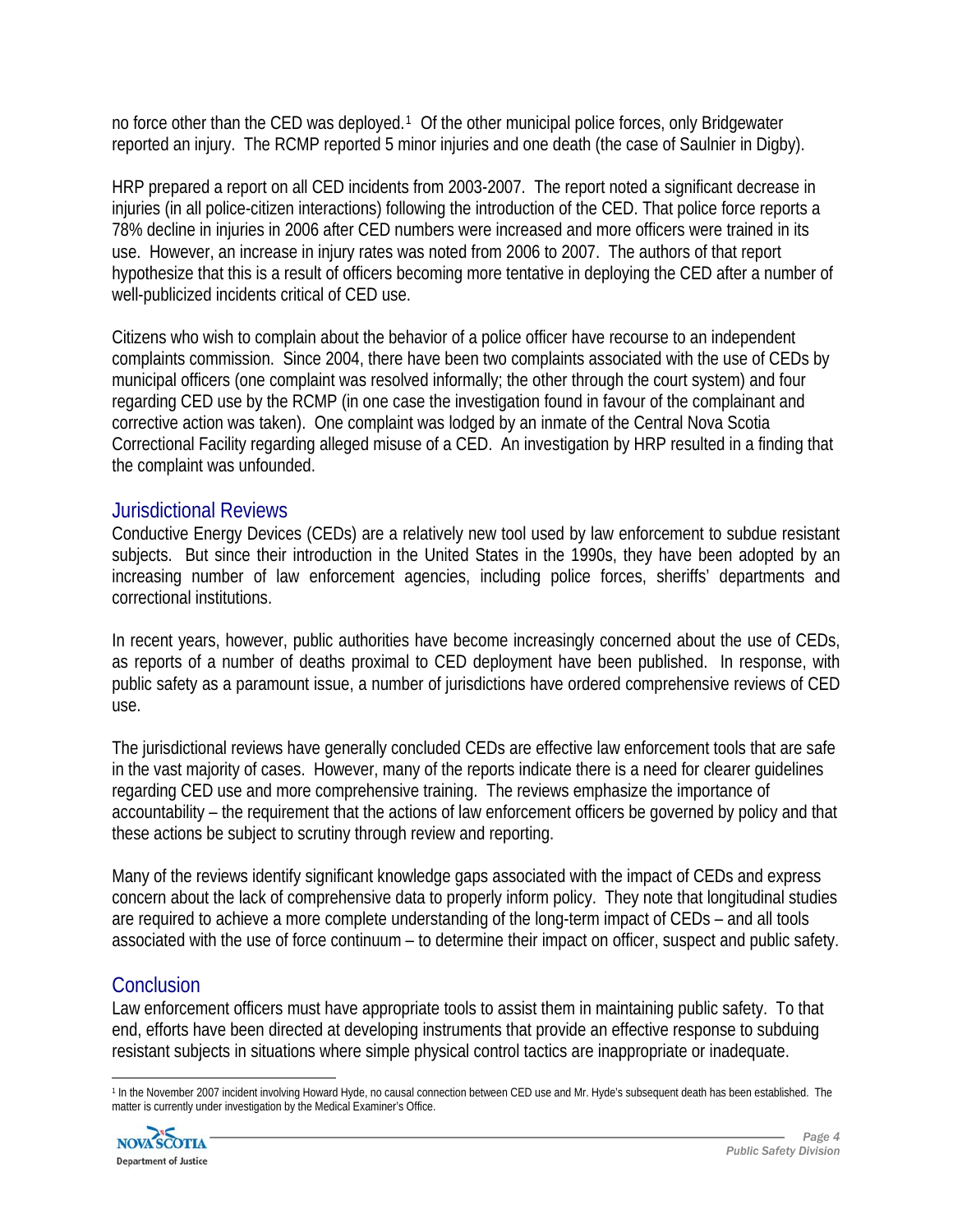The CED has emerged as a promising 'less-lethal' weapon that allows law enforcement officers to bring non-compliant subjects under control while ostensibly posing the least risk to the officer, the subject and other citizens. Its advantages (relative to other weapons such as the baton, OC spray and the firearm) derive mainly from its versatility – its rapid impact, use from a distance, potential for reducing injuries to officers, subjects and bystanders and its reportedly short duration of physiological impact.

But these are the very characteristics that may render the CED open to misuse or even abuse: particularly over-reliance on the weapon to subdue subjects when less intrusive means could be effective.

Some of the policy considerations for public policy-makers include:

- The adequacy of current training programs in addressing the use of the CED in the context of a force continuum and establishing appropriate qualification standards for certification and recertification.
- Whether there should be operational procedures that clearly outline the conditions of CED deployment and the extent to which the government should be involved in establishing such procedures.
- The adequacy of current oversight and accountability mechanisms.
- Whether there is a mechanism for evaluating policy on an ongoing basis to respond to new research regarding all aspects of the impact of CED use.

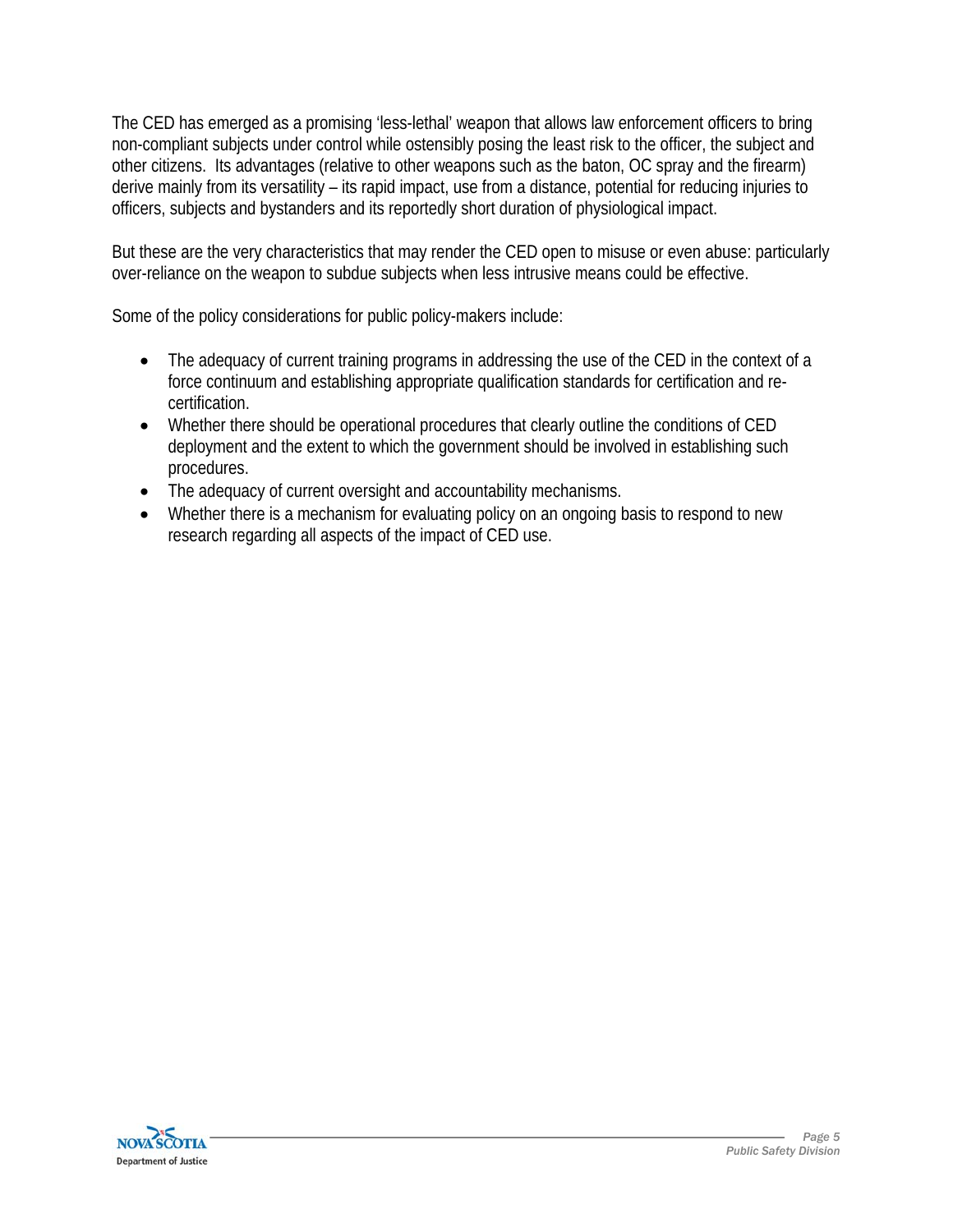### **Introduction**

### **Background**

Since 2003, there have been 20 deaths in Canada subsequent to the use of a conducted energy device (CED) by law enforcement officers.

On October 14, 2007, four members of the RCMP Richmond BC detachment, in attempting to subdue an individual behaving in an erratic manner at the Vancouver International Airport, deployed a conducted energy device (CED). Almost immediately following the impact of the CED, the individual lost consciousness and subsequently died. A video of the altercation involving RCMP and the individual, identified as Robert Dziekanski, was aired internationally by news media and prompted widespread concern about the use of the CED.

In July 2005 Paul Saulnier died after being exposed to a CED application by RCMP officers in Digby, Nova Scotia. The officers used the CED, baton and OC spray in attempting to gain control over Saulnier as he fled from a police building. After handcuffs were applied, Saulnier showed respiratory distress and was pronounced dead at the scene. The Chief Medical Examiner ruled that the cause of death was 'cardiac arrest due to excited delirium due to paranoid schizophrenia'. The Integrated Crisis Intervention Team led by Halifax Regional Police, who investigated the incident, concluded that the use of force by the RCMP officers was justified.

On February 19, 2007 three Halifax Regional Police officers responded to a domestic disturbance call in Dartmouth. A CED was used in touch stun mode for pain compliance against a 17 year old girl in a confrontation with the officers. A Judge hearing charges of assaulting police and resisting arrest against the girl acquitted her of the charges on January 29, 2008. In her ruling, the judge stated that she was "disturbed and disconcerted" by the use of the CED in the circumstances. This has led some to question whether the current guidelines for CED use are adequate.

On November 22, 2007, Howard Hyde, an individual suffering from schizophrenia, died in custody thirty hours after he was exposed to a CED application by Halifax Regional Police officers in attempting to subdue him. While no causal connection has been established between the CED use and the death of Mr. Hyde[2](#page-6-0), the event created concern regarding the use of CEDs and prompted Minister of Justice, Cecil P. Clarke, to order a review.

#### Ministerial Review

On December 7, 2007 Minister of Justice, Cecil P. Clarke, outlined a two-step process for a ministerial review of conducted energy device (CED) use and policies in Nova Scotia.

In the first phase, to be completed by February 29, 2008, he directed that local and cross-jurisdictional research be completed, to include data on policies and procedures respecting CED use in Nova Scotia and

<span id="page-6-0"></span> 2 This matter is currently under investigation by the Medical Examiner's office.

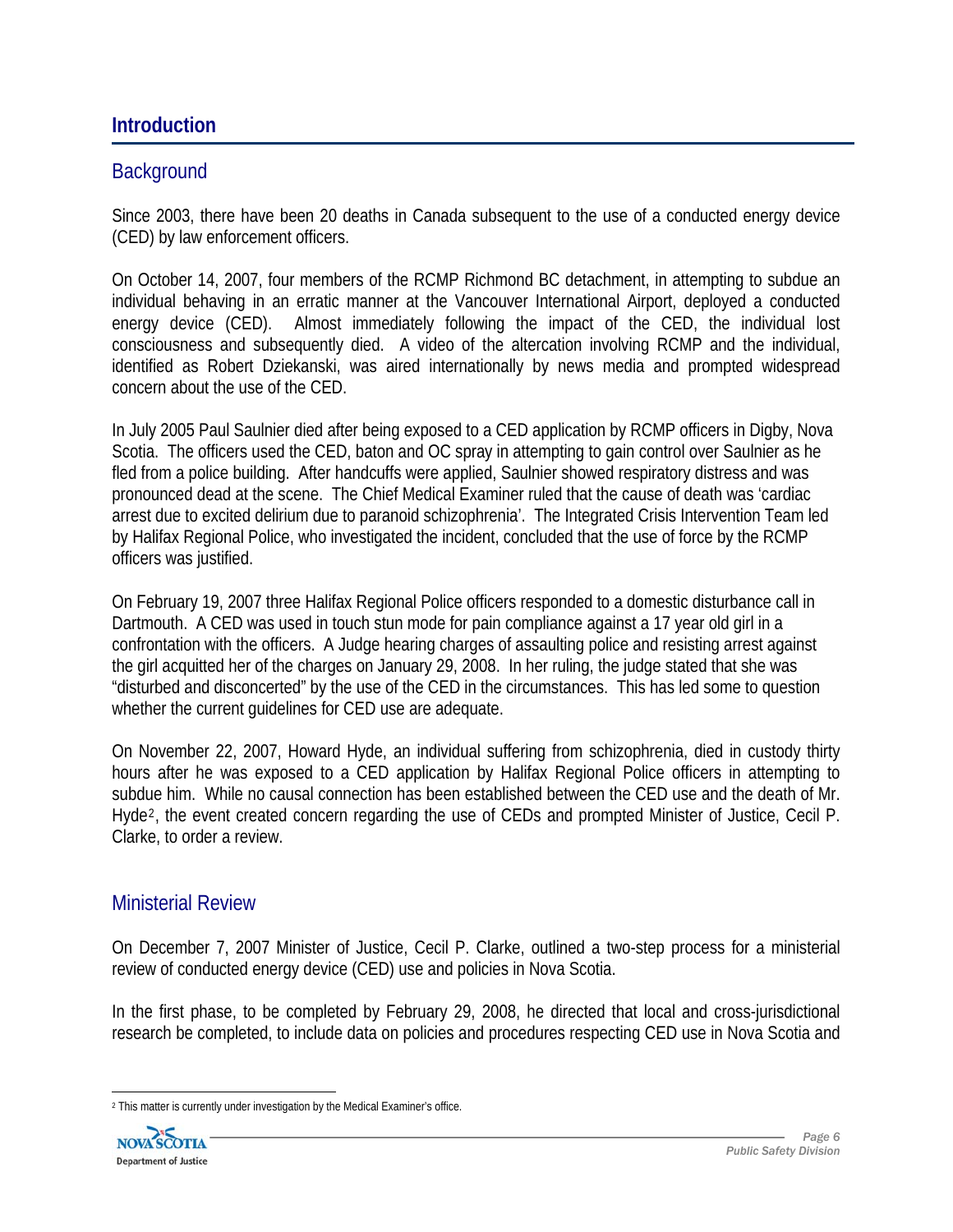a review of research currently underway in other jurisdictions. This is the report on the findings of that review.

In part two of the process, an advisory panel, with representation from law enforcement and scientific communities, will be established to review the findings and provide advice to the Minister.

| <b>Active aggression</b>             | Threat or overt act of an assault (through physical or verbal<br>means), coupled with the ability to carry out the threat or assault,<br>which reasonably indicates that an assault or injury to any person<br>is imminent.                                                                    |
|--------------------------------------|------------------------------------------------------------------------------------------------------------------------------------------------------------------------------------------------------------------------------------------------------------------------------------------------|
| <b>Active Resistance</b>             | Physically evasive movements to defeat an officer's attempt at<br>control, including bracing, tensing, pushing or verbally signaling<br>an intention to avoid or prevent being taken into or retained in<br>custody.                                                                           |
| <b>Conducted Energy Device (CED)</b> | Also referred to as a conducted energy weapon (CEW), electronic<br>control device (ECD), stun qun or TASER®. Devices that deliver<br>high voltage, low current shocks to a subject, designed to cause<br>temporary incapacitation through involuntary muscle disruption or<br>pain compliance. |
| <b>CED challenge</b>                 | Standard form of police articulation, prior to the use of the CED,<br>designed to identify the officer and make the subject aware of the<br>consequences of CED deployment; e.g. "Police – stop – or you<br>will be hit with 50,000 volts of electricity."                                     |
| <b>CED cycle</b>                     | Duration of a CED electrical discharge following a CED activation.                                                                                                                                                                                                                             |
| Deadly or lethal force               | Any tactic or use of force that has an intended, natural and<br>probable consequence of serious physical injury or death.                                                                                                                                                                      |
| <b>Deployment of CED</b>             | Any use of the CED, including presentation of the CED (with or<br>without the CED challenge), use of the CED in drive stun or probe<br>modes.                                                                                                                                                  |
| <b>Drive stun</b>                    | Also referred to as push stun or touch stun. A mode of CED<br>deployment where the subject is stunned by an electrical shock<br>as the CED makes direct contact with the subject's body. Used for<br>pain compliance.                                                                          |

Definitions<sup>[3](#page-7-0)</sup>

<span id="page-7-0"></span> $\overline{a}$ 3 Based on the Glossary of Terms developed by the Police Executive Research Forum. Cronin, J.M. and Ederheimer, J.A. *Conducted Energy Devices: Development of Standards for Consistency and Guidance*. U.S. Department of Justice Office of Community Oriented Policing Services and Police Executive Research Forum. Washington, D.C. 2006.

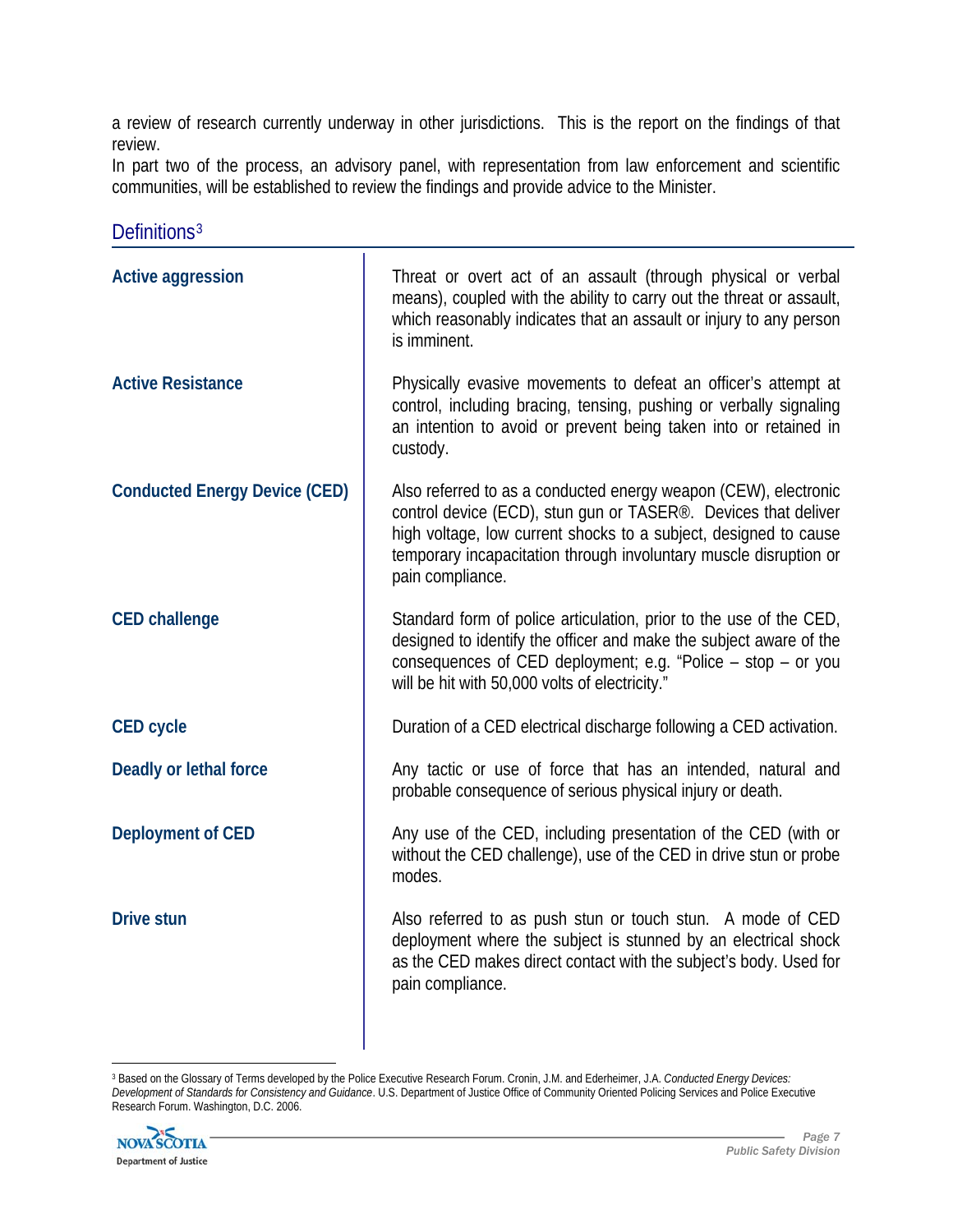| <b>Duration</b>                 | Aggregate period of time that CED shocks are activated.                                                                                                                                                                                                                                  |
|---------------------------------|------------------------------------------------------------------------------------------------------------------------------------------------------------------------------------------------------------------------------------------------------------------------------------------|
| <b>Excessive force</b>          | The application of an unreasonable amount of force (or force too<br>long applied) in a given incident based on the totality of the<br>circumstances.                                                                                                                                     |
| <b>Excited delirium</b>         | State of extreme mental and physiological excitement,<br>characterized by extreme agitation, hyperthermia, epiphoria,<br>hostility, exceptional strength and endurance without fatigue                                                                                                   |
| Intermediate weapon             | A weapon usage category situated between a verbal command<br>and <i>lethal force</i> on the force continuum model.                                                                                                                                                                       |
| <b>Less lethal</b>              | A concept of planning and force application that meets an<br>operational or tactical objective, with less potential for causing<br>death or serious injury than more lethal police tactics                                                                                               |
| Less-lethal weapon              | Any apprehension or restraint device that, when used as<br>designed and intended, has less potential for causing death or<br>serious injury than police lethal weapons (e.g. firearms)                                                                                                   |
| Neuro-muscular disruption (NMD) | Disruption of the peripheral nervous system caused by direct<br>stimulation of the motor nerves, causing muscle contraction.                                                                                                                                                             |
| <b>Presentation of CED</b>      | Drawing the CED and visual display, with or without the challenge<br>being issued.                                                                                                                                                                                                       |
| Probe deployment                | A mode of CED deployment wherein projectiles are fired from a<br>CED at a subject; wires are attached to the probes leading back<br>to the CED, delivering a high voltage low current shock to the<br>subject. This generally results in muscular incapacitation in<br>addition to pain. |
| Probe spread                    | The distance between the two probes when they reach the<br>subject.                                                                                                                                                                                                                      |
| <b>Proximal death</b>           | The death of a person that occurred close in time to the use of a<br>CED (usually 24 hours)                                                                                                                                                                                              |
| Ventricular fibrillation (VF)   | Condition in which the heart's electrical activity becomes<br>disordered.                                                                                                                                                                                                                |

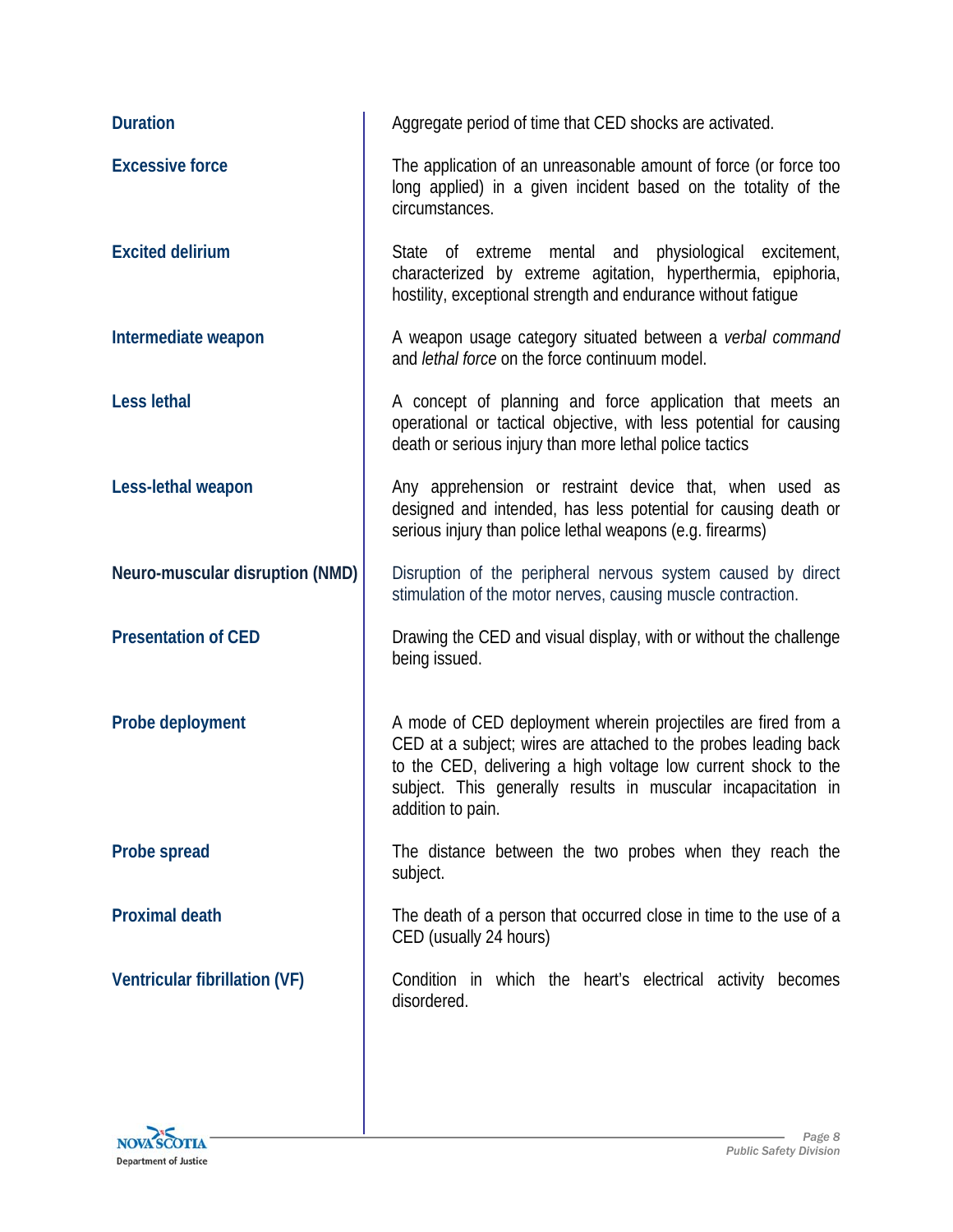# **Use of Force by Law Enforcement**

Law enforcement officers work in a very volatile environment. Situations can escalate very quickly and the officer must respond appropriately based on his/her perception of the situation and in the context of rules and regulations governing that response. When confrontations occur, the best outcome is one in which the situation is brought under control and no one is injured. However, the nature of law enforcement work is such that risk of harm to officer, subject or bystanders can never be completely eliminated.

The United Nations Basic Principles on the Use of Force and Firearms by Law Enforcement Officials<sup>[4](#page-9-0)</sup> acknowledges that "a threat to the life and safety of law enforcement officials must be seen as a threat to the stability of society as a whole." The Code of Conduct for Law Enforcement Officials<sup>[5](#page-9-1)</sup> provides that law enforcement officials may use force only when strictly necessary and to the extent required for the performance of their duty.

The UN Principles also state that governments and law enforcement agencies should develop a range of means as broad as possible and equip law enforcement officials with various types of weapons and ammunition that would allow for a differentiated use of force and firearms. These should include the development of non-lethal incapacitating weapons for use in appropriate situations, with a view to increasingly restraining the application of means capable of causing death or injury to persons. Law enforcement officials, in carrying out their duty, shall, as far as possible, apply non-violent means before resorting to the use of force and firearms.

The use of force by law enforcement officers is addressed in the Criminal Code of Canada. Section 25(1) states that a law enforcement officer may use as much force as deemed necessary for the enforcement and the administration of the law. The onus is on the officer to show that, under the circumstances, the degree of force used was justified and not excessive.

Law enforcement agencies have developed policy regarding the use of force and provide training for all officers. All municipal police services in Nova Scotia and Sheriff Services use the National Use of Force Model. The RCMP uses the Incident Management/Intervention Model.<sup>[6](#page-9-2)</sup> Correctional Services uses the Situation Management/Use of Force model adapted from that used by Correctional Services Canada.

# National Use of Force Model

The National Use of Force model was developed under the auspices of the Canadian Association of Chiefs of Police in the 1990s by use of force experts from across Canada. The model is shown below in a graphic which is used as a visual aid to assist law enforcement officers and others to understand various situations in which the use of force may be required.

<span id="page-9-1"></span><span id="page-9-0"></span><sup>4</sup> Adopted by the 8<sup>th</sup> UN Congress on the Prevention of Crime and the Treatment of Offenders,September 1990. www.unhchr.ch/html/menu3/b/h\_comp43.htm<br><sup>5</sup> Code of Conduct for Law Enforcement Officials, adopted by the UN Gene

<span id="page-9-2"></span>www.unhchr/htm/menu3/b/h\_comp42.htm 6 Royal Canadian Mounted Police, Operational Manual .c. 17.1. Ottawa

**Department of Justice**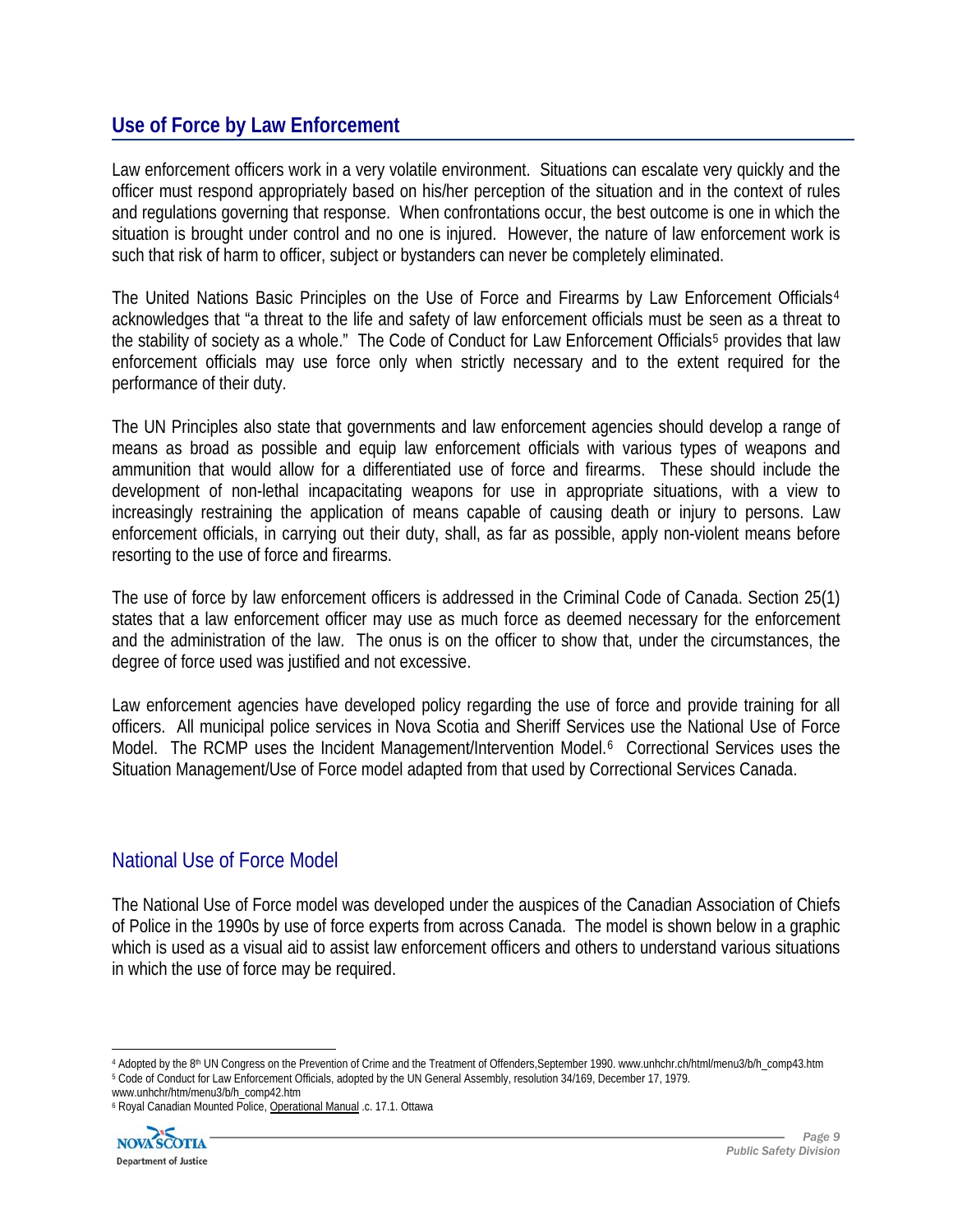

The focus of the model is *the situation* – its central location in the model highlighting the need for officers to assess a situation, plan and carry out a response and immediately reassess the resulting new situation. The model depicts, in a general form, how the resistance demonstrated by a subject relates to the level of control the officer should exert to stabilize a situation or subdue a subject.

In interpreting how to respond to a subject demonstrating behaviors shown in the *grey* ring, the officer is directed to consider the totality of the environmental context: e.g. number of officers present, physical condition of subject(s) and officer(s), distance from the threat, condition of the physical environment, etc. It is important to note that perceptions of

two officers at the scene might accurately differ and, consequently, their responses could also vary. Differing responses to the same set of circumstances could well be valid and appropriate.

The g*reen-*shaded ring, which extends throughout the model, emphasizes the importance of communication throughout the officer's response; i.e. communication with the subject, with back-up/support units or others on the scene.

The *yellow*-shaded area denotes physical control – the officer's attempt to control the behavior of the subject without resorting to weaponry. This may include 'softer' techniques such as pressure points, escort positions, handcuffing, or 'hard' techniques such as striking and kicking which have a greater potential for injury to the subject and officer. Arrest situations will generally require some form of physical control as even the most co-operative subject will be physically escorted to a police vehicle and/or handcuffed.

The *orange* area refers to intermediate weapons, so-called less-lethal tools that an officer may use in attempting to control actively resistant subjects. These weapons include batons, sensory irritant aerosol sprays (e.g. pepper spray), conducted energy devices, bean bags propelled from a firearm and dogs.

The *red*-shaded area depicts lethal force, a level of intervention reasonably likely to cause grievous bodily harm or death (most often, a firearm). It is associated with behavior on the part of a subject which poses an imminent threat of death or grievous bodily harm to the subject, officer or others.

# The Incident Management Intervention Model (IM/IM)

This model was adopted by the RCMP to guide RCMP members in determining and applying appropriate intervention techniques in all manner of civilian interactions.

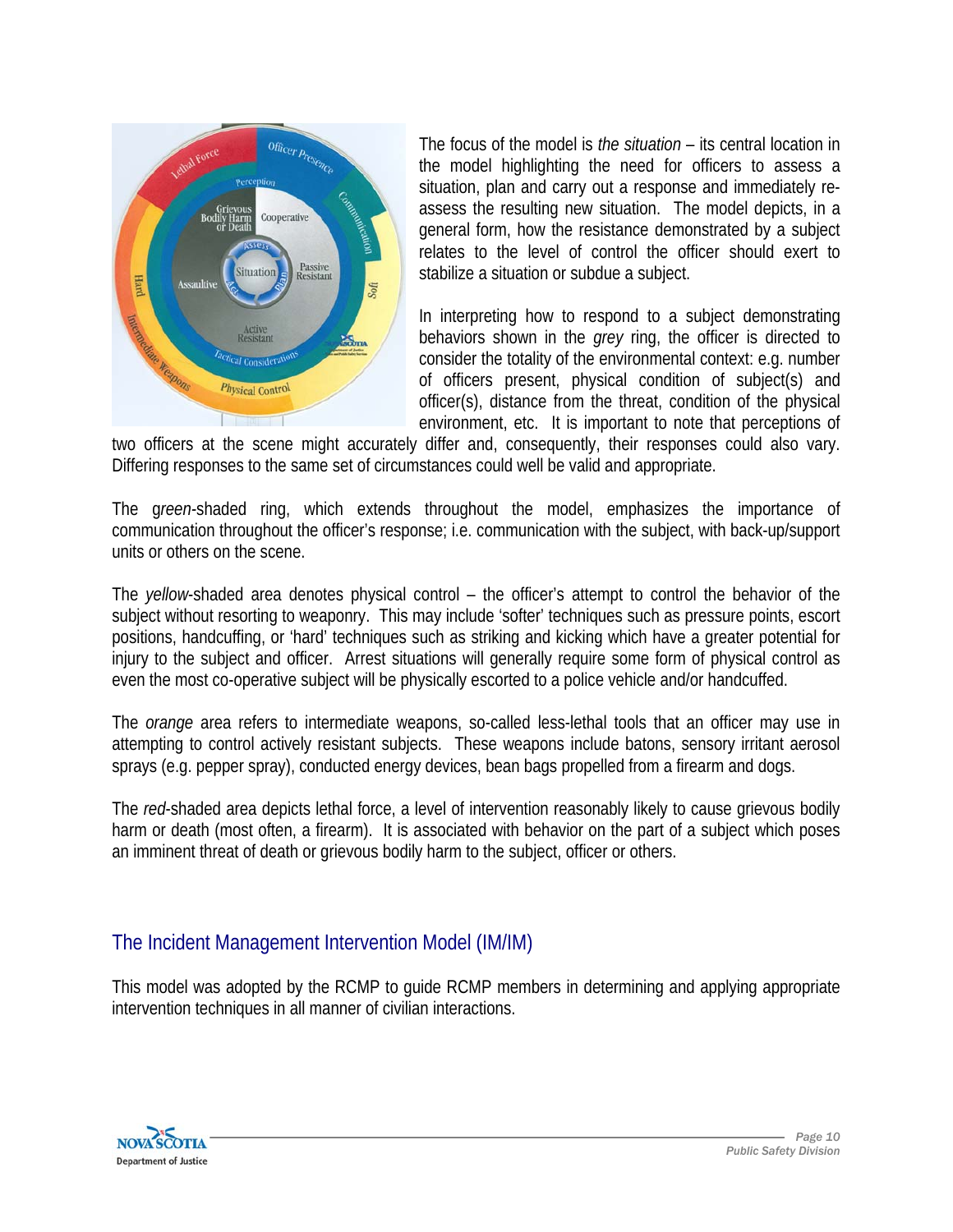There are seven underlying principles on which the IM/IM is based:<sup>[7](#page-11-0)</sup>

- The primary objective of any intervention is public safety.
- Police safety is essential for public safety.
- The intervention model must always be applied in the context of careful risk assessment.
- Risk assessment must take into account the likelihood and extent of loss of life, injury and damage to property.
- Risk assessment is a continuous process and risk management must evolve as situations change.
- The best strategy is the least intervention necessary to manage risk.
- The best intervention causes the least harm or damage.

The IM/IM is illustrated in the graphic model below:



RCMP policy instructs officers to analyze situations according to the *CAPRA* model (i.e. Clients, Acquiring and Analyzing Information, Partnerships, Response, Assessment). This is a problem-solving model that requires the officer to consider all situational factors in determining an appropriate response.

The model describes a range of intervention responses that may be considered and notes that more than one form of intervention may be appropriate in a given circumstance.

Key to determining an officer's response is the assessment of the subject's behavior. The IM/IM model lists five categories of behavior:[8](#page-11-1)

| Cooperative     | There is no resistance.<br>The client responds positively to verbal requests and commands.<br>The client willingly complies.<br>There is little or no physical resistance.<br>Usually the presence of the uniform, police car, or proper identification will<br>suffice to initiate surrender or an arrest. |
|-----------------|-------------------------------------------------------------------------------------------------------------------------------------------------------------------------------------------------------------------------------------------------------------------------------------------------------------|
| Non-cooperative | The client does not comply with the police officer's requests.<br>This is done through verbal defiance with little or no physical resistance.                                                                                                                                                               |

<span id="page-11-1"></span><span id="page-11-0"></span><sup>&</sup>lt;sup>7</sup> Royal Canadian Mounted Police, *<u>Operational Manual</u>.* c. 17.1<br><sup>8</sup> Royal Canadian Mounted Police. PPSI Instructor's Course: Incident Management and Tactical Principles . Ottawa: 2006

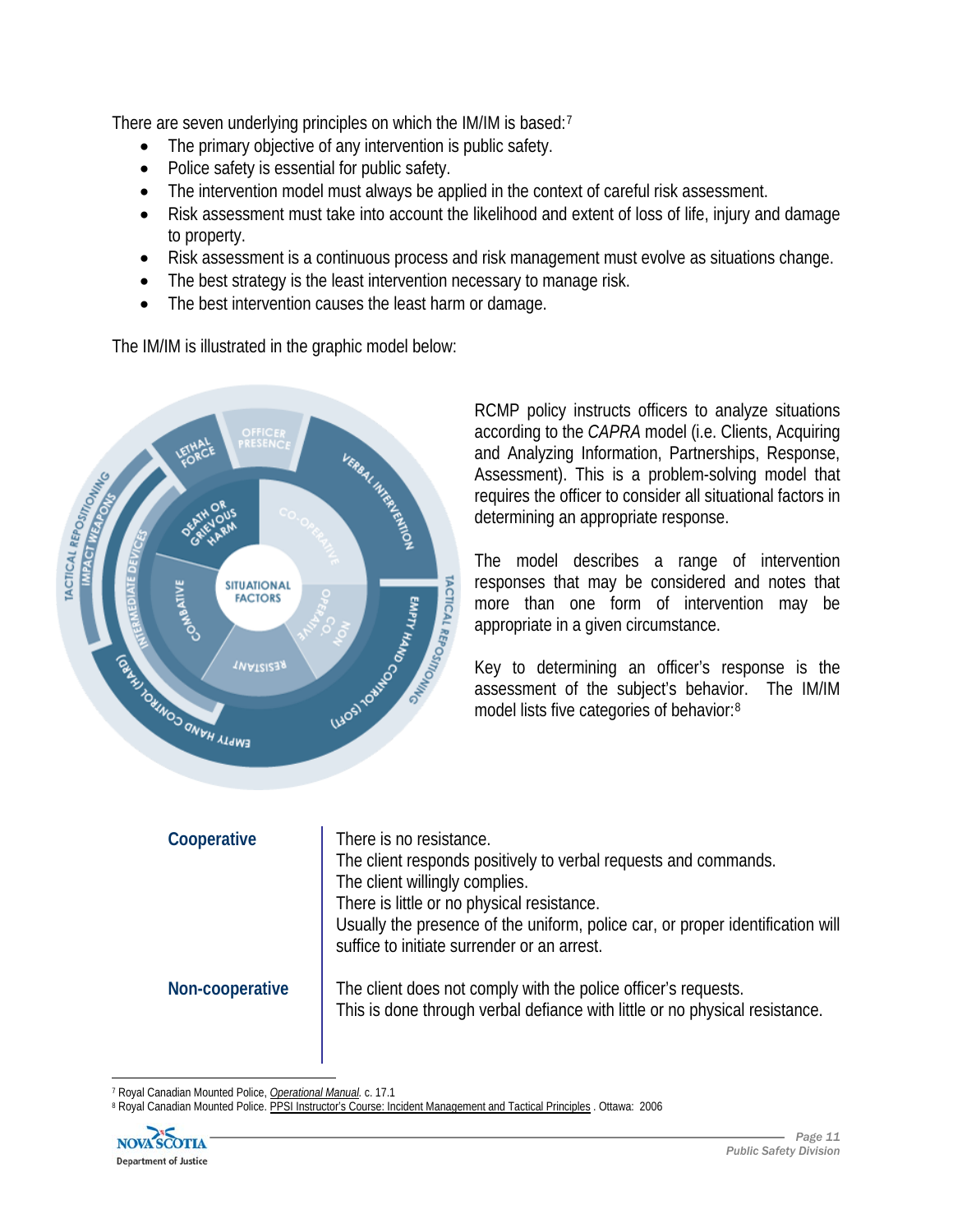|                                                | This may include: refusal to leave the scene, failure to follow directions,<br>taunting officers and advising others to disregard police officer's lawful<br>instructions.                                                                                                                                                                                                                                                                                                                                          |
|------------------------------------------------|---------------------------------------------------------------------------------------------------------------------------------------------------------------------------------------------------------------------------------------------------------------------------------------------------------------------------------------------------------------------------------------------------------------------------------------------------------------------------------------------------------------------|
| <b>Resistant</b>                               | The person resists control by the police officer.<br>The person resists by pulling away, pushing away with the intent of not<br>being controlled, running away, open and angry refusal to respond to<br>lawful commands.                                                                                                                                                                                                                                                                                            |
| Combative                                      | The client attempts or threatens to apply force to anyone; e.g. punching,<br>kicking, clenching fists with the intent to hurt or resist arrest, or threatens<br>assault.<br>Active aggression.<br>The client attacks the officer in order to defeat attempts of control.<br>The attack is a physical assault on the officer in which the client strikes or<br>uses techniques in a manner that may result in injuries to the officer or<br>others.                                                                  |
| <b>Death or Grievous</b><br><b>Bodily Harm</b> | The client acts in any way which would lead the officer to believe that their<br>actions could result in death or grievous bodily harm to the police or any<br>other person.<br>For this level of behavior to exist, the presence of a weapon is not an<br>essential element as long as the fear of death or grievous bodily harm<br>exists.<br>This level would be present in the case of most weapon attacks and would<br>of course include the threat of the following: knife attack, baseball bat,<br>firearms. |

# **Levels of Intervention (Intervention/Response Options)**

t.

| <b>Officer Presence</b>             | An officer's presence alone may impact on how a situation unfolds<br>(e.g. uniformed member, foot patrol, marked police vehicle, number of<br>police vehicles in area, type of uniform/equipment worn).                      |
|-------------------------------------|------------------------------------------------------------------------------------------------------------------------------------------------------------------------------------------------------------------------------|
| <b>Verbal Intervention</b>          | Crisis intervention techniques<br>Verbal communication (volume, tone, pitch, voice assistance, p.a. system)<br>Vocabulary (context, commands, structure)<br>Non-verbal communication (posture, gestures, facial expressions) |
| <b>Empty hand control</b><br>(soft) | Soft physical restraint methods<br>Restraint techniques<br>Joint locks<br>Pain compliance                                                                                                                                    |

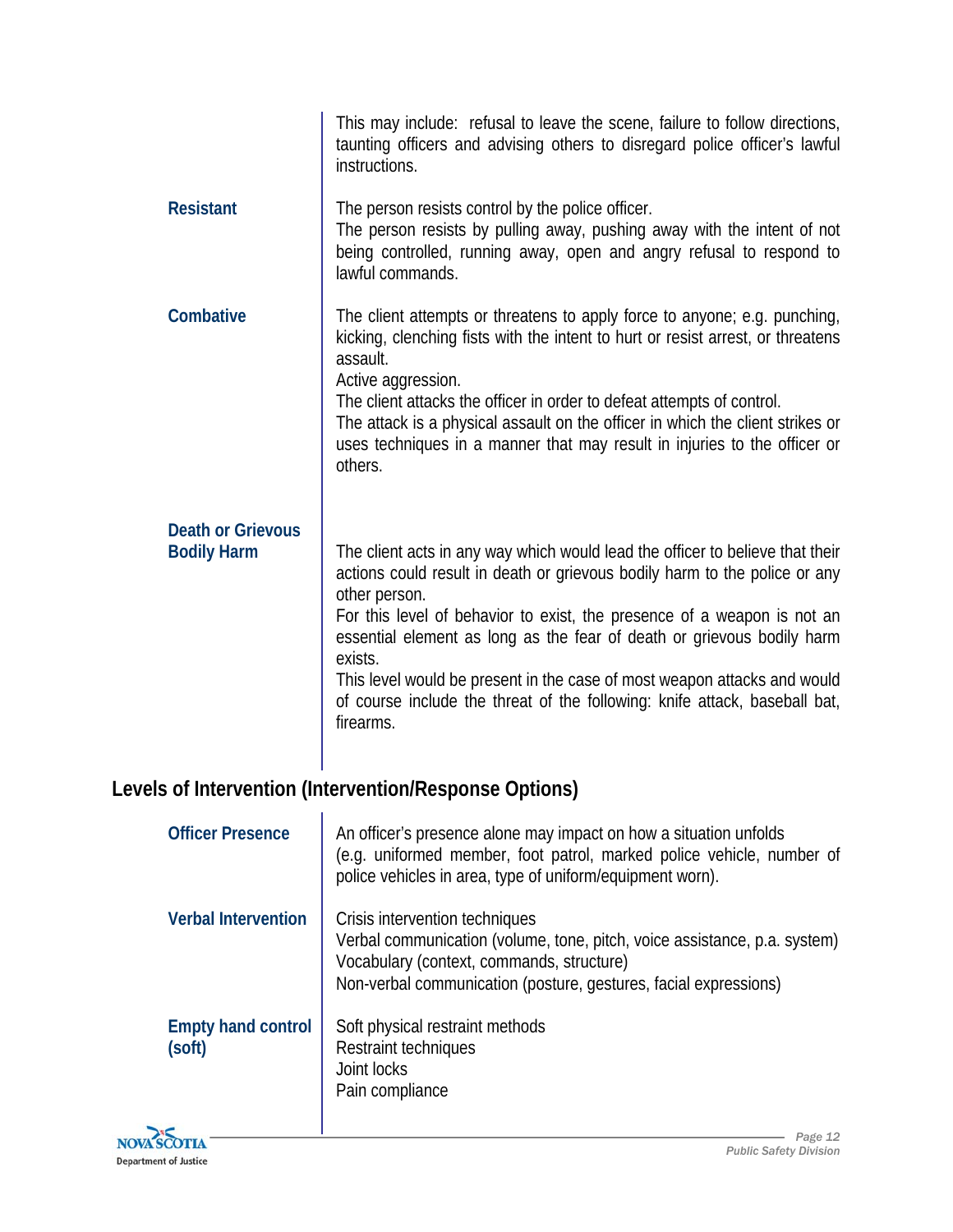|                                     | Distractions, stuns, creating imbalance<br>Handcuffing                                                                   |
|-------------------------------------|--------------------------------------------------------------------------------------------------------------------------|
| <b>Empty hand control</b><br>(hard) | Blocks, strikes, carotid control technique                                                                               |
| Intermediate devices                | OC spray, CS gas, conducted energy weapon, water projection system                                                       |
| Impact weapons                      | Use of police defensive baton<br>Other Force-approved impact weapons<br>Use of extendable baton<br>Extended range impact |
| <b>Lethal force</b>                 | <b>Firearms</b><br>Self-defence techniques<br>Use of defensive baton upon a lethal impact zone<br>Police motor vehicle   |

Until 2005, the IM/IM was not a policy document *per se*; rather it was considered to be a guide to assist officers "in assessing behavioral and risk factors and thereafter in determining the most appropriate intervention option".[9](#page-13-0) In 2005, the IM/IM was instituted as an official stand-alone policy.

According to the 2005 policy, the CEW is considered an *intermediate device*; its use available to respond to behaviors ranging from 'resistant' to situations in which there is a 'risk of grievous bodily harm or death'.

However, in December 2007, in response to the Interim Report of the Commission for Public Complaints Against the RCMP, the RCMP issued a policy change<sup>[10](#page-13-1)</sup> which defined two sub-categories of 'resistant behavior' (i.e. 'passive resistant behavior' and 'active resistant behavior') and directed that CEWs be authorized only for use on persons displaying 'active resistant behavior'. The IM/IM is currently being revised to reflect this policy change.

#### **The revised definitions are as follows:**

| Passive Resistant Behavior   is the lowest level of resistance. The person resists control |
|--------------------------------------------------------------------------------------------|
| through passive physical actions or verbal refusal in response to                          |
| lawful commands. This level of resistance can be in the form of                            |
| dead weight posture intended to make the officer lift, pull, drag or                       |
| push the person to maintain control; e.g. the person sitting                               |
| handcuffed and refusing to get up or get into the back of a police                         |
| vehicle without the person struggling defensively. It is not                               |
| appropriate to use the CEW in this type of situation.                                      |
|                                                                                            |

<span id="page-13-0"></span> $\overline{a}$ 9 Commission for Public Complaints Against the Royal Canadian Mounted Police. *RCMP Use of the Conducted Energy Weapon (CEW): Interim Report.* Ottawa: 2007.

<span id="page-13-1"></span><sup>10</sup> RCMP, *Operational Manual Bulletin*, No. OM-478, Dec. 12, 2007.

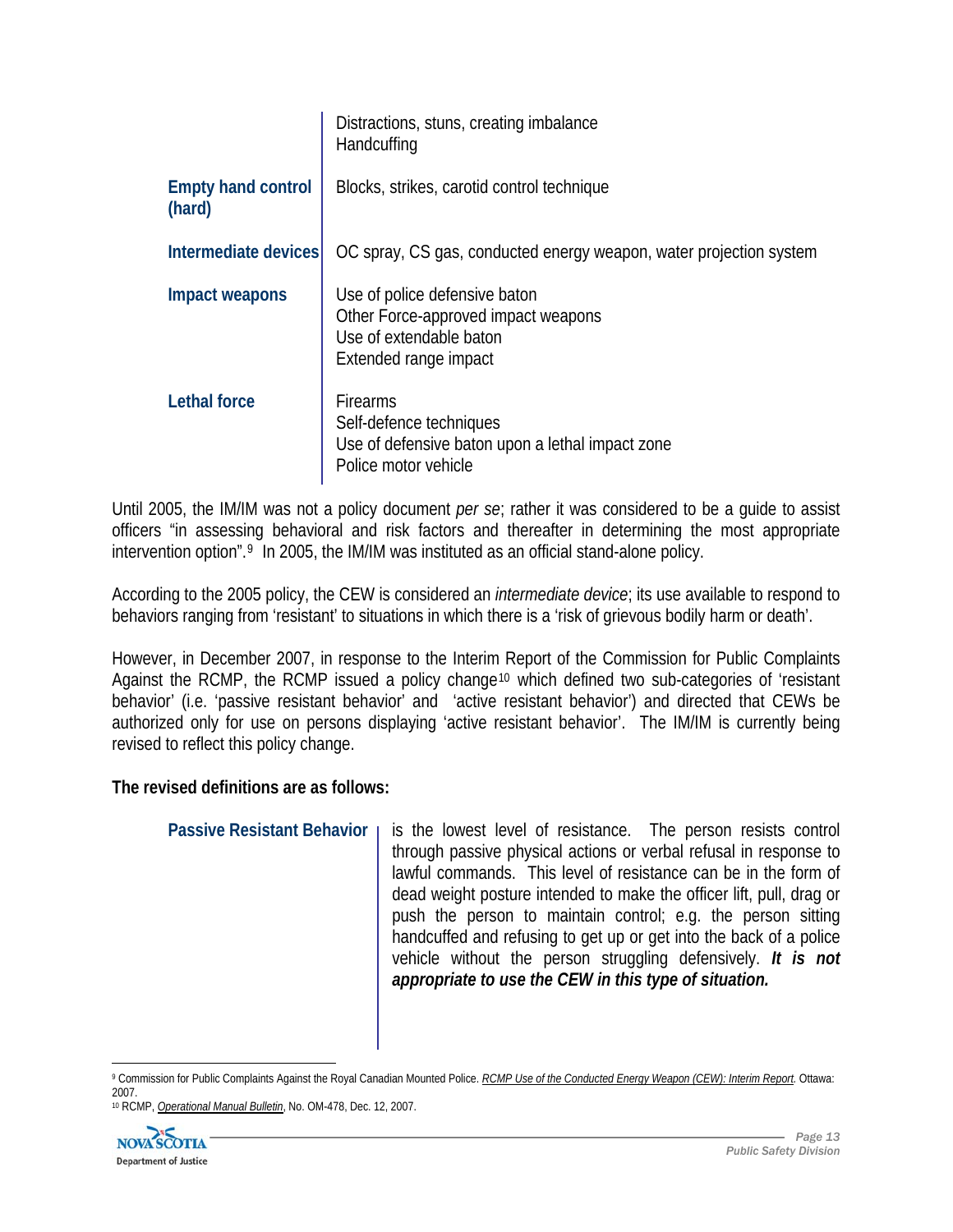**Active Resistant Behavior** | officers may find themselves confronting a person who is physically resisting their attempt at control by the person directing overt and defensive physical actions. With this level of resistance, the person may attempt to push or pull away in a manner that does not allow the officer to establish control. This may include the person trying to run away, to pull hands away or actively holding onto an object which defeats the officer's attempts at physical control; e.g. a person pushing away or struggling defensively while a member attempts to place him/her into the back of a police vehicle. *Note: Since the person does not attempt to strike the officer or is physically unable to do so, this type of behavior should not be confused with aggressive, physical actions which are defined as combative behavior.* 

# Comparison of the Two Models

The models are similar in stressing the central issue of continuous monitoring of a subject's behavior in the context of an environment that is always in flux and the requirement to apply the least amount of force necessary to gain compliance of the subject while minimizing the risk of harm to the subject, law enforcement officers and others.

Until the policy amendment by the RCMP in December 2007, the category of behavior which could be the subject of CED use differed. In the IM/IM model CEDs could be used for subjects displaying 'resistant' behavior, whereas the National model stated that the subject must display at least 'active resistant' behavior. The RCMP policy amendment, as described above, subdivided the 'resistant' category into 'passive resistant' behavior and 'active resistant' behavior, specifying that CEDs should only be used for subjects displaying the latter.

The other difference in the models is the categorization of force. The National model uses the term 'intermediate' device to denote less-lethal tools that an officer may use in attempting to control actively resistant or assaultive behavior of a subject (including batons, sensory irritant aerosol sprays (e.g. pepper spray), conducted energy devices, bean bags propelled from a firearm and dogs). The IM/IM model includes an additional category of 'impact weapons' as a sub-category of intermediate' devices. It is unclear which of the intermediate devices as described in the model would not constitute an impact weapon.

# 'Less Lethal' Weapons

Law enforcement has sought in recent years to develop instruments that provide an effective response to subduing resistant subjects in situations where simple physical control tactics are inappropriate or inadequate. The concept of Intermediate Weapons emerged - first used by the US in the 1980s and

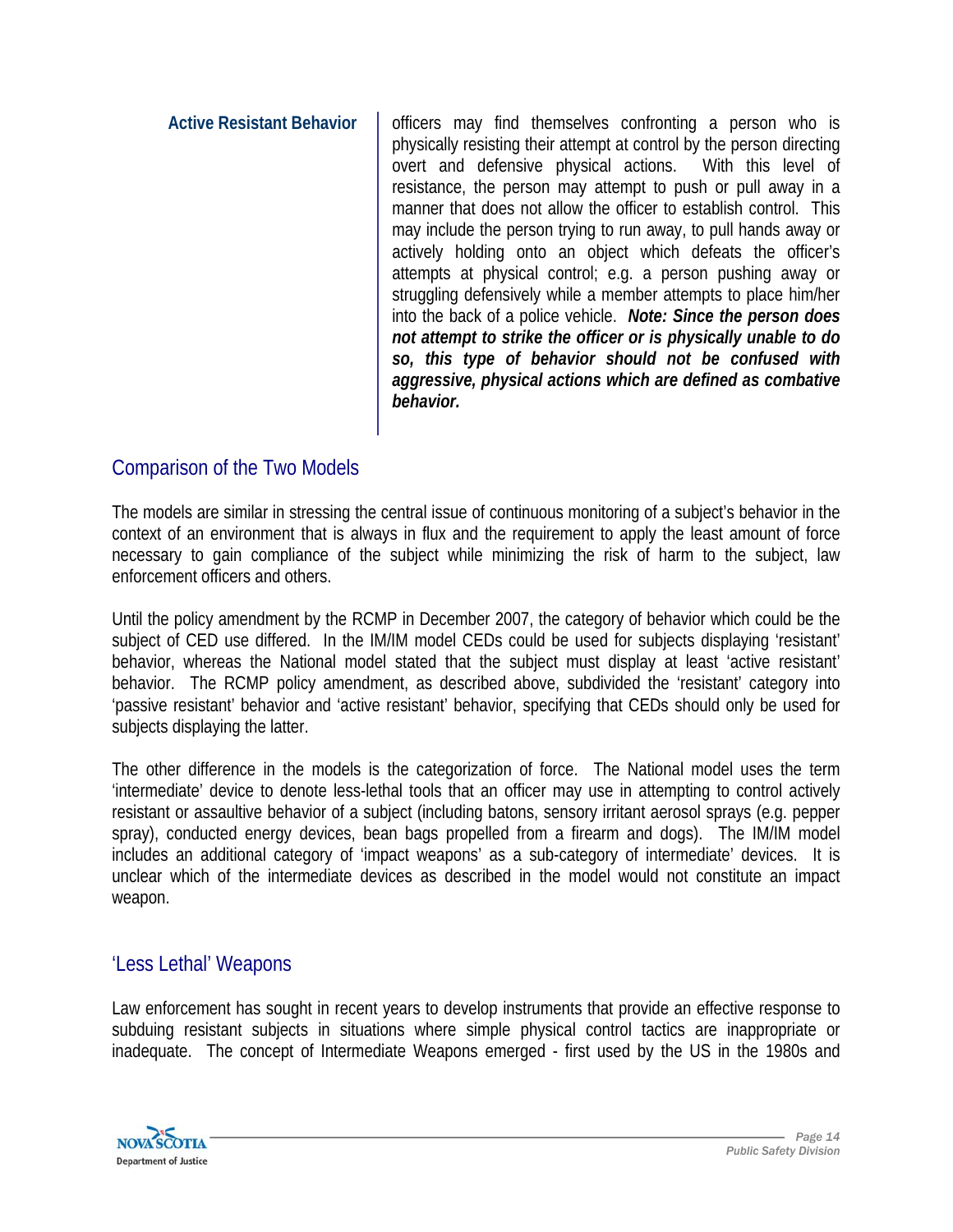adopted by Canadian law enforcement in the 1990s. "This class of weapons was to be deployed when physical control tactics were ineffective or unsuitable to the situation and deadly force not justified."[11](#page-15-0)

Over the past 20 years there have been a number of advances in the field of 'less lethal' weapons in response to the need to supply law enforcement officers with tools to permit them to control non-compliant subjects while posing the least amount of risk to the officer, the subject and other citizens (e.g. bean bag rounds fired from twelve-gauge shotgun, oleoresin capsicum sprays, rubber projectiles fired from Arwen guns and the TASER®)[12](#page-15-1)

In a 1998 report, the Toronto Police Force set out the criteria for the optimal less-lethal weapon:

- Temporary effect
- Minimal medical implications
- High probability of instantaneous control
- Effective on the highly motivated
- Observable effects
- Only affect the intended suspect<sup>[13](#page-15-2)</sup>

# Types of 'Less-Lethal' Devices

The National Institute of Justice<sup>[14](#page-15-3)</sup> lists seven types of 'less-lethal' devices:

Blunt Trauma Devices: Projectile devices used mainly in crowd-control situations (include bean bags, sock rounds and ring airfoil projectiles). Used to deter individual(s) from a course of action.

Chemical Devices: Used to assist in subduing and arresting dangerous, combative, violent or uncooperative subjects (include OC (oleoresin capsicum or pepper spray), PAVA (pelargonic acid vanillylamide), CS (o-chlorobenzylidene malonontrile, and malodorants (stink bombs)).

Conducted Energy Devices: Induces pain and/or involuntary muscle contractions, causing the subject to be temporarily incapacitated; deters an individual from a course of action. Includes traditional stun guns and projectile weapons sold under the names TASER® and Stinger® Handheld Projectile Stun Guns.

Distraction Devices: Temporarily incapacitate subjects' perception and deter them with minimal harm (includes multiwave laser dazzler, bright lights and noise).

Barrier Devices: Impede or defeat subject's progress (includes nets, stick foams and barriers).

<span id="page-15-3"></span><span id="page-15-2"></span><span id="page-15-1"></span><sup>14</sup> National Institute of Justice. *Types of Less-Lethal Devices* www.ojp.usdoj.gov/nij/topics/technology/less-lethal/types.htm



<span id="page-15-0"></span>

<sup>11</sup> Stuart, B. and Lawrence, C. <u>Report on Conducted Energy Weapons and Excited Delirium Syndrome</u>. Ottawa: RCMP. 2007. p..9<br><sup>12</sup> British Columbia Office of the Police Complaints Commissioner <u>. *Taser Technology Review and</u>*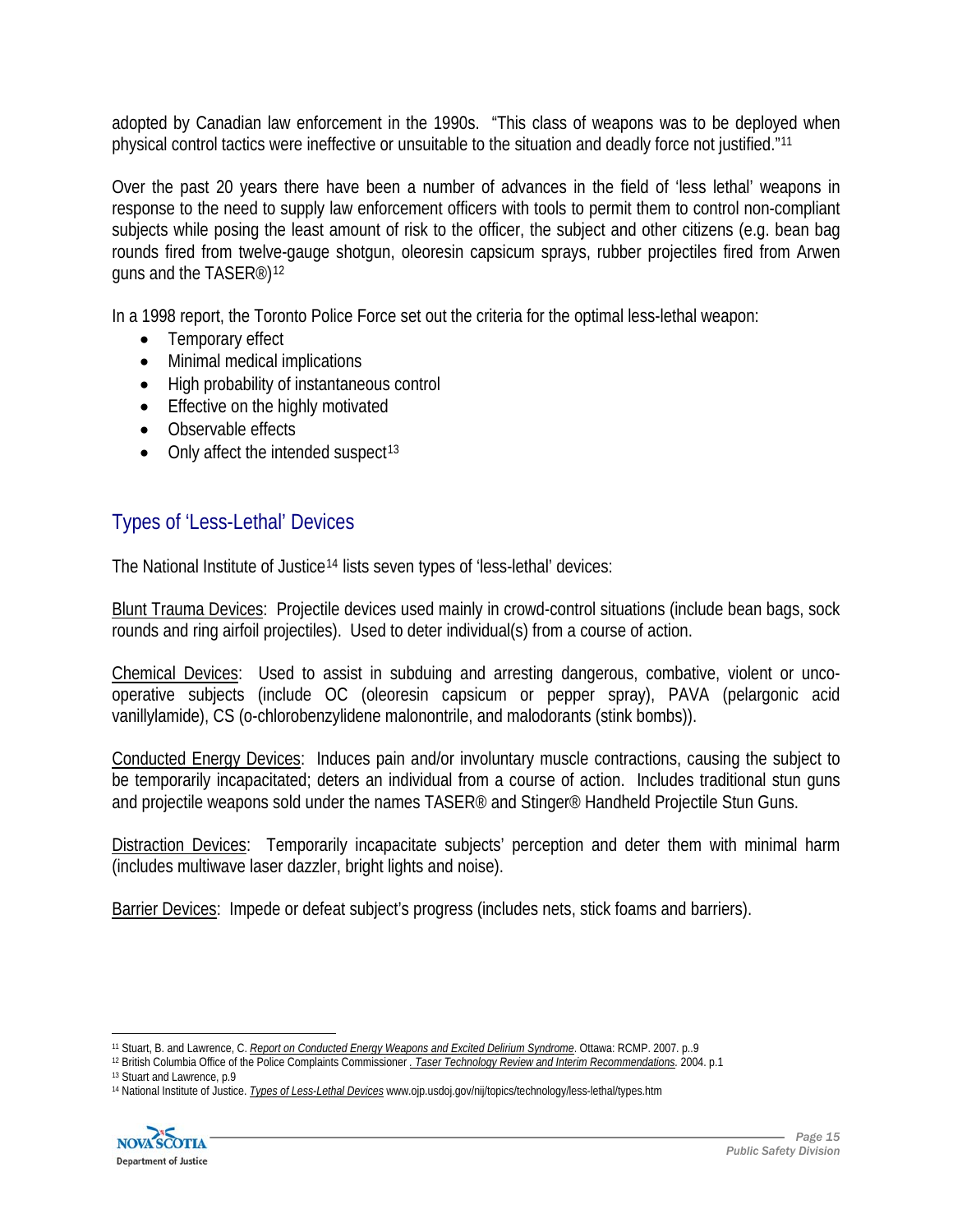# **Conducted Energy Devices**

'Conducted Energy Devices' refers to a class of electrical weapons that deliver high voltage, low current power into a subject in order to temporarily incapacitate the individual. CEDs are considered to be 'prohibited weapons' as defined in Section 84.1 of the Criminal Code.

The CED used most frequently by law enforcement officers is known as the Taser® (Models M26 and X26).[15](#page-16-0) The Taser®, an acronym for Thomas A. Swift Electrical Rifle, was invented by Jack Cover in the 1970s.[16](#page-16-1) Taser® International first developed the Advanced Taser® M26 (1999), powered by an alkaline battery, using nitrogen cartridges to fire projectiles. It is shaped like a handgun. The later iteration - the X26(2003), is powered by a lithium battery (also using nitrogen cartridges) and is more compact and lighter. Taser® International is preparing to launch the next generation of wireless CEDs (the X-REP, Extended Range Energy Projectile) that can be deployed at a greater distance than current models.

CEDs exist in a number of different forms and are produced by various manufacturers. While some are available to individual citizens in the United States (e.g. Nova Consumer Spirit Stun Device; Storm Stun Gun) the product most often used by law enforcement officers in Canada is manufactured by TASER<sup>®</sup> International of Scottsdale Arizona.[17](#page-16-2)

**Taser M26 Taser X26** 



# How the TASER® Works

The TASER<sup>®</sup> delivers a high voltage, low-amperage current when electrodes, connected to a battery powered device, contact exposed skin or clothing of a subject. This electrical current interferes with the body's neuromuscular system, temporarily incapacitating a targeted person, in order to give the law enforcement officer time to gain control of the subject. To place the magnitude of the CED 'shock' in context, the defibrillator (commonly used to re-start the heart in cases of cardiac arrest) delivers 150-400 joules of energy while the CED delivers 0.07 joules.<sup>[18](#page-16-3)</sup>

The Taser® can be used in three modes: '**probe**', '**touch stun**' and '**presentation**'.

<span id="page-16-3"></span><sup>&</sup>lt;sup>18</sup> BC Office of the Police Complaint Commissioner. p. 40. While each pulse of the M26 contains 1.76 joules, efficiency losses mean that the energy is less when delivered to the body.



<span id="page-16-0"></span> $\overline{a}$ 15 TASERs are used by more than 12,000 law enforcement agencies; by more than 300,000 officers in 45 countries. It is estimated that 95% of the CEDs used in the United States are manufactured by TASER International.<br><sup>16</sup> Cronin and Ederheimer. p.3

<span id="page-16-2"></span><span id="page-16-1"></span><sup>17</sup> Although TASER-produced CEDs are the most commonly used in all jurisdictions, similar devices are manufactured by Stinger Systems™ and Law Enforcement Associates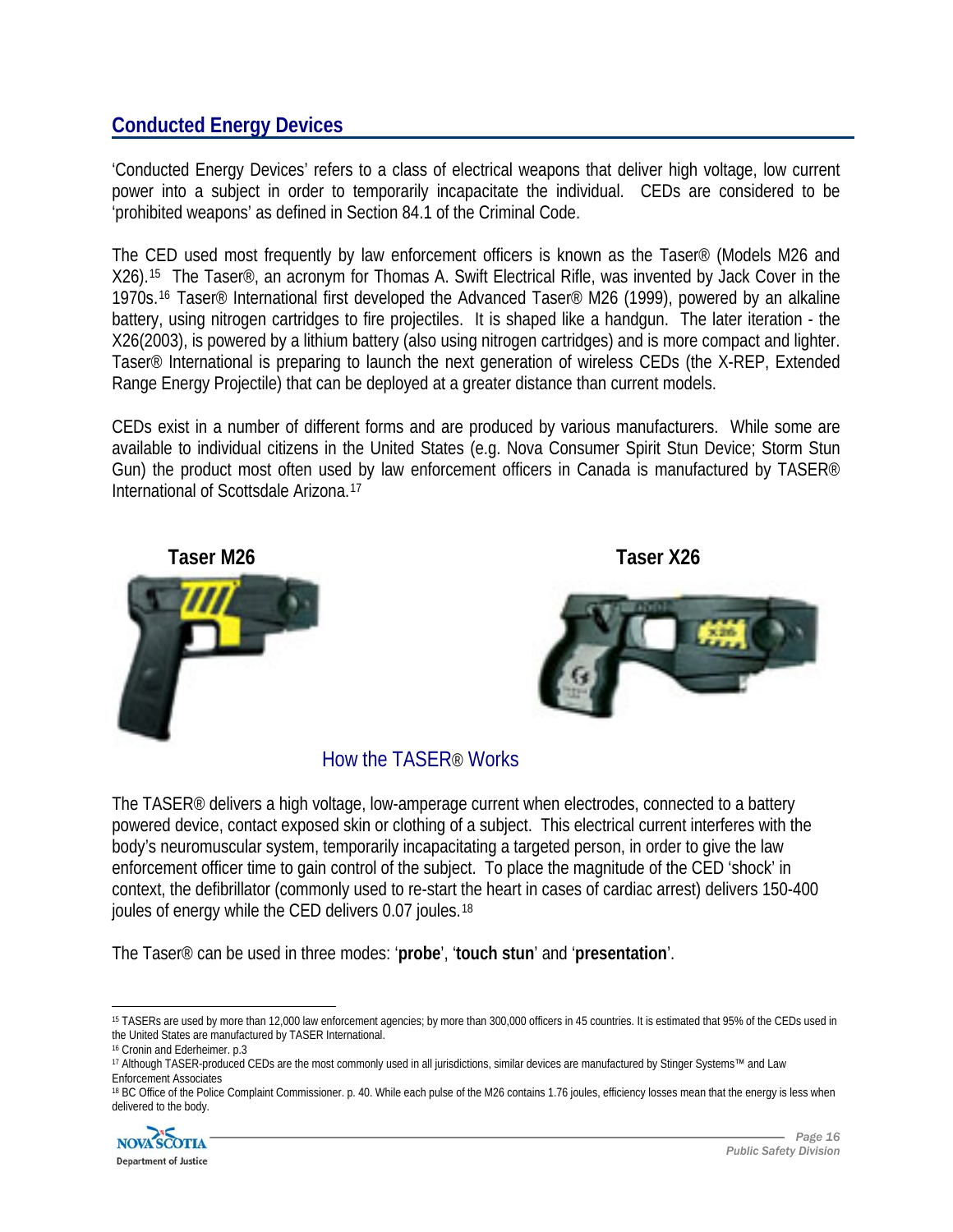In the *probe* mode, the cartridges project, through a set of wires, a pair of probes (or darts with hooks) that attach to clothing or penetrate the skin after the Taser® is fired, delivering an electrical charge. When the probes strike, the electrical current is sent down the wires and through the body between the 2 probe points.



The probes are attached to 25 feet<sup>[19](#page-17-0)</sup> of coated copper wire. When the operator pulls the trigger, the probes are propelled toward the intended target at 180 feet per second. When the probes are deployed from the cartridge they travel forward, the top probe in line with the laser sight and the bottom probe at a downward angle of eight degrees. The rate of spread of the probes is 0.3 meters for every 2.13 meters distance between the weapon and the subject.<sup>[20](#page-17-1)</sup>



<span id="page-17-0"></span>19 Cartridges range from 15 to 35 feet 20 British Columbia Office of the Police Complaint Commissioner.

<span id="page-17-1"></span>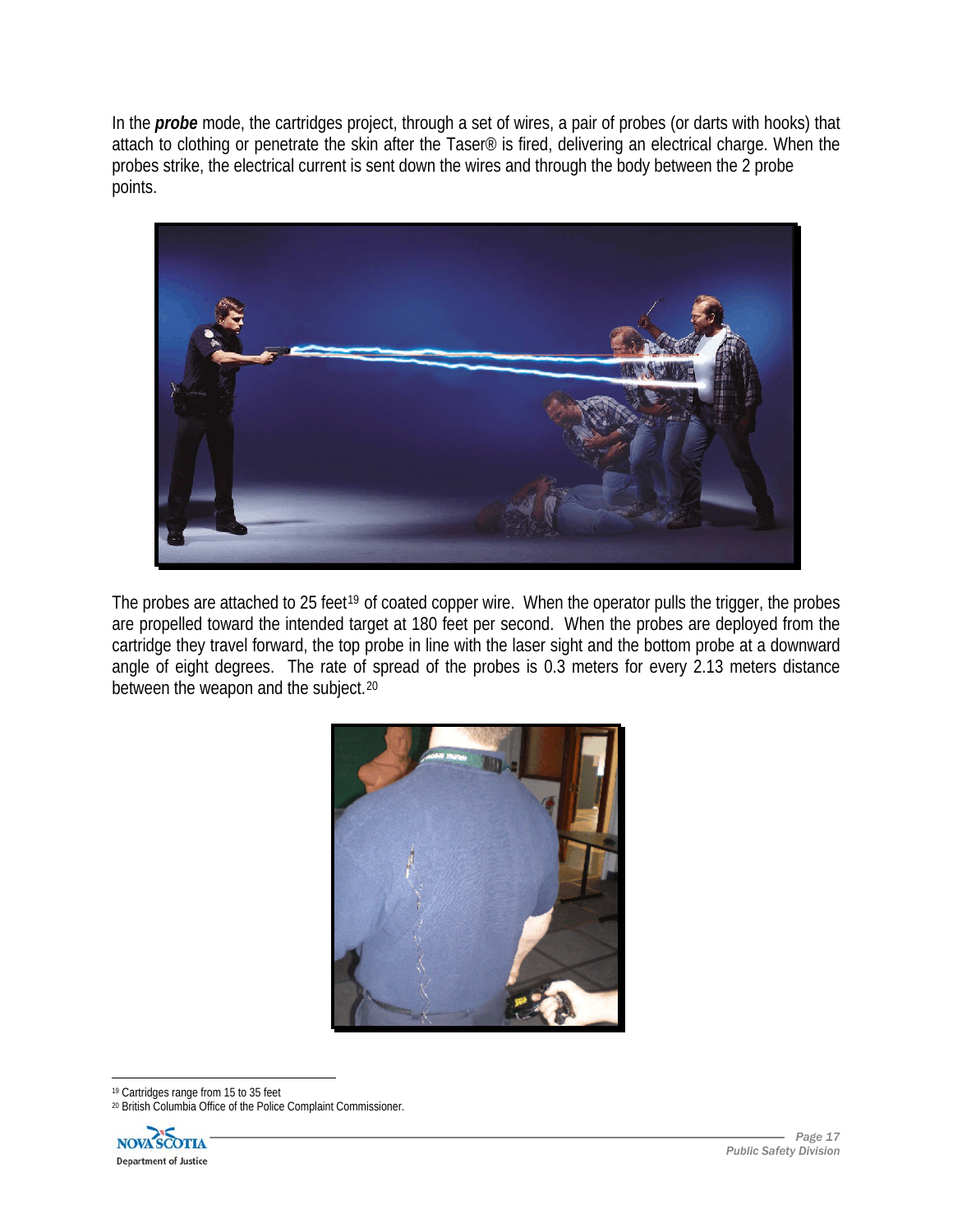The probes can penetrate the subject's skin to a maximum depth of .89 cm. and remain secured by barbs. The probes are fired with enough force to penetrate layered clothing.<sup>[21](#page-18-0)</sup> Each of the probes must come within two inches collectively of the subject or the TASER<sup>®</sup> will have no effect (as the electrical circuit is not completed). Neuro-muscular incapacitation is caused by the direct stimulation of skeletal muscles located between the probes. Thus the greater the spread, the more muscles will be affected. At the optimal range; i.e. 2.1-4.6 meters away from the subject, the probe spread is 33-66 cm. Officers are generally instructed to aim the device at the centre body mass of the subject, avoiding the sensitive areas such as the face, throat or groin. The Tasers are programmed to release a five-second electrical discharge if the operator pulls the trigger and releases it. However, if the operator continues to press the trigger, the electrical discharge will continue until the trigger is released.

In the *touch stun* mode, electrical contacts on the Taser® are pressed directly onto a person (without a cartridge, or with a fired-not live-cartridge). A five-second discharge of energy occurs, which can be shortened by removing the weapon from the subject or by engaging the safety. Electricity is only applied to a small portion of the body and thus the subject is not usually incapacitated. The effect of the shock is pain rather than neuromuscular disability.[22](#page-18-1)



In *presentation* mode, the device is merely displayed, generally with the challenge: "police – stop or you will be hit with 50,000 volts of electricity". In some cases the device is 'arced' to show a flash of electricity (not directed at the person) to convey that the device is about to be deployed on the subject. Presentation alone is often sufficient to gain compliance of a subject.

The M26 TASER® stores data (for the last 585 trigger pulls) for later retrieval (the X26 for the last 1500 trigger pulls) and may

be fitted with a camera to record the incident in which the device is used. The dataport of the Taser X-26 records time, duration of cycle, temperature, battery status and is searchable for 2000 cycles.

The transitory nature of the pain reported is notable. Police trainers have reported that police trainees frequently are more concerned about the effects of OC spray than the CED because the pain of the CED, while severe, passes quickly while the effects of the OC spray are long-lasting.

# **CED Policy and Procedure in Nova Scotia**

# Municipal Police Agencies

Under the provisions of the *Nova Scotia Police Act*, the Minister of Justice is the constituted authority for the administration of justice within the Province. The Minister is responsible for ensuring that "an adequate

<span id="page-18-1"></span><sup>&</sup>lt;sup>22</sup> Although as the Taser Technology Review (cited above) states the Taser in touch stun mode can override the nervous system if the operator contacts nerve endings in certain parts of the body. p.7



<span id="page-18-0"></span><sup>21</sup> A single deployment can arc through two cumulative inches of clothing or one inch of clothing per probe. The electrical discharge can travel through up to two inches of clothing; thus the probes do not have to penetrate the body.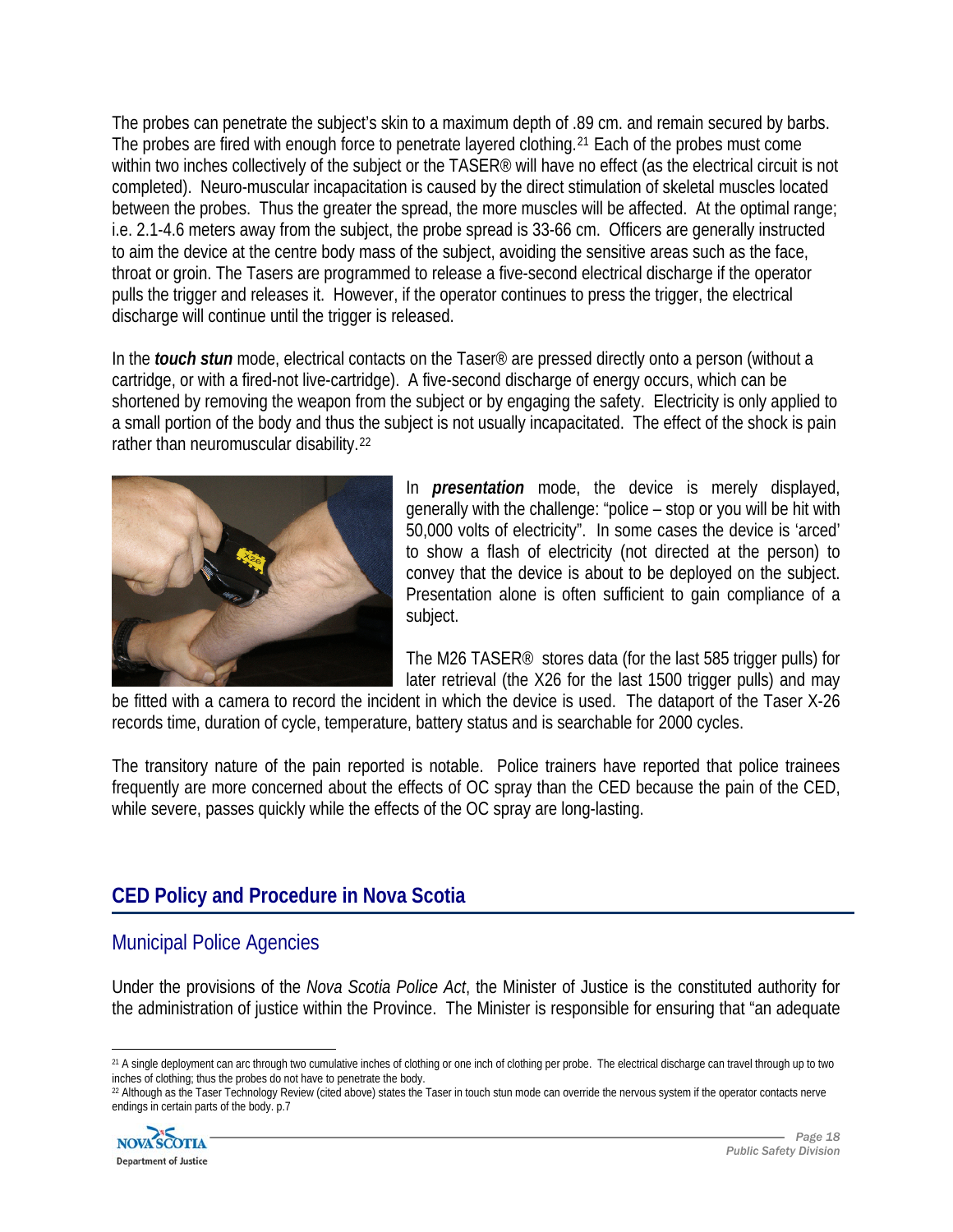and effective level of policing is maintained throughout the Province" and, for that purpose, the Minister "may issue a directive or standard operating or administrative procedure to a police department" or "require a police department, board or advisory board to develop a directive or a standard operating or administrative procedure".

The Police Act further describes the responsibility of municipalities for policing. Section 35(1) of the Act states that "every municipality is responsible for the policing of and maintenance of law and order in the municipality and for providing and maintaining an adequate, efficient and effective police department at its expense in accordance with its needs".

Operationally, the responsibilities of the Minister are carried out by the Public Safety Division in its role of providing "oversight, governance and advice to police and private security services"; specifically "acting in an advisory role to all police services and managing contracts with the RCMP and First Nations Policing; and strengthening policing initiatives through the development of standards and training".[23](#page-19-0)

The Public Safety Division develops and issues Governance Standards to municipal police agencies, requiring the police to develop specific 'operational or administrative policy and procedure' (SOPPs) on numerous issues, including the use of CEDs, and directing what that policy is to include. Compliance with the Governance Standard is measured through a system of audits, reviews and inspections.

# Provincial Governance Standard for CEDs

The Department issued a governance standard regarding Conducted Energy Devices on December 12, 2006. The governance standard is as follows:

- 007.02 The police agency is to have a written policy and operational procedure for all operational police officers in the use and deployment of police agency Conducted Energy Devices.
- 007.03 Operational or administrative policy and procedure approved by the police agency is to include and demonstrate:
	- a) Operational conditions in which police officers are to be issued a police agency Conducted Energy Device as approved by the police agency
	- b) Operational police officers are to only use the police agency approved and issued Conducted Energy Devices
	- c) A police agency Conducted Energy Device is only to be discharged in the execution of police officer duty, and where risk from aggression, violence or other reasonable conditions exist given the articulation of circumstances are in the interests of public or officer safety
	- d) Operational police officers are to only use the police agency Conducted Energy Device in keeping with police agency approved use of force policy and training

<span id="page-19-0"></span> 23 Nova Scotia. *Department of Justice Business Plan 2007-08*. p.8

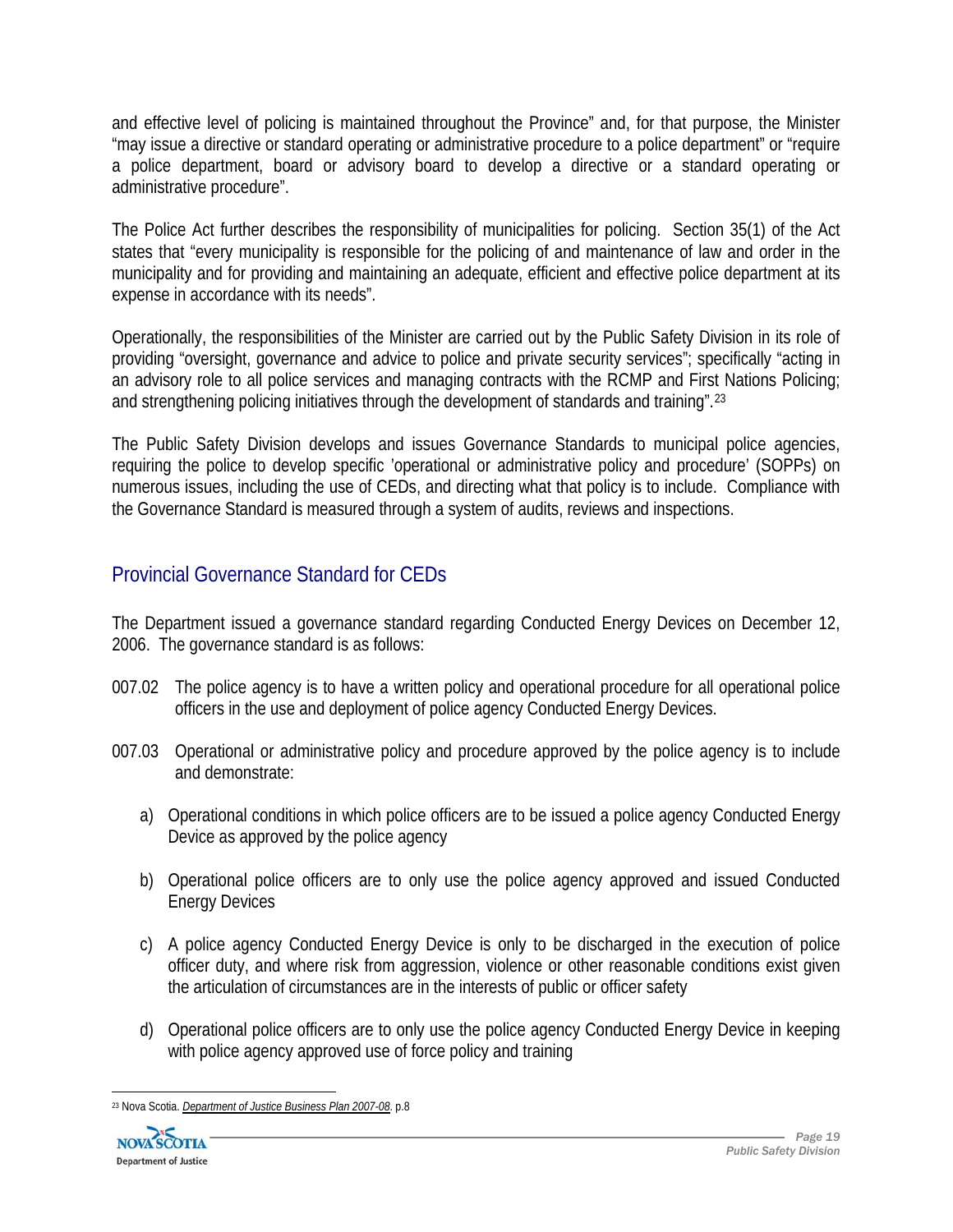- e) Operational police officers discharging a police agency Conducted Energy Device in the line of duty are to file a written report with the police agency as soon as reasonably possible, and any such report is to be reviewed by a police agency supervisor
- f) Safe storage and cleaning requirement
- 007.04 The police agency is to assure all operational police officers have received training from a recognized and certified police or subject matter instructor specific to the police agency approved Conducted Energy Devices, prior to the police agency authorizing a police officer to use such a device.
- 007.05 The police agency is to assure all operational police officers have received training and/or recertification training from a recognized and certified police or subject matter instructor specific to the police agency approved Conducted Energy Devices, as required and police officer certification is not to exceed every 36 months.
- 007.06 The police agency is to maintain records of Conducted Energy Device training and certifications.
- 007.07 The police agency is to maintain a record of all police agency approved Conducted Energy Devices; including make, model, serial number and Conducted Energy Device assignments.

# Compliance with the Provincial Governance Standard

Law enforcement agencies have developed Standard Operational Policy and Procedures (SOPPs) governing the use of CEDs, initially to follow the general provincial standard governing the Use of Force and, subsequently, to comply with the Provincial Governance Standard on CEDs, issued in December 2006. The earliest agency SOPPs were instituted in 2002 by the Halifax Regional Police to address the initial use of CEDs by this agency. Other agencies followed suit, many of them basing their policies on the HRP model. Many agencies have revised their policies in recent years. During the review it was established that municipal police agencies are compliant with the Governance Standard with the exception that some agencies are not in compliance with the following two sections; section 007.03 (b) officers are to only use the police agency approved and issued Conducted Energy Devices and section 007.03 (f) safe storage.

There are variations in some areas of their SOPPs, these are noted below:

#### **Written Policy and Operational Procedure:**

All agencies using CEDs have developed written SOPPs in the use and deployment of CEDs. They all indicate the operational conditions under which officers are to be issued a CED for use; e.g. completion of specified training; designation by management.

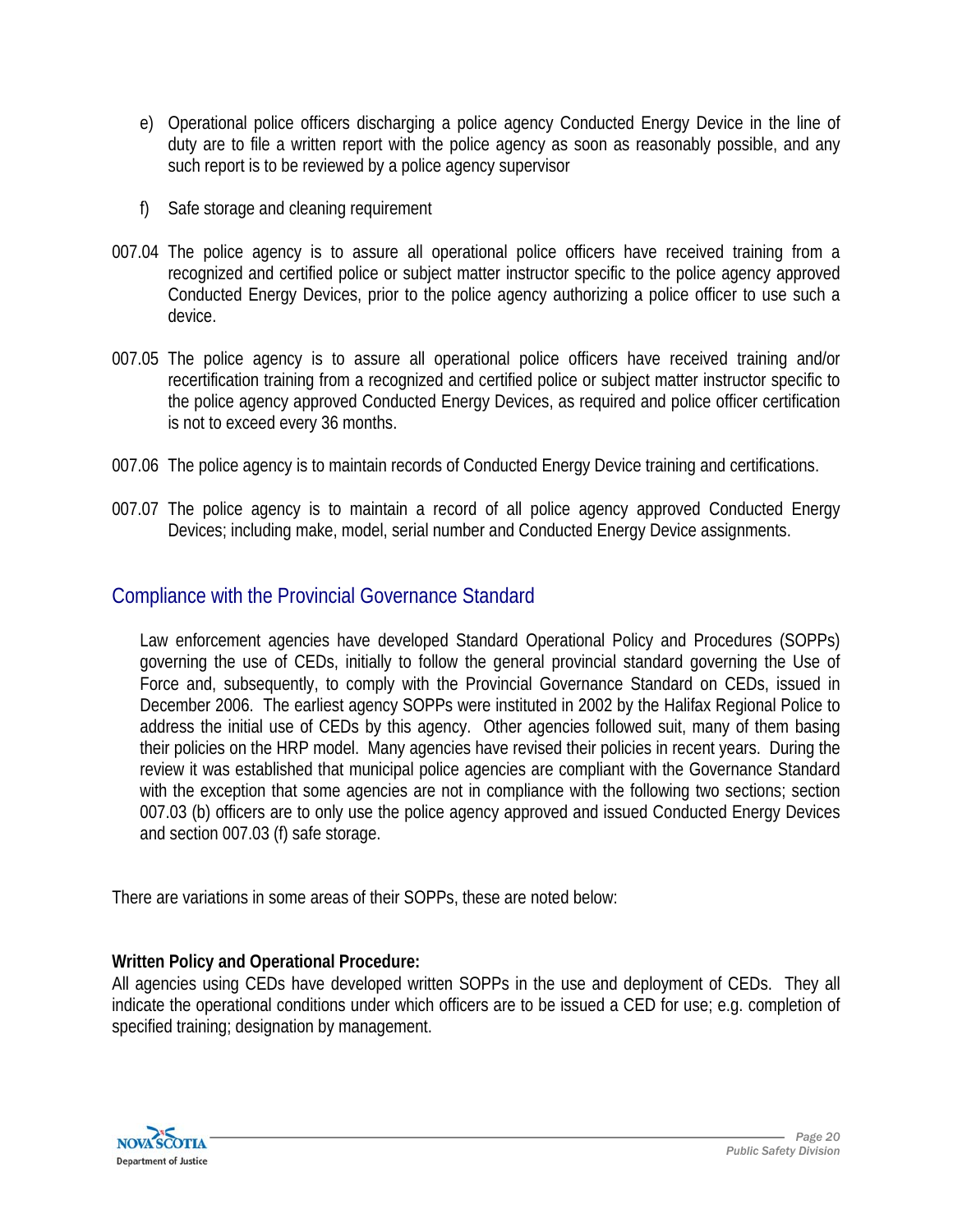#### **Police Agency Approved and Issued CEDs:**

A number of agencies do not state this requirement directly. All law enforcement agencies in fact use CEDs manufactured by TASER® International. Some note that this is the CED approved for use by the agency and some note specific approved models: i.e. M26 and X26.

#### **Situations in Which the CED May Be Deployed:**

These situations are described broadly in the Governance Standard; i.e. where risk from aggression, violence or *other reasonable conditions* exist.

All agencies provide specific examples of where the CED may be used; i.e.

- Persons armed with offensive weapons other than firearms where the safety of the officer is not in jeopardy and the officer has lethal force backup. Should a failure in deployment of the Taser® occur, the officer must have an alternative method of protecting himself and others. *(Two agencies did not specifically exclude the use of the CED when a subject has a firearm)*
- Violent persons who are under the influence of drugs and/or alcohol. *(all SOPPs include this example)*
- Persons expressing the intent and having the means to commit suicide (e.g. an individual who is using a sharp object to inflict self-injury) *(all SOPPs include this example)*
- Persons expressing an intent to resist or who act in an aggressive or violent manner toward police or civilians and the officer believes the Taser® is the force option least likely to result in injury to any party involved. (Some agencies state "when deemed to be a reasonable alternative to lesser force options that will likely be ineffective or greater options that may be inappropriate under the circumstances.")
- Two police agencies included a specific example relating to the "execution of a warrant where the threat is perceived to be high or unknown"
- An emotionally disturbed person who is perceived to be violent. *(all SOPPs include this example)*

All agencies provide specific examples of where the CED may **not** be used; i.e.

- The CED operator cannot, for safety or other reasons, approach the subject within an effective range of the device.
- In proximity to flammable liquids, gases, or other hazardous materials that may be ignited by use of the device
- Where it is reasonable to believe that incapacitation of the subject may lead to serious injury or death

A number of agencies include the following categories of individuals as persons who must **never** be the subject of a CED deployment:

- Persons in wheelchairs who do not have a weapon
- Persons who are in control of a vehicle
- Pregnant women, the elderly and/or other persons who are likely to be injured by a fall
- Handcuffed prisoners

Other agencies **do not specifically exclude** these groups, but indicate that "good judgment must be used and all other options carefully considered before using the CED on those persons".

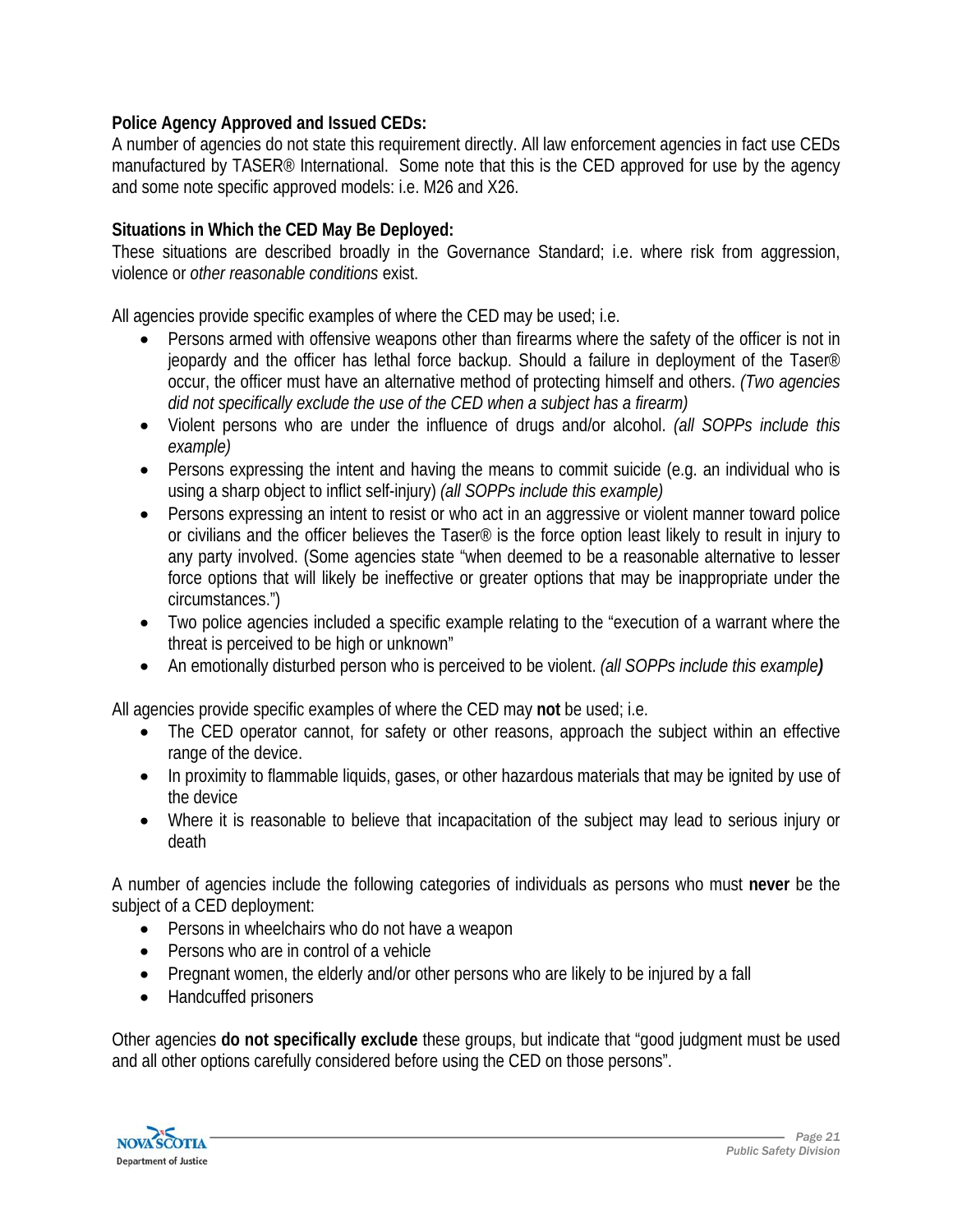#### **Use of CED in Keeping With Use of Force Policy and Training:**

The SOPPs state that the CED is to assist with the control of violent or potentially violent individuals where alternative control tactics have been or would likely be ineffective or where it would be unsafe for officers to approach a subject to apply restraints. It is deemed to be a reasonable alternative to lesser force options that will likely be ineffective or greater force options that may be inappropriate in the circumstances.

Some SOPPs indicate that the use of the CED is not intended to be a substitute for other non-lethal *or* lethal force options, while others indicate only that it is not to be a substitute for other non-lethal force options. Some SOPPs state that the CED may only be used after all available force options have been considered. A number of agencies specifically state that the CED must never be used in punishment or in malice.

All municipal police agencies specify that the CED is classified as an *intermediate weapon* for purposes of the Nova Scotia use of force policy.

#### **Issuing a Verbal Warning:**

All SOPPs indicate that subjects should be warned the CED will be used to gain compliance, whenever possible and without jeopardizing the safety of any person involved. Some SOPPs direct officers, if possible, to use an arc demonstration prior to deployment.

#### **Target Area:**

All SOPPs direct officers to fire the CED at the centre body mass wherever possible.

#### **Prior Notification of Supervisor:**

Some SOPPs indicate that a supervisor is to be contacted *prior* to CED deployment, where the immediate safety of any person is not in jeopardy. Other policies require that the supervisor be notified as soon as practical *after* the use of the device.

#### **Multiple Applications of the CED:**

Some SOPPs specify that subsequent CED applications, following an initial unsuccessful application, shall only be used when the subject continues to resist. Other SOPPs contain no reference to multiple applications.

#### **Removal of Probes:**

Most SOPPs require that Emergency Health Services (EHS) personnel remove probes lodged in the subject's skin. However some SOPPs indicate that officers may remove any seeded probes and that only those lodged in 'sensitive' areas are to be removed by medical personnel.[24](#page-22-0)

#### **Medical Attention:**

The majority of SOPPs require that persons struck with CED probes are to be *promptly* evaluated by EHS personnel to determine if the person has suffered any injury as a result of the CED use. One police SOPP indicates that following a CED application, medical attention is to be sought at the *discretion* of the NCO or senior officer on shift. Another police SOPP contains a detailed list of persons who shall be transported to a medical examination following CED exposure.

<span id="page-22-0"></span> <sup>24</sup> Taser International reports the results of an August 2004 survey in which, of 4000 law enforcement agencies responding, 62% allowed officers to remove probes; 23% required medics to do so; and 13% required probes to be removed in hospital.

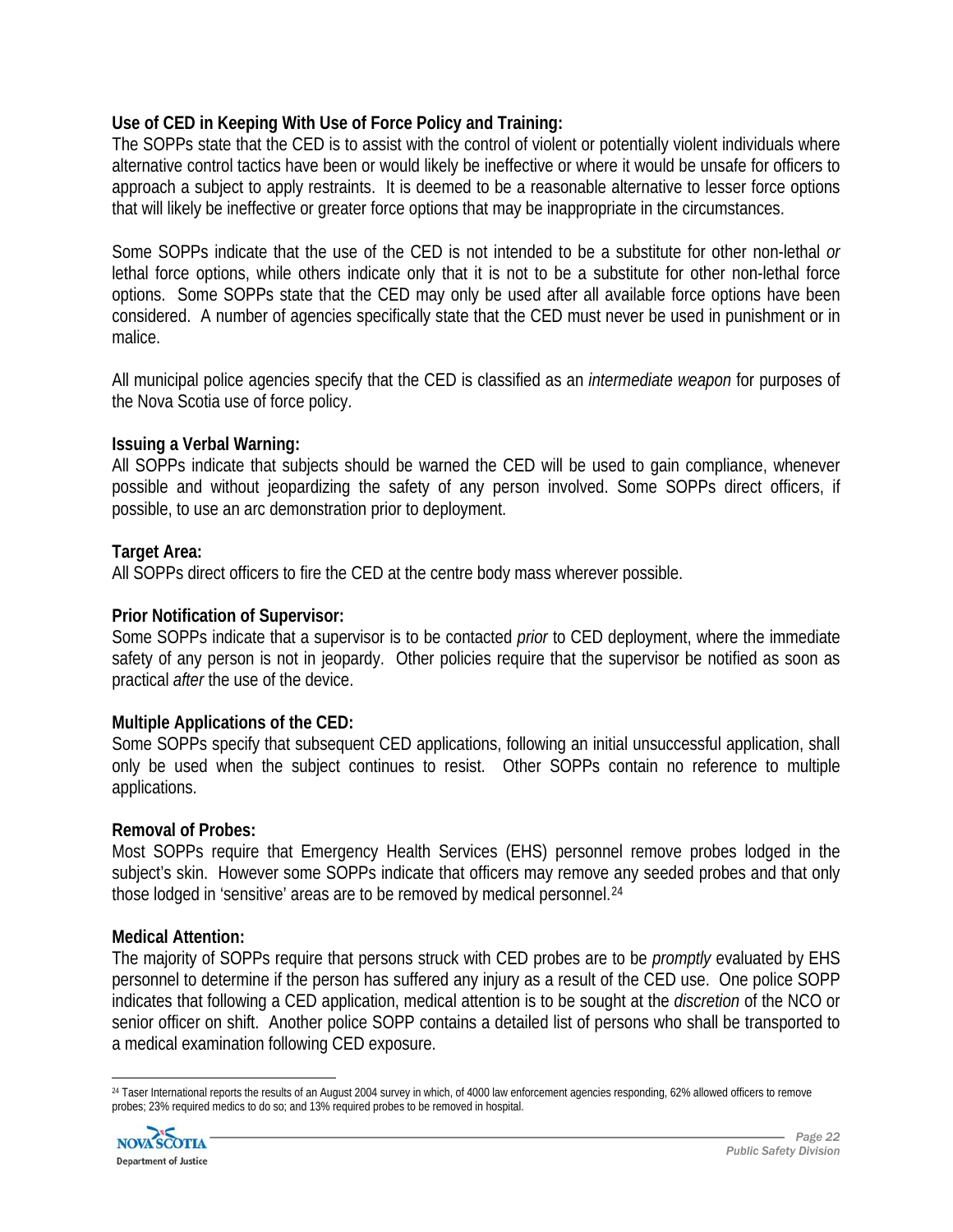#### **Re-Certification:**

A number of police SOPPs require that refresher training be provided to CED operators annually. Many do not specifically state that re-certification is to occur at least every 36 months; this would be reviewed through audits.

#### **Reporting of Use:**

All municipal police SOPPs require that officers complete a Controlled Response Report following any use of the CED (including arc demonstrations and accidental discharges).

#### **Safe Storage and Cleaning:**

All SOPPs contain specific cleaning requirements. Not all specify safe storage requirements.

#### **Training[25](#page-23-0):**

In order to become certified as a CED operator, officers receive an eight hour training course. The course consists of four hours of lecture followed by practical exercises.

The lecture and theory component addresses such topics as: technology overview; how the unit delivers shocks and the effects of those shocks (impact on the body); care and maintenance of the device. Forty minutes of the lecture segment is dedicated to a discussion of the most common causes of sudden death. Lectures are augmented by video presentations.

Students progress from basic weapon handling to firing inert cartridges at live quarry during scripted scenarios. They are critiqued on their responses. Students are then required to complete a test on the theory aspects of the course.

A Master Instructor for the Halifax Regional Police has trained officers for all municipal police forces as well as sheriffs. Some municipal agencies have sent officers to Halifax to participate in a two-day 'train-the trainer' course, which then enables them to train officers from their own agencies.

# R.C.M.P.

#### **RCMP Policy Regarding Use of CEDs:**

The Operational Policy Section of the RCMP (CCAPS: Community, Contract and Aboriginal Policing Service) is responsible for the development of all national operational policy, including that governing the use of CEDs.

According to the RCMP the policy development process includes research of RCMP policies and those of other organizations to identify best practices; consultation with outside experts and consultation with the Commission for Public Complaints Against the RCMP.[26](#page-23-1) The most recent RCMP policy regarding CED use was published in August 2007 and was endorsed by the CPC. An Operational Manual Bulletin was issued on December 18, 2007 to advise that CEDs are only to be used where subjects display active aggressive or combative behavior or that threatening grievous bodily harm or death.

<span id="page-23-1"></span><span id="page-23-0"></span><sup>25</sup> Description of municipal police training provided in Stienburg, D., Hernden, L. and Croft, T. Taser Overview for Department of Justice. 2008. Halifax Regional Police. Pp. 14-21 26 Stuart and Lawrence. p.19



 $\overline{a}$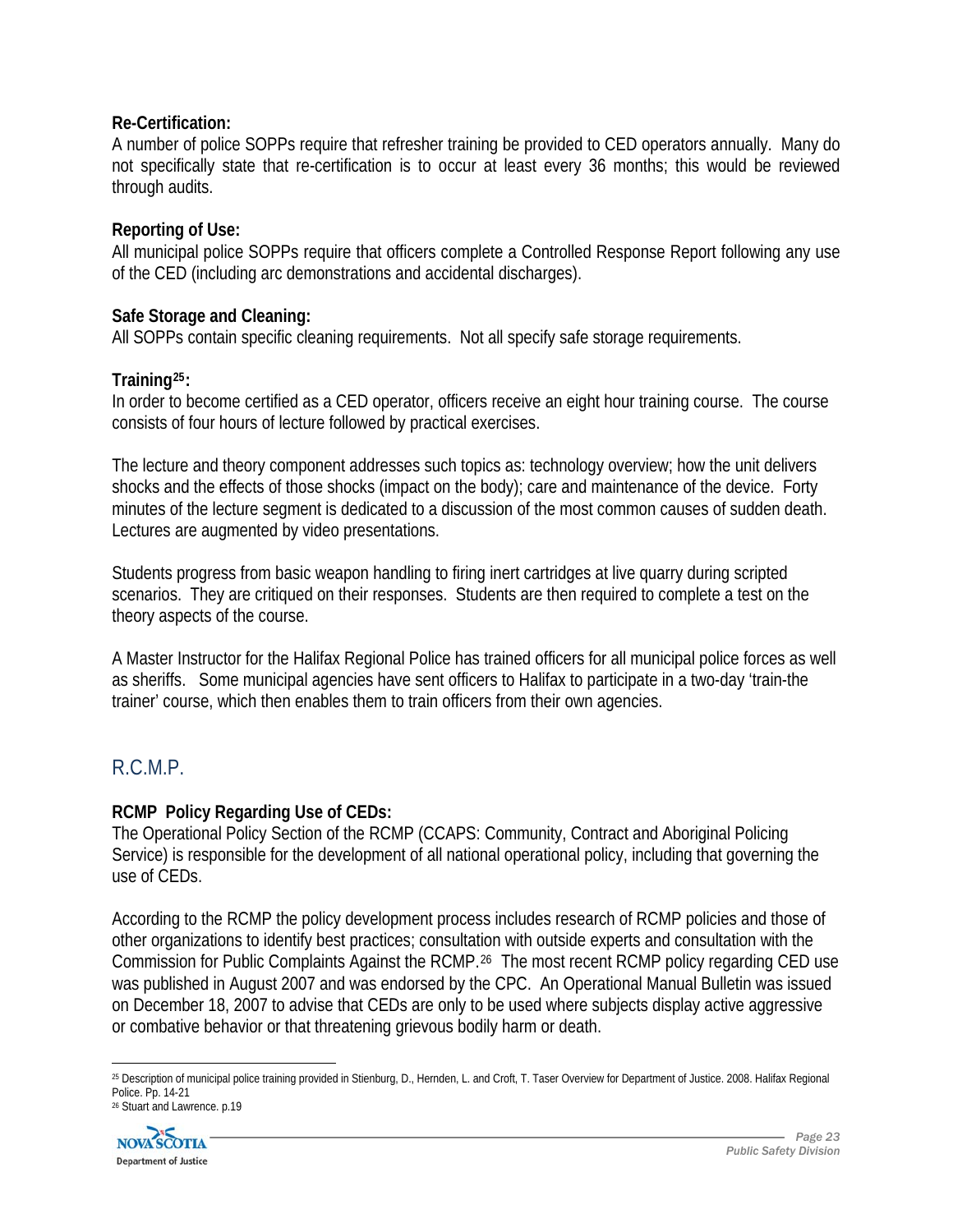#### **Written Policy and Operational Procedure:**

This is contained in the national policy document: RCMP Operational Manual, Part 17.

#### **Agency Approved Weapons:**

The policy specifies that only Taser M26 (model 44000) and Taser X26 (model 26012) are approved for use. It further specifies that no new M26s will be purchased and that as M26s reach their life expectancy, they will be replaced with X26s.

#### **Situations in Which the CED May Be Deployed:**

CEDs are to be used in push stun or probe mode only on persons displaying Active Resistant Behaviour and higher categories of behavior; e.g. combative or death, grievous bodily harm according to their use of force continuum.

The policy also makes specific note of excited delirium (ED) and describes special procedures to be followed in these cases: i.e.

- that individuals experiencing ED require medical treatment that first requires that they be restrained
- that the use of probe mode may be most effective to establish control
- that, wherever possible, Emergency Medical Services attend at the scene

The policy does not provide examples of when the CED may not be used.

#### **Use of CED in Keeping With Use of Force Policy and Training**:

RCMP policy requires that CEDs be used in accordance with IM/IM.

#### **Warning:**

The CED challenge is to be given, when tactically feasible, before the CED is used. The specific challenge is contained in the policy: "Police, stop or you will be hit with 50,000 volts of electricity".

#### **Multiple Use:**

RCMP policy specifies that multiple deployment or continuous cycling may be hazardous to a subject and that, unless situational factors dictate, officers are not to cycle repeatedly or for more than 15-20 seconds at a time.

#### **Removal of Probes:**

The policy states that a member currently certified in first aid may remove the probes, and further that it is not necessary to have a medically trained person examines the individual, unless a probe is lodged in a sensitive part of the body, such as the eye or groin, or the individual's medical condition warrants medical attention.

#### **Medical Attention:**

Officers are to ensure that the subject receives medical attention if any unusual reactions occur or if the officer believes that the subject is in distress.

#### **Certification:**

Requalification is required every three years.

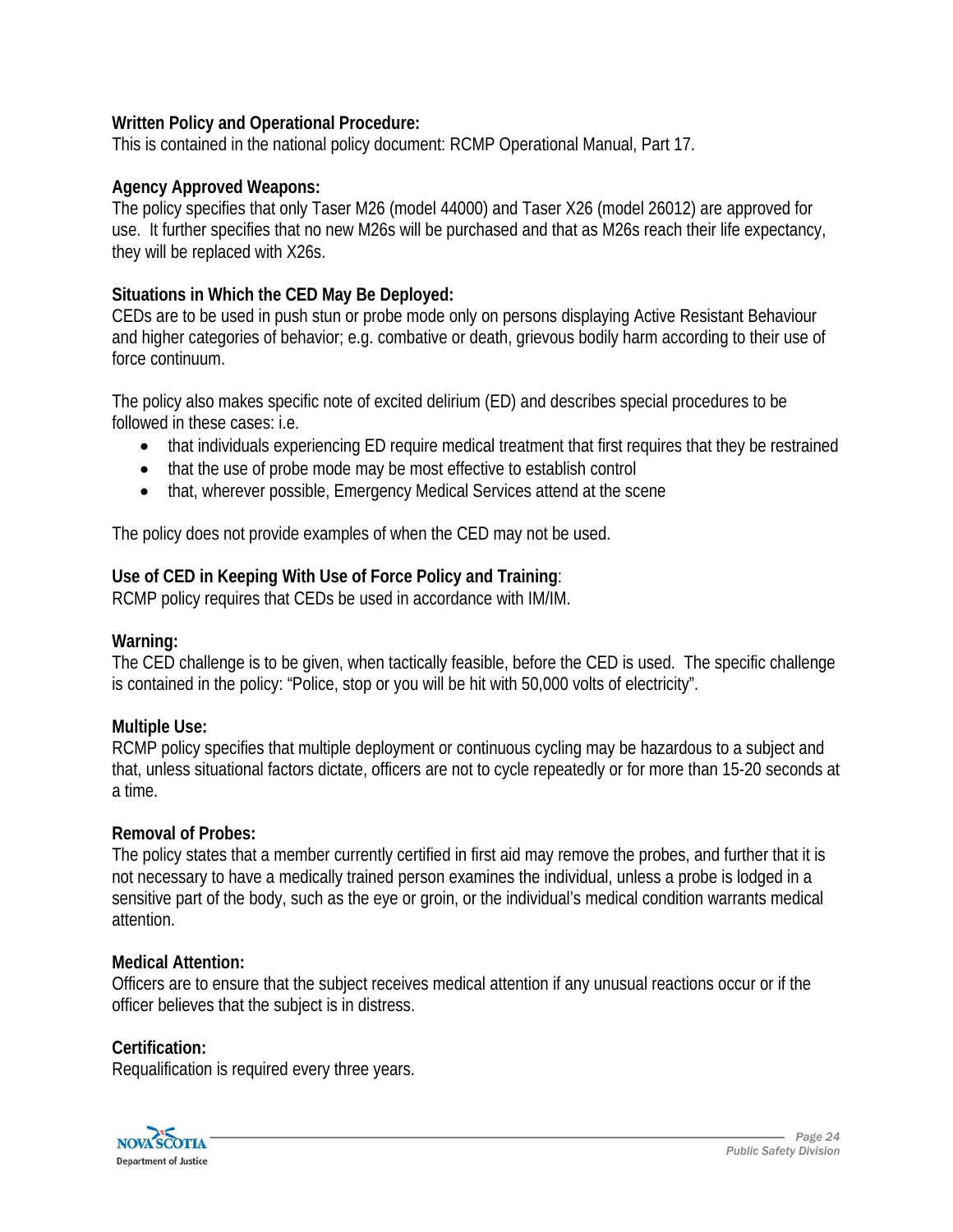#### **Reporting:**

The RCMP require the completion of Form 3996 before the end of a shift in which the CED is deployed. The form is completed electronically; sent to the supervisor for comments; forwarded to Headquarters of 'H' Division (Criminal Operations) for review; and finally sent to a central database in Ottawa within 72 hours of the incident.

#### **Safe Storage and Cleaning:**

The policy requires safe storage and cleaning.

#### **Training[27](#page-25-0):**

The CEW operator course is 16 hours in length. Officers must be qualified in First Aid, baton, OC spray, carotid control technique and firearms. The curriculum covers the following subjects: technological aspects of CEW use; effects on the central, sensory and motor nervous systems; medical considerations; principles of the IM/IM, RCMP policy; weapon maintenance; field applications related to those suffering from addictions, mental health crises and potential suicides; and special issues related to excited delirium. Certification is valid for three years. The re-certification course is four hours in length. As of January 2008, all cadets at Depot will be certified in the use of the CEW.

# Correctional Services

Correctional Services first issued policy and procedures regarding the use of CEDs in 2003. The policy has been revised a number of times, most recently in January 2008.

The general parameters of CED use are contained in the Correctional Services Situation Management/Use of Force Model. This model differs from those used by police in that CEDs are not considered intermediate weapons: they are placed prior to intermediate weapons and lethal force on the continuum.

#### **Situations in Which the CED May Be Deployed:**

CED use may only be authorized when 'lesser measures of control have been ineffective'. The Correctional Services training manual provides examples of situations in which use of the CED may be considered:

- "Staff are confronted with a violent and physically uncooperative offender and verbal and other physical control options have failed or are not possible without increasing the risk of injury to staff or the offender.
- Excessive damage to property is occurring and staff are unable to safely intervene to control the offender without putting themselves in jeopardy.
- Dealing with an offender in an environment that would allow the device to be deployed without undue risk to other offenders, staff or visitors.
- Verbal de-escalation has been exhausted.
- The device will not be deployed until there is a full intervention team, dressed, on scene, and standing ready."

<span id="page-25-0"></span> 27 This description of training is adapted from the 2007 report of the Commission for public Complaints Against the RCMP. *RCMP Use of the Conducted Energy Weapon: Interim Report*

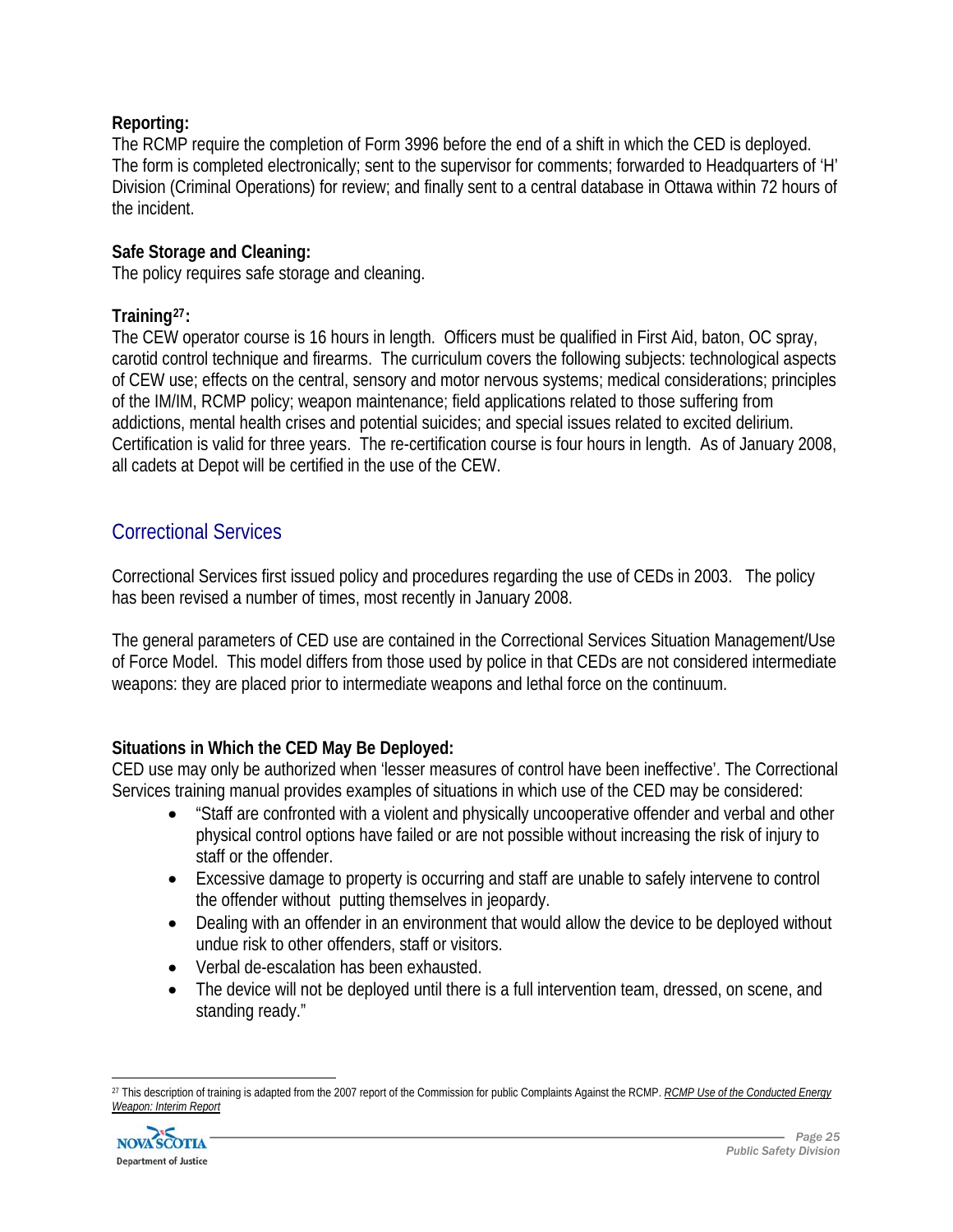The policy states that the CED may *not* be used when:

- Medical information indicates the offender is confirmed pregnant, has suffered a recent serious head injury, or has had recent major surgery.
- The offender is frail, in restraints (handcuffs, shackles), is at a dangerous elevation or has been exposed to a potential flammable hazard (e.g. gasoline, OC spray application by an outside agency).

#### **Conditions of Deployment:**

Correctional officers do not carry CEDs; they are accessed from storage when needed and their use authorized by the facility superintendent or deputy superintendent. Two staff must attend at any CED deployment, one as primary operator, the other as secondary operator. The CED may not be aimed at the face, throat or groin area. The CED must be deployed for the full five-second cycle, without interruption, unless circumstances dictate otherwise.

#### **Multiple Use:**

Two subsequent applications beyond the initial five seconds are only to be used when the offender continues to physically resist.

#### **Removal of Probes:**

Probes are to be removed by the CED operator unless it will result in medical complications.

#### **Medical Attention:**

A medical assessment is required for all offenders exposed to a CED application. The assessment is to be completed immediately, once their behavior is under control, no later than four hours after exposure. If medical complications occur and on-site health care staff are not available, the offender is to be transferred immediately to hospital. Offenders who have been exposed to a CED application are to be monitored closely, every 30 minutes for a minimum of four hours. An *Offender Accident and Injury Report* must be completed and photographs of the injuries taken.

The Correctional Services Use of Physical Force policy and procedures notes that in cases of 'Sudden Unexpected Death Warning Signs' (excited delirium) the institution must have health care staff or Emergency Medical Services on stand-by.

#### **Authorization:**

Use of the CED must be authorized by the facility superintendent/deputy superintendent.

#### **Reporting:**

The Taser® operator must complete the *Taser Operator Report*. A designated staff person must download the device data report. Following the deployment of a CED, the captain must conduct an operational debrief and review all staff reports, evidence and supporting documentation to confirm completion and accuracy. The superintendent must notify the Director, Correctional Services within 12 hours; notify the Master Trainer the next business day; conduct a full investigation and provide a report to the Director, Correctional Services and the Master Trainer. The Master Trainer is responsible for reviewing the justification for use and deployment to ensure proper procedures are followed and submitting the report to the Director, Correctional Services.

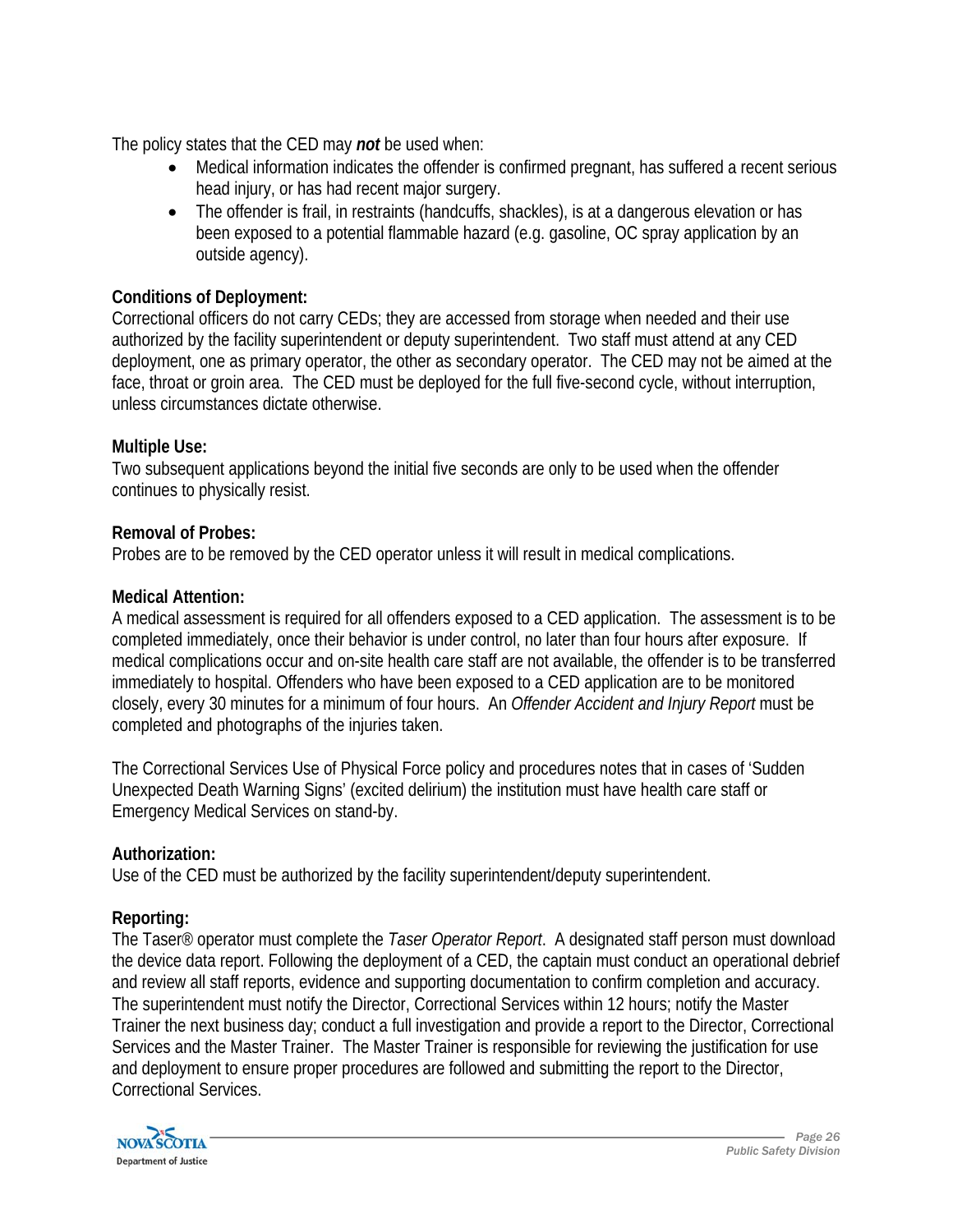#### **Training:**

Correctional Services has a Master Instructor who has been certified and designated as a Master Trainer by TASER<sup>®</sup> International. Before undertaking training as a TASER<sup>®</sup> operator, staff must have completed 14 days of prerequisite training (e.g. first aid, basic security, conflict crisis intervention, verbal crisis intervention, documentation and enhanced security). The Correctional Services Operator Training consists of 2 days (16 hours) of training, combining lectures, video presentations and practice deployment. TASER® operators receive refresher training of 4 hours every six months, followed by an 8-hour recertification course annually. Every two years, TASER® operators must take a new 2-day course.

# Sheriff Services

Use of CEDs by Sheriff Services was authorized in the cell areas of Halifax Provincial Court and the Sydney Justice Centre in April 2004. Use of the CED continues in those locations. It is not used in any other court locations in the province.

The model that guides the use of force by Sheriff Services is similar to the National Use of Force continuum adopted by municipal police agencies in Nova Scotia, with the notable exception that sheriffs are not authorized to use lethal force. In situations where such force might be required, police are contacted.

The CED is classified as an 'intermediate weapon' within the Nova Scotia Use of Force Continuum. The Standard Operational and Administrative Policy and Procedure (SOAPP) governing the use of CEDs by Sheriff services states that the CED"is to be deployed as a force option for resistive and aggressive behaviours by any individual threatening the security and safety of the officer, the aggressor themselves, the Judiciary, staff or any other members of the general public". The primary purpose of the CED is "to save human life and/or reduce injury…it is not intended to be a substitute for other non-lethal force options."

# **Situations in Which the CED May Be Deployed:**

Examples are given of situations in which the CED may be used:

- An emotionally disturbed person who is violent;
- Persons armed with offensive weapons where the safety of the officer, the subject themselves or others is in jeopardy;
- Violent persons who are under the influence of drugs, alcohol or prescriptive and non-prescriptive medications contributing to violent or resistive behaviours, and violence is present;
- Persons expressing the intent and having the means to commit suicide;
- Barricaded or detained persons threatening others, and having the ability to injure themselves or others;
- Person threatening officer where cell extraction is required and violence is present;
- Person injuring or threatening officer or others in unsecured areas; and
- Resistive aggression and violence by offenders; persons attempting to escape custody.

The SOAPP states that "where time and circumstances permit, intervention options other than CED deployment will be considered. The CED may be used "where alternative control tactics have been or would likely be ineffective or where it would be unsafe for officers to approach a subject to apply restraints".

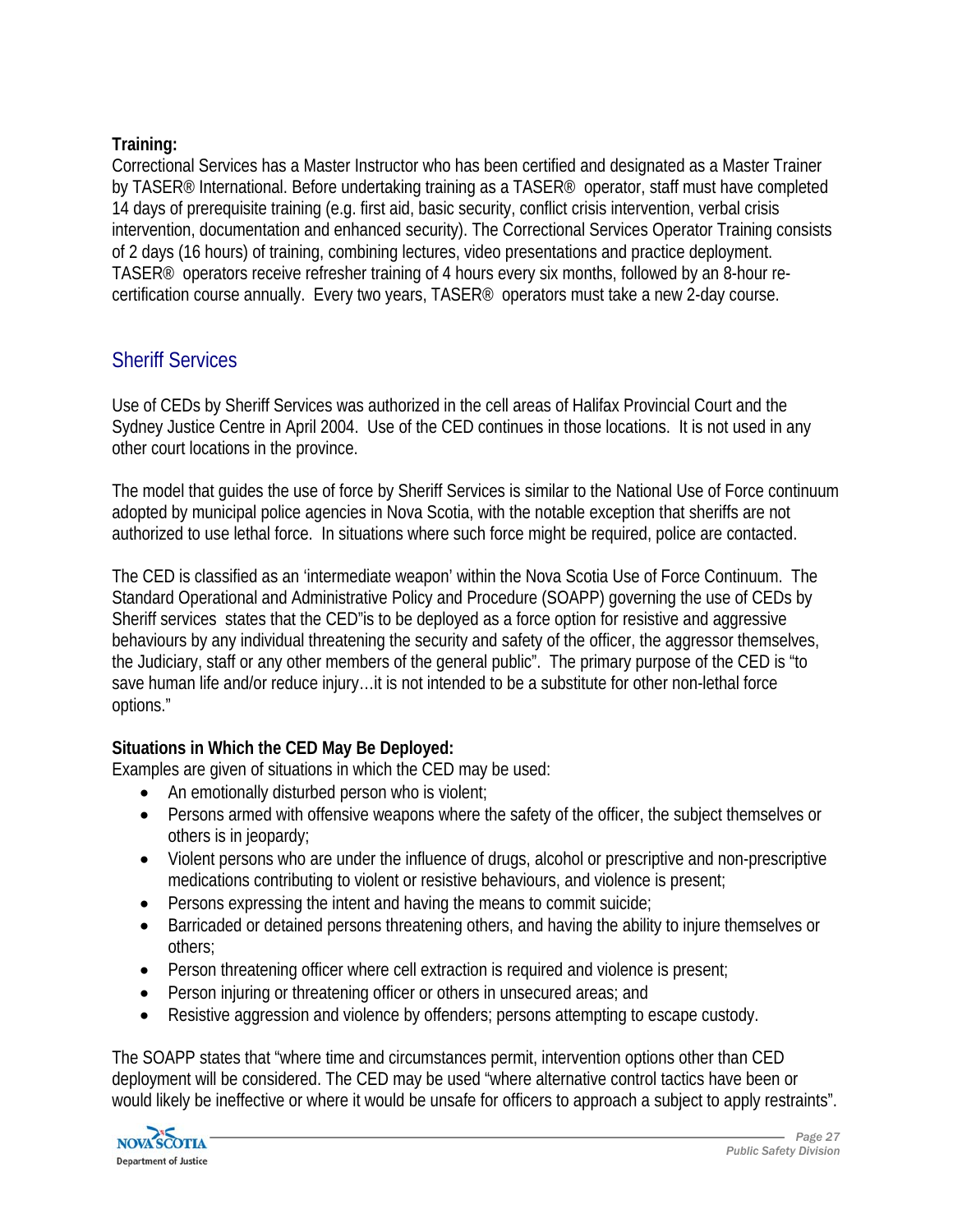The policy states that the CED may not be used:

- Where the CED operator cannot, for safety or other reasons, approach the subject within effective range of the device;
- In proximity to flammable liquids or gases
- Against persons in wheelchairs who do not have a weapon;
- Persons who are in control of a vehicle;
- Pregnant women, the elderly and/or other persons who are likely to be injured by a fall;
- Handcuffed persons

The policy also indicates the CED may never be used as punishment or in malice.

### **Conditions of Deployment**:

Sheriffs do not carry CEDs on their person. The CED is taken from a locked cabinet when it is required to be used. The CED can only be deployed in the cell area, not in courtrooms or exterior to the courthouse.

The CED is to be aimed no higher than the subject's centre body mass. The warning ('This is a Taser®, stay still and follow my instructions or you will be hit with 50,000 volts of electricity') is to be issued before CED use and may be issued a maximum of two times. Deployment should be delivered for the full five second cycle without interruption.

#### **Multiple Applications**:

The SOAPP indicates that "subsequent deployments beyond the initial application are only to be used when the subject continues to resist".

#### **Removal of Probes:**

The CED operator may remove the probes with the permission of the subject, the permission being witnessed by at least one other Sheriff officer. Probes lodged in sensitive areas of the body are to be removed only by a medical health professional.

#### **Medical Attention:**

When a subject has been exposed to a CED application, "health care professionals are to be contacted to attend and evaluate the subject, when operationally possible or at the earliest opportunity after exposure". Medical services are to be provided when requested by any subject who has received a CED application or whenever medical complications arise.

#### **Authorization:**

Any officer taking possession of the CED must have the approval of the Sheriff Supervisor. The policy also states that "where practical and when the immediate safety of any person is not in jeopardy, the Sheriff Supervisor is to be contacted prior to the deployment of the CED".

# **Reporting:**

The CED operator is required to complete an Incident Occurrence Report for every deployment of the CED. Any complaint regarding the use of the CED is to be reported to the Sheriff Supervisor without delay. The Sheriff Supervisor is responsible "for ensuring the CED is only used in approved circumstances and locations" and that CED operators "provide adequate reporting on the use of the CED".

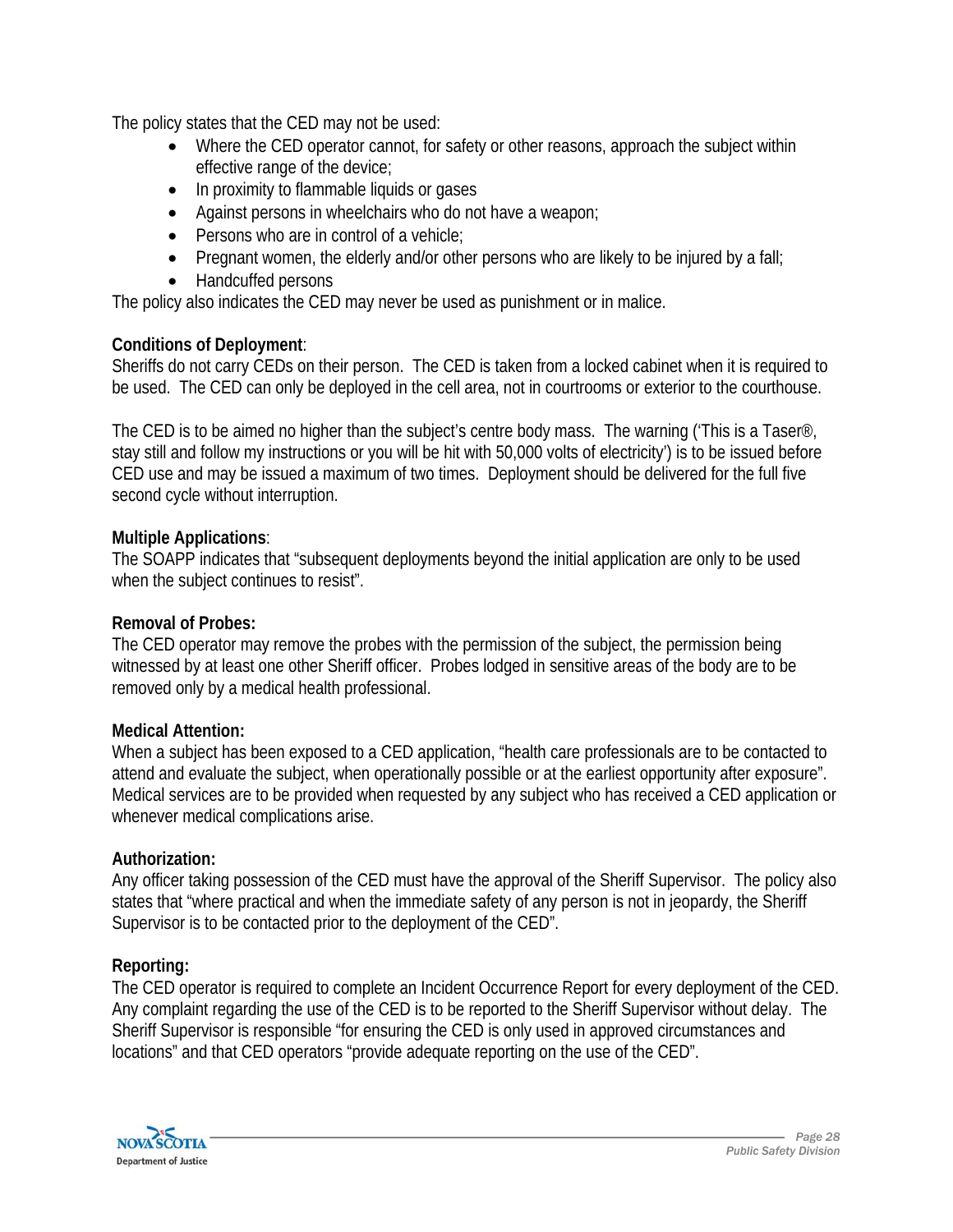#### **Training:**

CED operators for Sheriff Services receive 8 hours of training and must be re-certified 'at least every 36 months, or at the discretion of the Director of Sheriff Services'.

# **Use of CEDs in Nova Scotia[28](#page-29-0)**

At this time there are 1748 police officers in Nova Scotia. Of these, 837 (48%) are members of municipal police departments and 911 (52%) are members of the RCMP deployed in various provincial and federal positions throughout the province. A total of 789 (45%) are trained in the use of CEDs.

In addition, of the 188 officers employed by Sheriff Services, Department of Justice, seventeen (9%) are trained in CED use. These devices are also used by Correctional Services, Department of Justice in three locations: the Central Nova Scotia, Cape Breton and Southwest Nova Scotia Correctional Facilities. With a total security staff complement of 255, a total of 44 (17%) are trained in the use of CEDs.

| Law<br>enforcement<br>agency        | <b>CED</b> use | Total #<br><b>Officers</b> | Total #<br><b>Oficers</b><br><b>Trained</b> | $%$ of<br><b>Officers</b><br><b>Trained</b> | Date Policy<br><b>Issued</b>        | # and Type<br>of CEDs<br><b>Used (2007)</b> |
|-------------------------------------|----------------|----------------------------|---------------------------------------------|---------------------------------------------|-------------------------------------|---------------------------------------------|
| Annapolis<br>Police Service         | no             | N/A                        | N/A                                         | N/A                                         | N/A                                 | N/A                                         |
| <b>Amherst Police</b><br>Service    | yes            | 23                         | 23                                          | 100%                                        | <b>June 2004</b>                    | $M26 - 1$<br>$X26 - 1$                      |
| Bridgewater<br>Police Service       | yes            | 20                         | 19                                          | 95%                                         | Aug. 2004<br>Dec. 2007<br>(revised) | $X26 - 4$                                   |
| Cape Breton<br>Regional<br>Police   | yes            | 197                        | 147                                         | 75%                                         | Sept. 2007                          | $X26 - 17$                                  |
| Halifax<br><b>Regional Police</b>   | yes            | 480                        | 214                                         | 45%                                         | Aug. 2003<br>Apr. 2007<br>(revised) | $M26 - 7$<br>X26 - 26                       |
| Kentville Police<br><b>Services</b> | yes            | 15                         | 13                                          | 87%                                         | May, 2004                           | $M26 - 1$<br>$X26 - 1$                      |
| New Glasgow<br>Police Service       | yes            | 25                         | 8                                           | 32%                                         | Feb. 2003<br>Jan. 2008<br>(revised) | $M26 - 1$<br>$X26 - 1$                      |

# **CED Use in Nova Scotia Type of CEDs Used; Number of Officers Trained**

<span id="page-29-0"></span> 28 The information in this section was provided by law enforcement agencies. No independent audit of the data has been conducted.

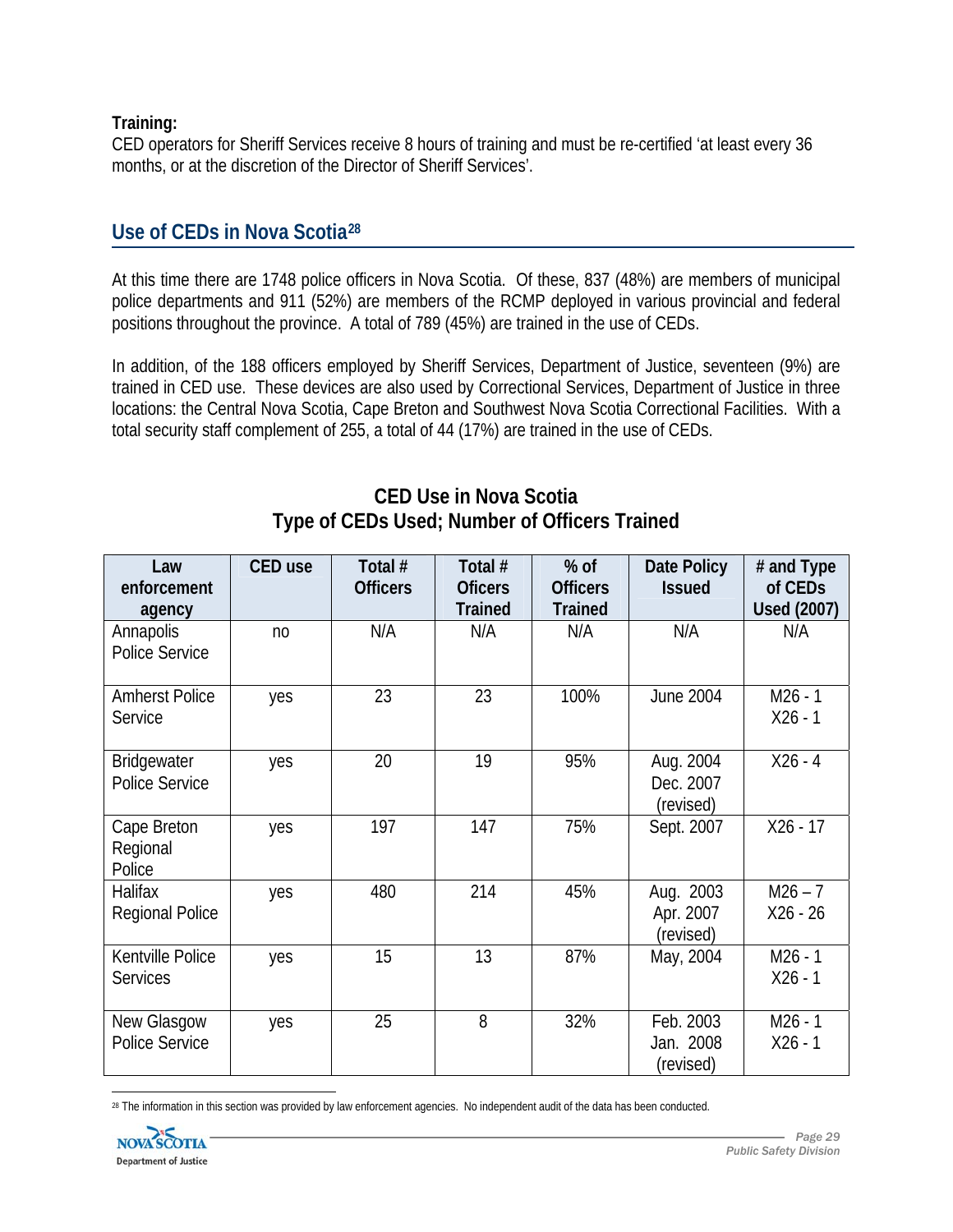| Springhill Police<br>Service     | n <sub>0</sub> | N/A  | N/A | N/A | N/A                                 | N/A                      |
|----------------------------------|----------------|------|-----|-----|-------------------------------------|--------------------------|
| Stellarton<br>Police<br>Service  | Yes            | 11   | 8   | 73% | Nov. 2006                           | $X26 - 1$                |
| <b>Trenton Police</b><br>Service | no             | N/A  | N/A | N/A | N/A                                 | N/A                      |
| <b>Truro Police</b><br>Service   | yes            | 36   | 27  | 75% | Feb. 2004                           | $M26 - 1$<br>$X26 - 2$   |
| Westville Police<br>Service      | no             | N/A  | N/A | N/A | N/A                                 | N/A                      |
| <b>RCMP</b>                      | yes            | 911  | 330 | 36% | May, 2002<br>Dec.2007<br>(revised)  | $M26 - 70$<br>$X26 - 27$ |
| Canadian<br><b>Armed Forces</b>  | no             | N/A  | N/A | N/A | N/A                                 | N/A                      |
| <b>Sheriff Services</b>          | yes            | 188  | 17  | 9%  | Apr. 2004<br>Feb. 2005<br>(revised) | $X26 - 2$                |
| Correctional<br><b>Services</b>  | yes            | 255  | 44  | 17% | 2003<br>Jan. 2008<br>(revised)      | M26 - 16<br>$X26 - 4$    |
| <b>Total</b>                     |                | 2161 | 850 | 39% |                                     | M26 - 97<br>$X26 - 86$   |

1 All CEDs used are manufactured by TASER® International

CED use began in 2002 when Halifax Regional Police (HRP) acquired 9 devices, used by 30 shift supervisors. Of the sixteen law enforcement agencies in Nova Scotia, eleven currently own and operate CEDs. The number of devices in operation varies widely by agency, with smaller agencies possessing only one or two and larger agencies owning significant numbers; e.g. 33 operated by the Halifax Regional Police and 97 by the RCMP. Significant numbers of police officers have been trained – 46% of a total of 1718 officers.

Nova Scotia was the first jurisdiction in Canada to authorize the use of CEDs in correctional institutions. At present, the devices are authorized for use in British Columbia, Manitoba, New Brunswick and by Correctional Services Canada. Alberta, Saskatchewan and Newfoundland are studying the use of CEDs.

Law enforcement agencies supplied details of all occasions when CEDs were used during the years 2005- 2007. This includes instances where the device was removed from the holster and '*presented'* only *(* i.e. pointed at the subject together with or without the challenge); used in *'push stun'* mode (i.e. the contacts

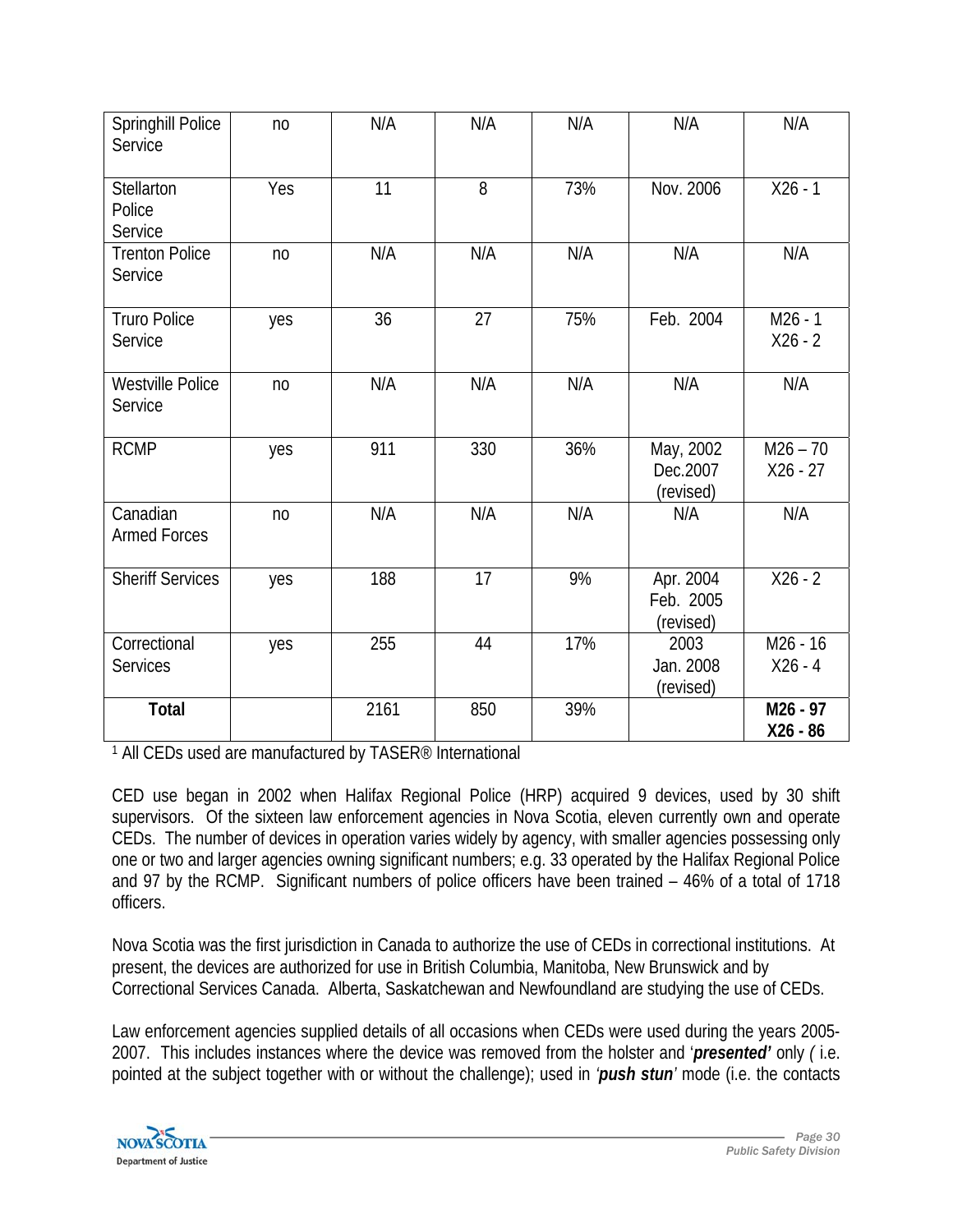on the end of the device are directly applied to a portion of the subject's body); and/or *'probe'* mode (i.e. where two probes are fired from the device and aimed at a subject's body).

| Agency                | 2005    |      |       |                | 2006    |      |       |                | 2007    |      |                |                |
|-----------------------|---------|------|-------|----------------|---------|------|-------|----------------|---------|------|----------------|----------------|
|                       | Present | Stun | Probe | <b>Total</b>   | Present | Stun | Probe | <b>Total</b>   | Present | Stun | Probe          | <b>Total</b>   |
| Amherst               |         | 2    |       | $\overline{2}$ |         | 1    |       |                |         |      | $\overline{2}$ | 3              |
| Bridgewater           |         |      |       | unavail.       |         |      |       | unavail        | 6       | 3    | 5              | 14             |
| Cape                  |         |      |       |                |         |      |       |                |         |      | 3              | 3              |
| <b>Breton</b>         |         |      |       |                |         |      |       |                |         |      |                |                |
| Halifax <sup>29</sup> | 29      | 16   | 9     | 58             | 31      | 14   | 16    | 59             | 53      | 17   | 21             | 91             |
| Kentville             |         |      | 1     | 1              |         |      | 1     | 1              |         |      |                |                |
| <b>New</b>            | 5       |      | 3     | 8              |         |      | 2     | $\overline{2}$ | 4       |      | 3              | $\overline{1}$ |
| Glasgow               |         |      |       |                |         |      |       |                |         |      |                |                |
| Stellarton            |         |      |       |                |         |      |       |                |         |      | 1              | 1              |
| Truro                 |         |      |       | unavail        |         |      |       | unavail        | 2       | 1    |                | 4              |
| RCMP <sub>30</sub>    | 731     | 11   | 11    | 26             | 17      | 17   | 20    | 51             | 23      | 21   | 14             | 55             |
| <b>Sheriffs</b>       | 5       |      |       | 5              | 4       |      |       | 4              | 3       |      |                | 3              |
| Corrections           | 1       |      | 1     | 1              |         |      | 3     | 3              |         |      | 1              |                |
| <b>Total</b>          | 47      | 29   | 25    | 102            | 52      | 32   | 42    | 121            | 92      | 43   | 51             | 183            |

# **CED Deployment by Agency By Year**

It is important to note that use of CEDs is very infrequent when viewed in the context of all police-citizen interactions. In 2007, for example, of the 340,380 calls for service to police, CEDs were deployed in only 178 incidents or 0.05% of the total interactions.

Use of CEDs has increased substantially over the past three years, from 101 times in 2005 to 182 in 2007, an 80% increase. This could be partially attributed to the overall increase in the number of CEDs currently in use. While there has been an 80% increase in usage from 2005 to 2007, there was a 103% increase in the number of CEDs in use during the same time period. Significant increases have occurred in the '**presentation**' only mode (the device is shown in warning only and not deployed) and in the firing of probes.

<span id="page-31-2"></span><span id="page-31-1"></span><sup>31</sup> The RCMP believes there was significant under-reporting of presentation only CED uses in 2005 as the reporting system was new.



 $\overline{a}$ 

<span id="page-31-0"></span><sup>&</sup>lt;sup>29</sup> The mode of CED use is unknown for a small number of cases.

<sup>30</sup> One incident may involve both stun and probe CED use.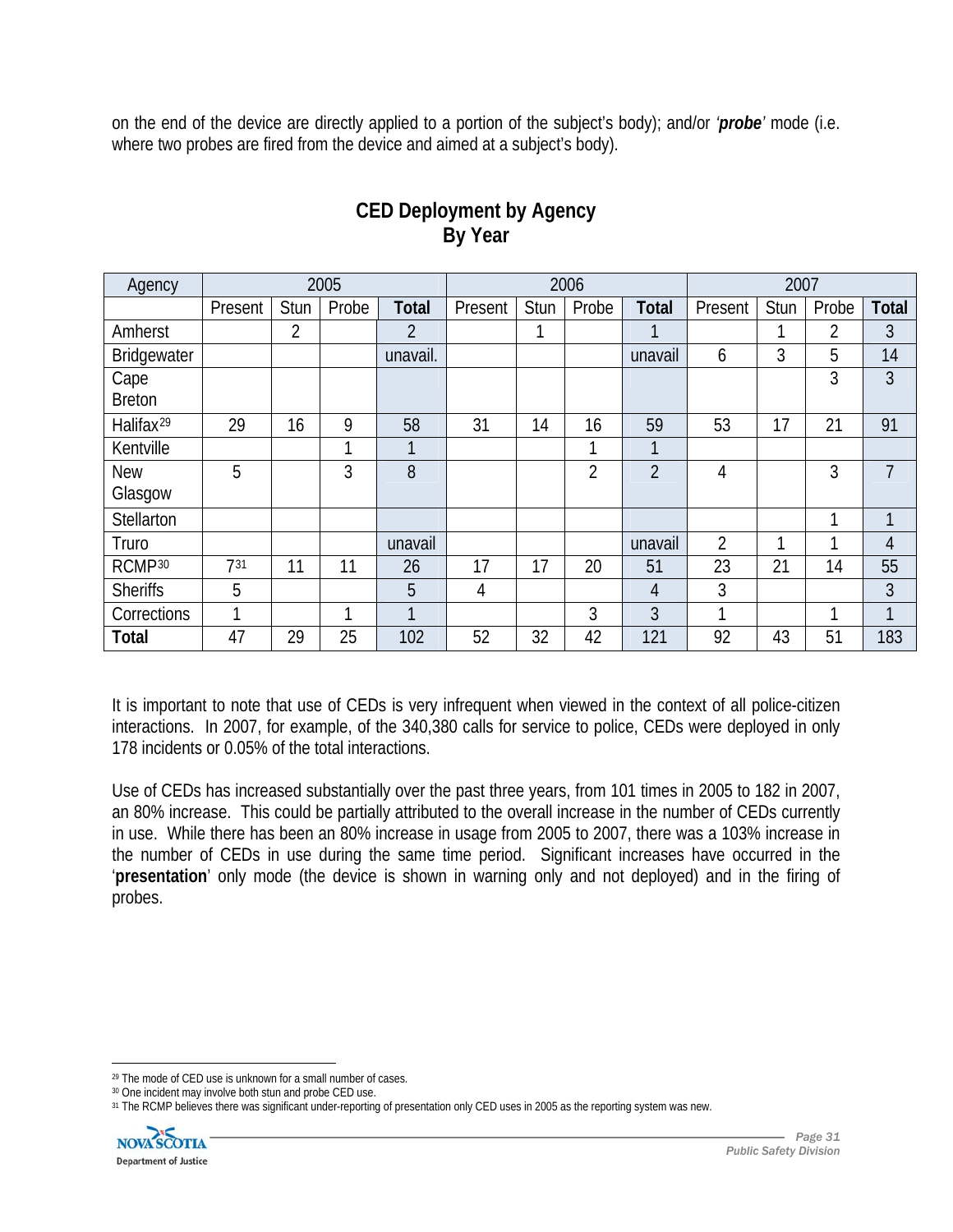| Year  | Total in<br>Use | Total | Presentation |    | <b>Stun</b> |    | Probe |    |
|-------|-----------------|-------|--------------|----|-------------|----|-------|----|
|       | #               | #     | #            | %  | #           | %  | #     | %  |
| 2005  | 90              | 102   | 4,           |    | 29          | 29 | 25    | 25 |
| 2006  | 116             | 121   | 52           | 43 | 32          | 26 | 42    | 35 |
| 2007  | 183             | 183   | 92           | 50 | 43          | 24 | 51    | 28 |
| Total |                 | 406   | 191          |    | 104         | 26 | 118   | 29 |

HRP conducted a review of calls and Controlled Response Reports for the period January 2003 – December 2007. Officers used verbal communication in 99.8% of the interactions with citizens; they were required to use force in only 0.2% of these interactions. The following is a summary of the frequency of the use of various force options.

# **Halifax Regional Use of Force January 2003 – December 2007**

| Control Type                       | Frequency (%) |  |  |  |
|------------------------------------|---------------|--|--|--|
| Empty hand control                 | 54.8          |  |  |  |
| Firearms (presented) <sup>32</sup> | 26.3          |  |  |  |
| CED                                | 23.1          |  |  |  |
| OC spray                           | 11.2          |  |  |  |
| <b>Baton</b>                       | 3.0           |  |  |  |
| K-9                                | 34            |  |  |  |

In their review of CED usage, HRP noted that the proportion of 'presentation only' deployments has risen from 29% in 2003 to 58% in 2007. This is attributed to changes in training and deployment techniques.<sup>[33](#page-32-1)</sup>

#### **Injuries Reported:**

It is common for subjects to sustain minor injuries as a result of a CED application; e.g. minor bruising and skin punctures where the probes have made contact with the skin.

HRP reports only one incident where a subject received more significant injuries where no force option other than the CED was deployed. In this situation, officers were dispatched to a shopping centre where an aggressive, disturbed male was brandishing a sword and threatening bystanders. Following a CED presentation and warning which had no effect, the CED was deployed in probe mode. The subject suffered a bloody nose and broken tooth, resulting from his fall to the floor.

<span id="page-32-1"></span><span id="page-32-0"></span><sup>33</sup> Stienburg, S. et al. p.4



 32 Firearms were discharged in less than 5 instances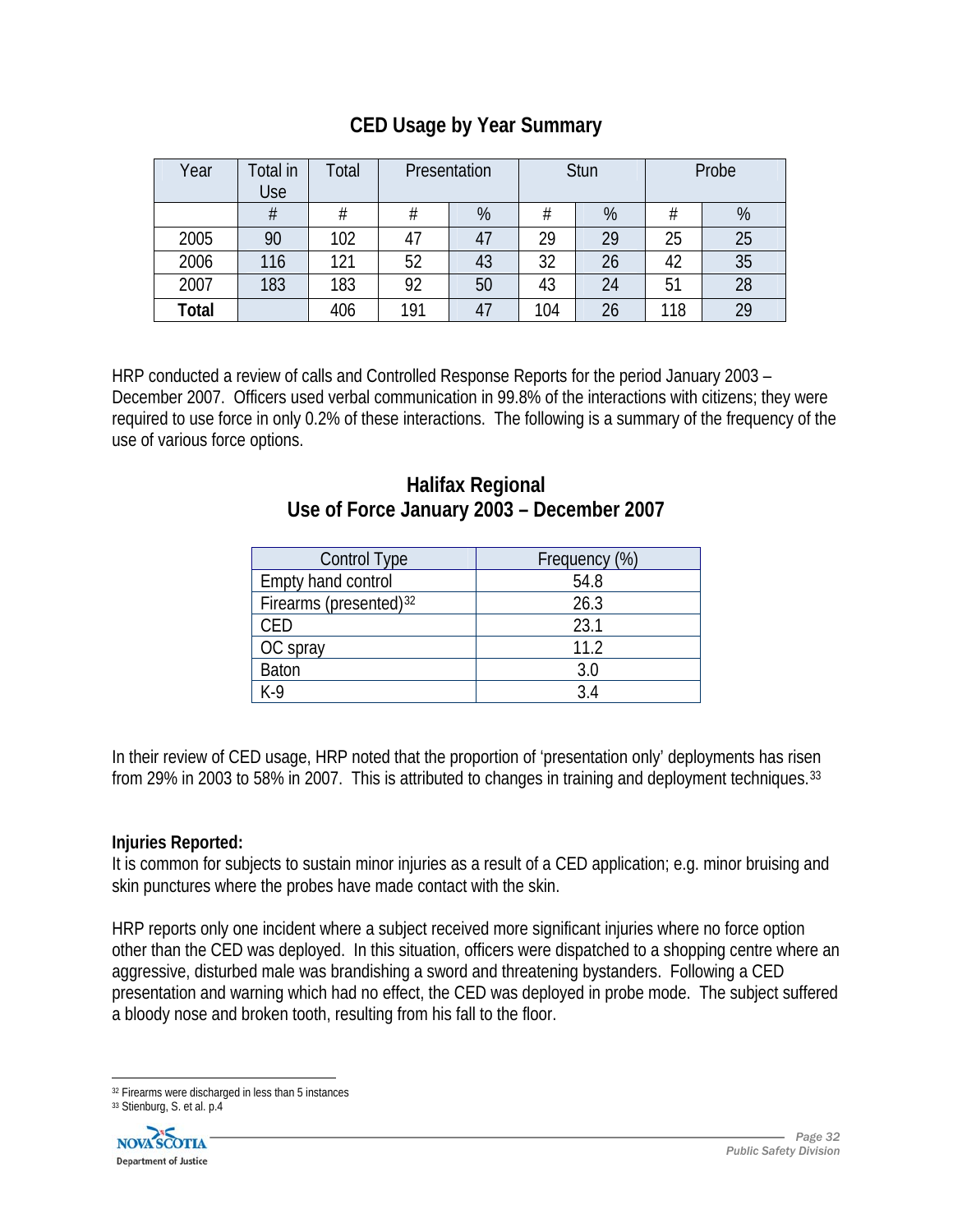In the incident involving Howard Hyde, no causal connection between CED use and Mr. Hyde's subsequent death has been established. This matter is currently under investigation by the Medical Examiner's Office.

Of the other municipal police forces, only Bridgewater reported an injury; medical intervention was required to remove a probe from the subject's neck.

HRP reported a significant decrease in injuries (in all police-citizen interactions) following the introduction of the CED.[34](#page-33-0) That police force reports a 78% decline in injuries in 2006 after CED numbers were increased and more officers were trained in its use. However, an increase in injury rates was noted from 2006 to 2007. The authors of that report hypothesize that this is a result of officers becoming more tentative in deploying the CED after a number of well-publicized incidents critical of CED use.

### **Complaints Reported:**

Citizens who wish to complain about the behavior of a municipal police officer have recourse to the Office of the Police Complaints Commission.Since 2004 there have been two complaints associated with the use of a CED by municipal police officers. One of the complaints was resolved informally; the other through the court system.

Individuals who have a concern about the conduct of an RCMP officer can lodge a complaint with the Commissioner for Public Complaints Against the Police. Four public complaints have been lodged in connection with RCMP use of CEDs in Nova Scotia. In one case the investigation sided with the complainant (CED use deemed inappropriate) and corrective actions taken.

In March 2006 a complaint was lodged by an inmate of the Central Nova Scotia Correctional Facility alleging excessive use of force by correctional officers. An investigation by HRP resulted in a finding that the complaint was unfounded. The individual is pursuing civil litigation.

# **Jurisdictional Reviews**

Conductive Energy Devices (CEDs) are a relatively new tool used by law enforcement to subdue resistant subjects. But since their introduction in the United States in the 1990s, they have been adopted by an increasing number of law enforcement agencies, including police forces, sheriffs departments and correctional institutions.[35](#page-33-1)

In recent years, however, public authorities have become increasingly concerned about the use of CEDs, as reports of a number of deaths proximal to CED deployment have been published. In response, with public safety as a paramount issue, a number of jurisdictions have ordered comprehensive reviews of CED use.

<span id="page-33-1"></span><span id="page-33-0"></span><sup>&</sup>lt;sup>35</sup> A recent report indicates that these devices are now used by more than 11,500 law enforcement agencies.



 34 Stienburg and Hernden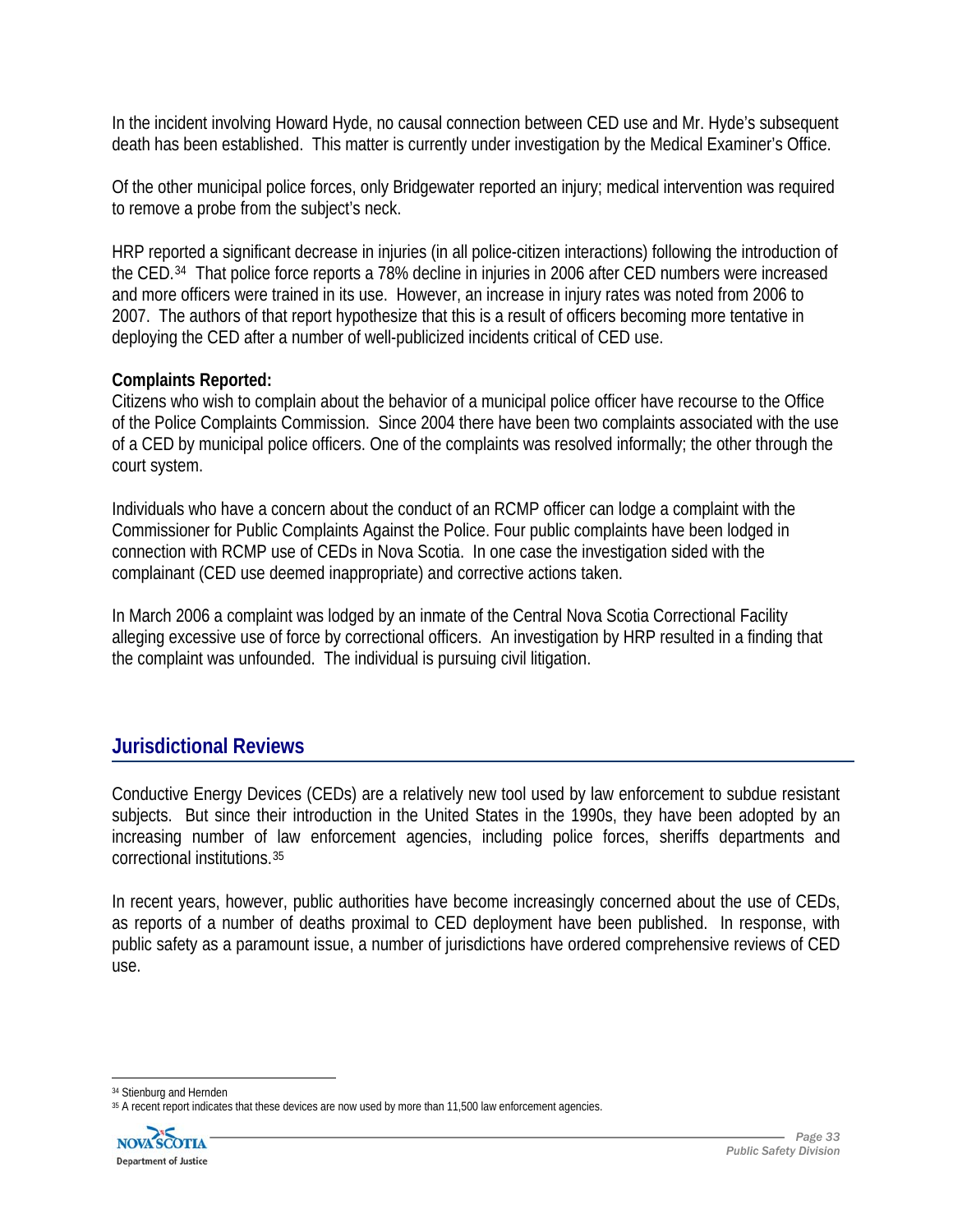# Commission for Public Complaints Against the RCMP[36](#page-34-0)

In December 2007 the Commission for Public Complaints Against the Royal Canadian Mounted Police issued an Interim Report on the RCMP Use of the Conducted Energy Weapon (CEW). The review by the Commission was undertaken in response to a request from the Minister of Public Safety to "review the RCMP's protocols on the use of CEDs and their implementation, including compliance with such protocols" following the deaths in British Columbia of two individuals proximal to the deployment of a CEW by the RCMP.

In its report, the Commission stated that the CEW has a role "in specific situations that require less than lethal alternatives to reduce the risk of injury or death to both the officer and the individual when use of force is required…it is an option in cases where lethal force would otherwise have been considered" (p.42). Concern was expressed by the Commission about 'usage creep' where, in practice, "CEW use has expanded to include subduing resistant subjects who do not pose a threat of grievous bodily harm or death and on whom the use of lethal force would not be an option" (p.2).

The Commission recommended that the CEW be classified as an 'impact weapon' (as opposed to its current classification as an 'intermediate weapon'); its use permissible "only in those situations where an individual is behaving in a manner classified as being 'combative' or posing a risk of 'death or grievous bodily harm'"(p.2).

In summarizing recent research that has been conducted on the physiological impact of CEDs, the Commission stated that it "lends credence to the assertion that CEWs are typically safe when used on healthy populations", but the Commission was concerned that "there has not been sufficient research to examine the negative effects CEDs may have on vulnerable populations" (p.23)

The Commission expressed concern that RCMP policy regarding the use of CEDs had evolved without adequate analysis of the usage by officers and impact of the weapon. This shortcoming was attributed to the lack of an appropriate data collection system and seen as a significant barrier to instituting systemic accountability processes, such as public reporting (p.27).

In addressing the issue of supervision and oversight, the Commission was concerned that not all supervisors responsible for reviewing each CED usage by their subordinates were trained in the use of CEDs and that their ability to provide effective direction was thereby compromised (p.43).

The Commission recommended that CED operators be required to re-certify more frequently; i.e. every two years as opposed to the current three-year requirement (p.43).

The Commission made additional recommendations regarding more stringent reporting of CEW incidents; the appointment of a National Use of Force Coordinator to provide national direction, coordination, and monitoring of all use of force techniques, incidents and equipment; and commitment to ongoing research regarding the medical, legal and social aspects of the weapon's use.

The Commission has indicated that a Final Report will be issued by the summer of 2008.

<span id="page-34-0"></span> 36 Commission for Public Complaints Against the Royal Canadian Mounted Police. *RCMP use of the Conducted Energy Weapon: Interim Report.* Ottawa:2007

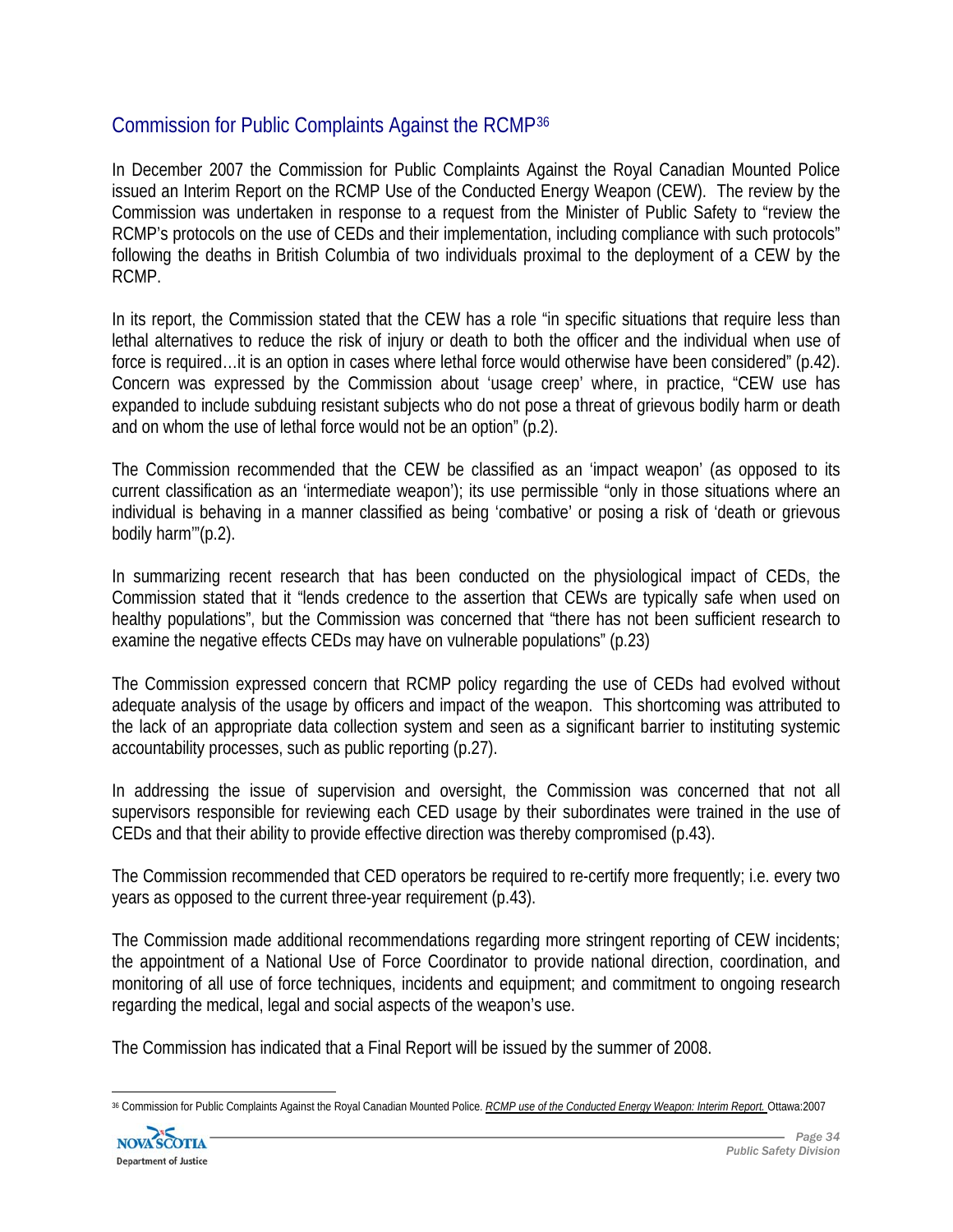# Quebec Report<sup>[37](#page-35-0)</sup>

In December 2007 the Department of Public Safety released a report containing 60 recommendations on the use of Tasters. The report indicated "when used appropriately…the CED is not a weapon that is capable of causing serious bodily harm or death. There is no research study or proof establishing a causeand-effect relationship between the use of a CED and the death of a person who was exposed to it".

The report did identify the need for clearer guidelines and better training on the use of CEDs. It recommended that the CED be used in order to control a person whose resistance represents a significant risk to the safety of the subject, police officer or other person; or to protect the subject or other person against the threat of imminent bodily injury. It also recommended that police consider an extremely agitated person to be a medical emergency and that police should, wherever possible, call for medical assistance before physically intervening with the subject.

The report stated that before using a CED, the police must recognize persons at risk: pregnant women, elderly, thin or short persons. Officers must attempt to avoid vulnerable parts of the body: head, neck, heart area and genitals. The report recommended that police use the fewest cycles possible and avoid continuous cycles exceeding 15-20 seconds. The report also recommended that persons subjected to neuromuscular incapacitation receive a medical assessment as soon as possible.

In response, the government of Quebec ordered that CED use be restricted to situations where a subject's resistance poses a security risk either to the suspect or the officer. Police are required to call for medical help if a suspect appears agitated.

# Toronto Police Service[38](#page-35-1)

In February 2007, the Chief of Police of the Toronto Police Services presented an Annual Report on the Use of Tasters 2006 to the Toronto Police Services Board. This report presented the results of a pilot project on the use of Tasters by front-line uniform supervisors in selected Divisions. The report noted that the TASER® was used 174 times during 156 incidents; 44% of the total usage was in 'demonstrated force presence' only; 19% in 'drive stun' mode and 37% in full deployment/probe mode. No injuries other than minor skin punctures were reported. The report noted that the TASER® "successfully de-escalated 94% of the total incidents, while 6% required another force option to de-escalate the incident" and concluded that "the TASER® has been proven to be an effective intermediate force option for front-line policing in the deescalation of violent incidents".

# Halifax Regional Police

In January 2008, Halifax Regional Police submitted a report entitled *Taser Overview for the Department of Justice***[39](#page-35-2)***.* In reviewing research conducted within Canada and internationally, the report concludes that

<span id="page-35-2"></span><span id="page-35-1"></span><sup>39</sup> Stienburg,D., Hernden, L. and Croft, T. *Taser Overview for Department of Justice*. Halifax Regional Police:2008.



 $\overline{a}$ 

<span id="page-35-0"></span><sup>&</sup>lt;sup>37</sup> www.msp.gouv.gc.ca/police/publicat/Taser/rapport\_Taser.pdf<br><sup>38</sup> www.Taser.com/research/statistics/Documents?Toronto%20Annual%20TASER%20ECD%202006%20Report%2002%2018%2007.pdf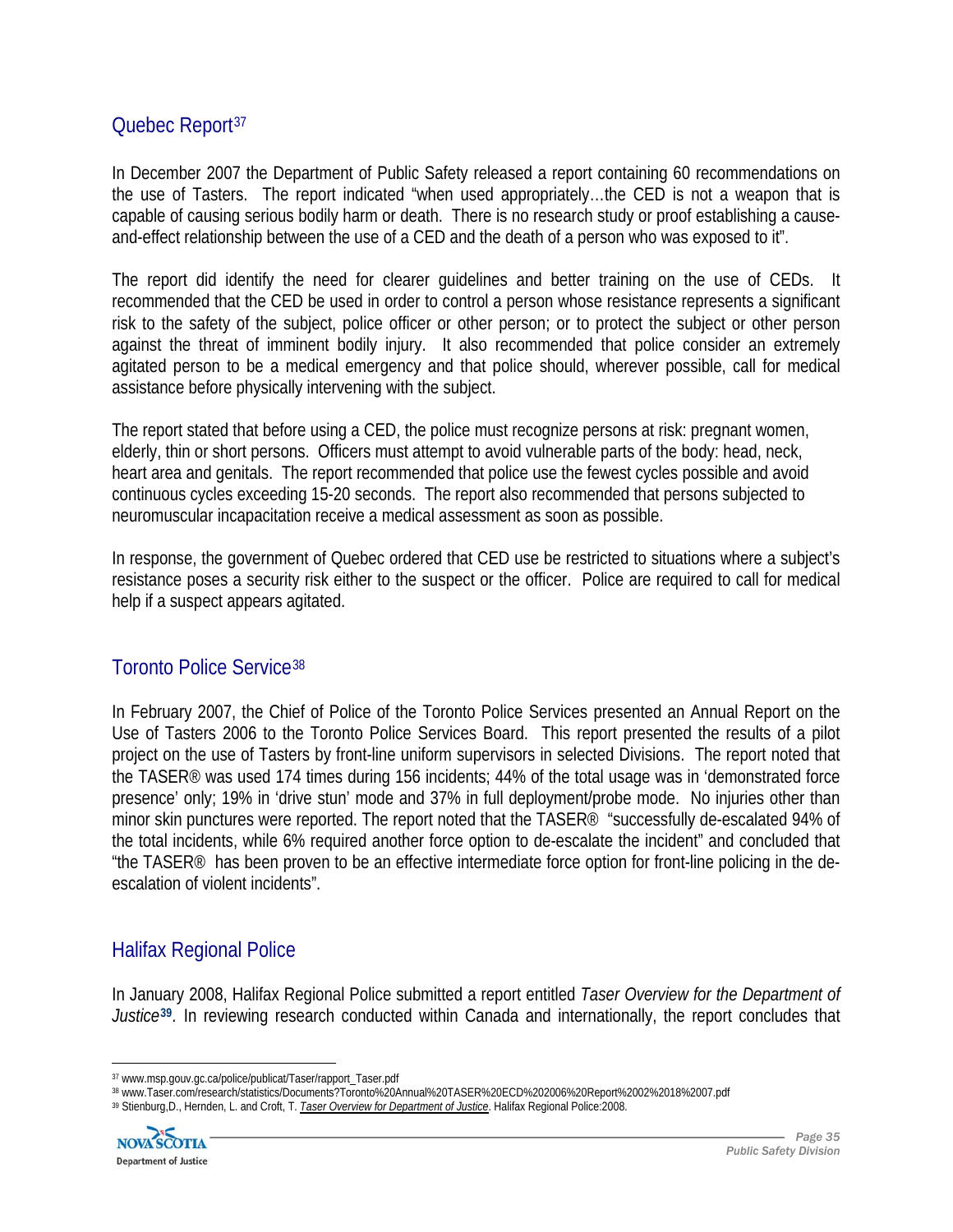"there is overwhelming evidence that electricity from the TASER® does not cause ventricle fibrillation (stop the heart) or pose any other life threatening conditions" (p.2)

The report notes that the use of force by police is a rare event, constituting only 0.2% of police responses to calls for service from the public during the period January 2003 to December 2007. Of all use of force options available, CEDs were deployed in approximately 23% of the use of force incidents. The report notes that 'presentation only' (i.e. no shock administered) has become the predominant form of CED use. This is attributed by the authors to changes in training and deployment techniques. Out of the 305 deployments the report notes that only one incident was recorded in which a subject received minor injuries which was seen to be a direct result of the CED with no other force option being deployed.

The report disputes the assertion that the CED is a tool meant to be used in place of lethal force. "If used only when lethal force is authorized, you are only getting a small portion of the benefit offered by the Taser®. It has proven itself to be a tool that can significantly reduce the amount of force needed to control many common situations officers face" (p.18). The report points to a significant decrease in injuries to suspects following the introduction of the CED.

# British Columbia Office of the Police Complaint Commissioner

Following the deaths of four individuals proximal to the use of a CED, the Police Complaint Commissioner in August 2004 directed the Victoria Police Department to "review the present use of force protocol and make such interim recommendations as he deems appropriate for the use of the TASER<sup>®</sup> by police officers in the Province of British Columbia pending the results of emerging studies presently underway".

Following a review of field data the reviewers concluded in their interim report<sup>[40](#page-36-0)</sup>, that:

"*the TASER*® *is an effective intermediate weapon with a very high (exceeding 90%) success rate. The TASER*® *has a superior success rate to oleoresin capsicum spray, which is particularly prone to fail on subjects who are either emotionally disturbed or under the influence of stimulant drugs. Also notable is the generally low rate of injury for both officers and subjects when the TASER*® *is deployed, although there is a significant possibility of secondary injuries which must be included in the totality of circumstances when the TASER*® *is employed."* (p.31)

The review team concluded that the TASER® should be retained as an intermediate weapon for use by police in British Columbia and that appropriate use of the TASER® presents an acceptable level of risk to subjects being controlled. (p.55)

The interim report of the review team contained a number of recommendations for standardizing training of officers in the use of the TASER® (development of a course training standard and core curriculum to be delivered to all recruits and all in-service TASER® users); mandatory reporting to capture information on all TASER® use; training of all officers regarding excited delirium; elimination of the use of the maximal restraint position (where handcuffs and ankles are bound behind the back). (pp.55,56)

<span id="page-36-0"></span> 40 British Columbia Office of the Police Complaint Commissioner. *Taser Technology Review and Interim Recommendations.* Victoria, BC:2004

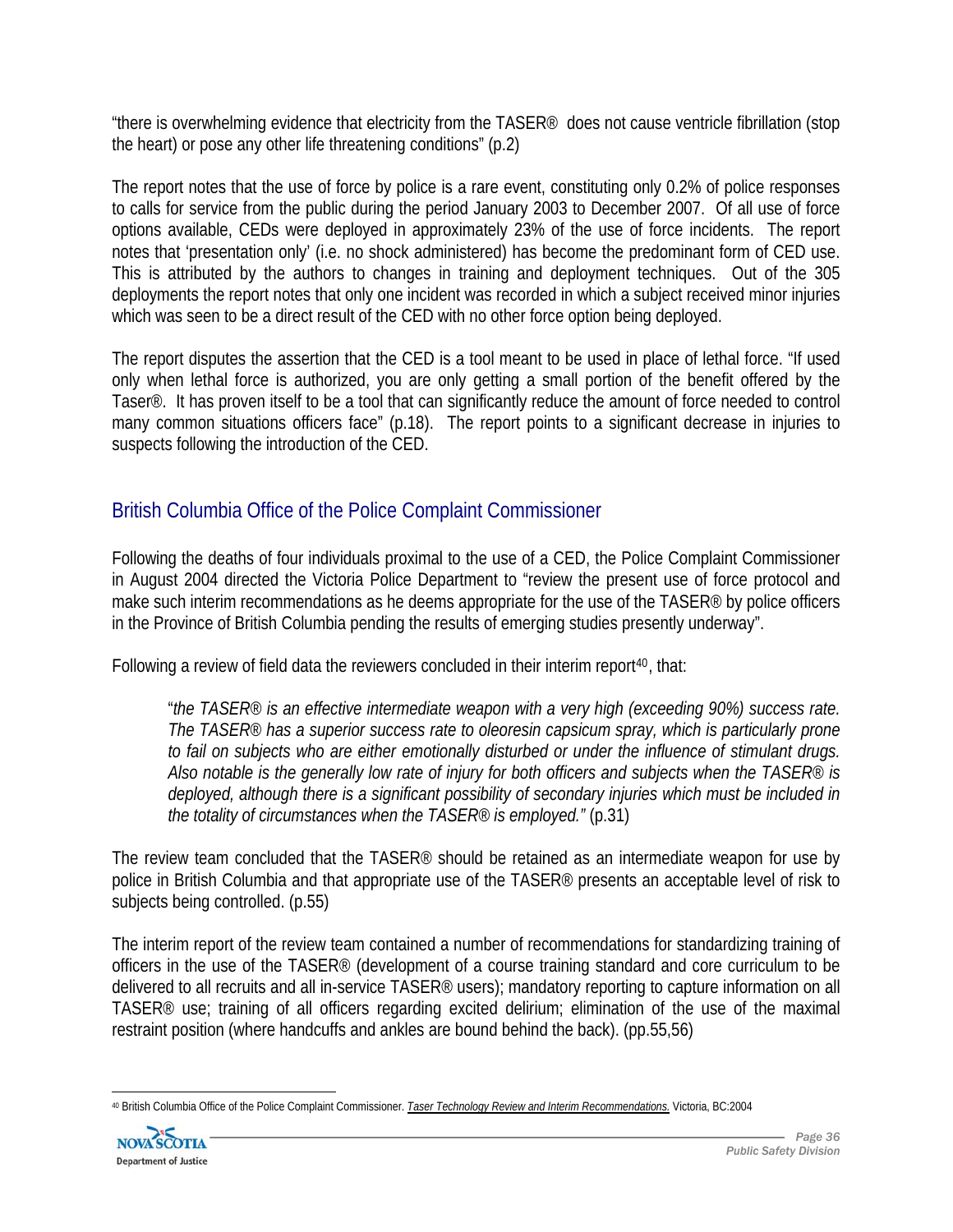In the preparation of its final report, the review team considered a number of significant studies regarding the use of CEDs, including the 2005 PACE study funded by the US Office of Naval Research<sup>[41](#page-37-0)</sup>; the 2004 HECOE study<sup>[42](#page-37-1)</sup>; research conducted by the United States Air Force Research Laboratory<sup>[43](#page-37-2)</sup>; and an overview of CED use in the United States by Amnesty International<sup>[44](#page-37-3)</sup>. The team also convened a meeting of medical professionals and CED experts to review the current research and identify key issues.

The final report[45](#page-37-4) of the review team recommended that police should, where possible, minimize multiple TASER® applications (particularly continuous cycling of the Taser® for periods exceeding 15-20 seconds) (p.31); that CEDs not be used against subjects who are demonstrating only passive resistance; that CEDs be used in 'push stun' mode only for subjects displaying active resistance who are resisting an officer's efforts to take them into custody without attacking the officer; and that CEDs be used in either a 'push stun' or 'probe deployment' mode when officers are confronted by active resistance, assaultive resistance or the threat of grievous bodily harm or death. (pp.34,35)

Prefacing these recommendations is the observation that "the variety and complexity of the circumstances that may confront an officer make it impossible for any policy to encompass every possible scenario". (p.34) The review team also concluded that "blanket prohibitions against TASER® use on specific groups can be counterproductive and that the test in every case remains one of reasonableness". (p.33)

# Canadian Police Research Centre

In August 2004 the Canadian Police Research Centre (CPRC) was asked by the Canadian Association of Chiefs of Police to conduct a comprehensive review of the existing scientific research and data and provide a national perspective on the safety and use of CEDs. The report was published in August 2005[46](#page-37-5).

The CPRC team concluded that "CEDs are effective law enforcement tools that are safe in the vast majority of cases". (p.ii)

The following policy considerations were presented by the CPRC team:

- "The use of CEDs are related to a decrease in the use of lethal force in some jurisdictions and are also related to substantial decreases in police officer and subject arrest-related injuries.
- Although each use of force incident needs to be judged separately, for the most part the increased use of CEDs in non-lethal incidents is appropriate.
- Originally marketed and accepted as an alternative to lethal force, usage has grown to include incidents where intermediate (but not lethal) weapons should be used.
- Police services and their governing bodies and agencies should give thoughtful consideration to developing CED usage reporting procedures, forms, or databases.

<span id="page-37-5"></span><span id="page-37-4"></span><span id="page-37-3"></span><sup>46</sup> Manojlovic, D., Hall, C., Laur, D., Goodkey, S., Larence, C., Shaw, R., St-Amour, S., Neufeld, A. and Palmer, S. *Review of Conducted Energy Devices*. Canadian Police Research Centre: 2005.



<span id="page-37-0"></span> $\overline{a}$ 41 McDaniel, W.C. et al. *Cardiac Safety of Neuromuscular Incapacitating Defensive Devices*. Journal of Pacing and Clinical Electrophysiology. 2005. V.28(1) (284-287)

<span id="page-37-1"></span><sup>42</sup> United States Department of Defense. Human Effects Centre of Excellence. *Report on Human Effectiveness and Risk Characterization of Electromuscular* Incapacitation Devices. 2004

<span id="page-37-2"></span><sup>43</sup> Jauchem, J.R. Effectiveness and Health Effects of Electro-muscular Incapacitating Devices. Air Force Research Laboratory. 2004.<br>44 Amnesty International. United States of America. Excessive and Lethal Force? 2004. Index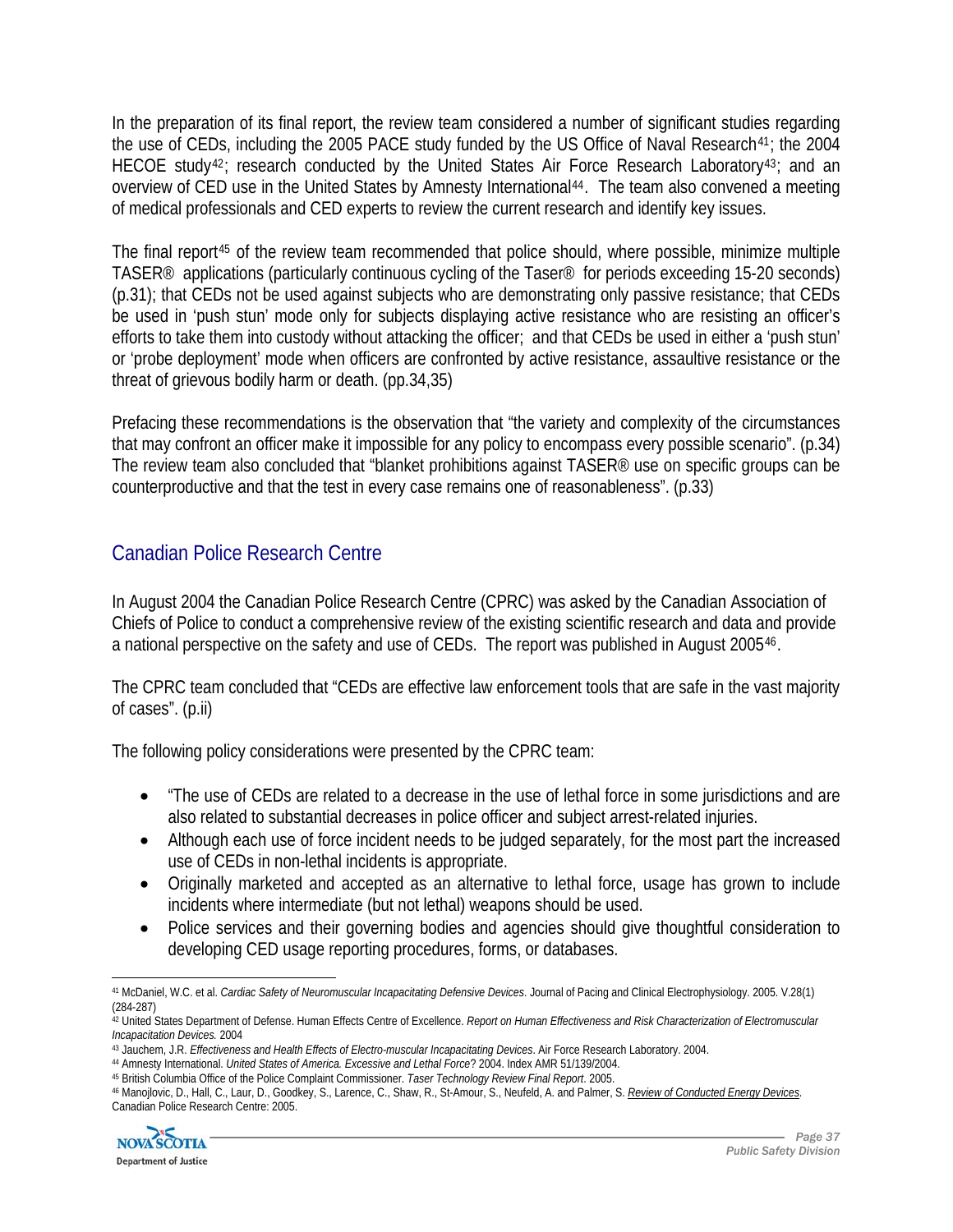- It would be unwise and counter-productive for any police service or government body to develop policies and procedures that explicitly specify in what kinds of circumstances a CED may or may not be used.
- Notwithstanding the above, police officers need to be aware of the adverse effects of multiple, consecutive cycles of a CED on a subject; deploying a CED on a subject's head, neck or genitalia; deploying a CED where a person can fall from a height; and deploying a CED on a subject where it is known to the officer that the subject has flammable substances on their clothing or on their person, or are standing in or near obvious flammable/explosive substances." (p.iii)

Based on the research on ED, the CPRC report recommended that:

- "Police officers should recognize that acutely agitated persons are suffering from a medical emergency, and that emergency medical services (EMS) involvement is warranted as early as possible in the restraint process.
- Notification of EMS for dispatch prior to actual physical engagement with the subject may be the most rational policy." (p.v)

The CPRC identified a number of gaps in the existing research; e.g. information on death proximal to restraint; physiological effects of ED and how persons suffering from ED can best be subdued by police in order to expedite medical treatment.

The CPRC team also voiced concern that "there is no known, scientifically tested, independently verified and globally accepted CED safety parameters" (p.vi) which would allow law enforcement agencies to evaluate the safety, effectiveness and reliability of CEDs independent of the manufacturer.

# Police Executive Research Forum

The Police Executive Research Forum, supported by the United States Department of Justice and the Bureau of Justice Assistance, conducted two years of research on CED usage by law enforcement agencies in the United States, hosted a number of international symposia and reviewed studies and policies of various law enforcement jurisdictions.

The product of the work was the document Conducted Energy Devices: Development of Standards for Consistency and Guidance<sup>[47](#page-38-0)</sup> – a set of guidelines to assist policy-makers and law enforcement agencies in determining how CEDs should be used. The following is a summary of the key guidelines:

#### **Situations in which CED use should be considered:**

CEDs should only be used against persons who are actively resisting or exhibiting active aggression, or to prevent individuals from harming themselves or others. CEDs should not be used against a passive subject.

<span id="page-38-0"></span> 47 Cronin, J.M. and Ederheimer, J.A. *Conducted Energy Devices: Development of Standards for Consistency and Guidance*. U.S. Department of Justice Office of Community Oriented Policing Services and Police Executive Research Forum. Washington:2006.

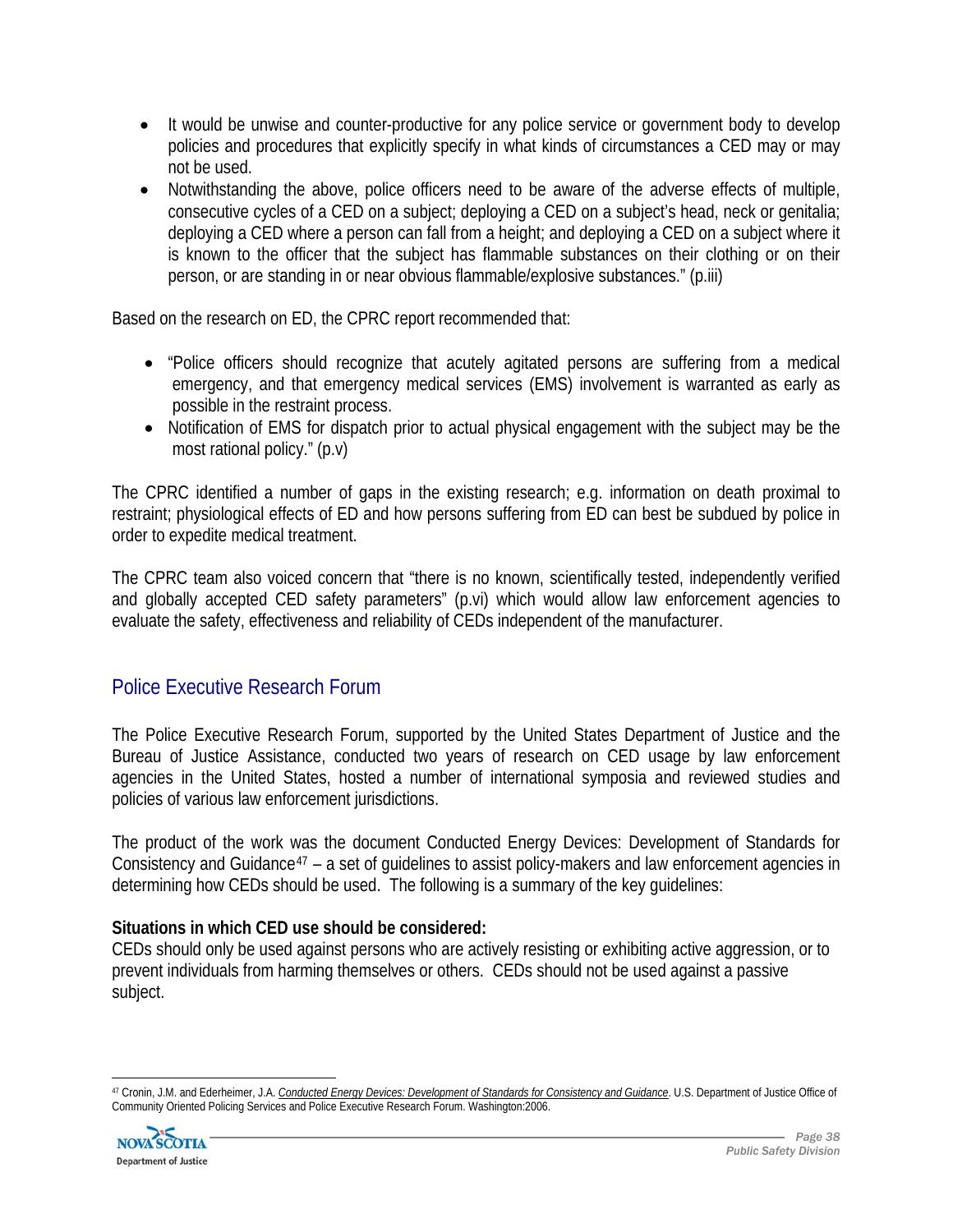#### **Number of activations:**

No more than one officer at a time should activate a CED against a person. CED should be used for one standard cycle (5 seconds) and then the situation re-evaluated. Number and duration of cycles should be kept to the minimum necessary to gain control over subject. Training should emphasize that multiple activations and continuous cycling of a CED appear to increase risk of death or serious injury and should be avoided.

#### **Categories of subjects:**

CEDs should not generally be used against pregnant women, elderly persons, young children or visibly frail persons unless exigent circumstances exist. Should not be used on a handcuffed person unless they are actively resisting or exhibiting active aggression and/or to prevent individuals from harming themselves or others. CEDs should not be used when a subject is in a location where a fall may cause substantial injury or death, nor against individuals driving a vehicle. Officers should be aware that there is a higher risk of sudden death in people under the influence of drugs and/or symptoms associated with excited delirium.

#### **Method of deployment**:

CEDs should not be fired at subject's head, neck, and genitalia. Only trained personnel should remove darts. All persons exposed to CED activation should receive medical assessment. Persons in custody who have been exposed to CED activation should be monitored regularly when in custody, even if they have received medical care. Following a CED activation, officers should use a restraint technique that does not impair respiration. CEDs should not be used in the presence of combustible vapours and liquids. "Probe mode" should be the primary setting option, with 'drive stun mode' generally used as a secondary option. Challenge should be given before CED activation, unless to do so would put another individual at risk. Supervisor should respond to all incident scenes where CED was activated. Supervisor should conduct an initial review of the CED activation. Force investigation outside chain of command should be considered when any of the following factors are involved:

- Subject experiences death or serious injury
- Person experiences prolonged CED activation
- CED appears to have been used in a punitive or abusive manner
- Appears to be a substantial deviation from training
- Person in at-risk category has been subjected to activation.

Random audits should be conducted.

#### **Training:**

Agencies should not rely solely on training curriculum provided by the CED manufacturer. Should ensure training is consistent with approved use-of-force policies. Recertification should occur annually and consist of physical competency and device retention, changes in agency policy, technology changes. Supervisors and command staff should receive CED training.

#### **Reporting**:

Statistics should be kept to identify CED trends and deployment concerns.

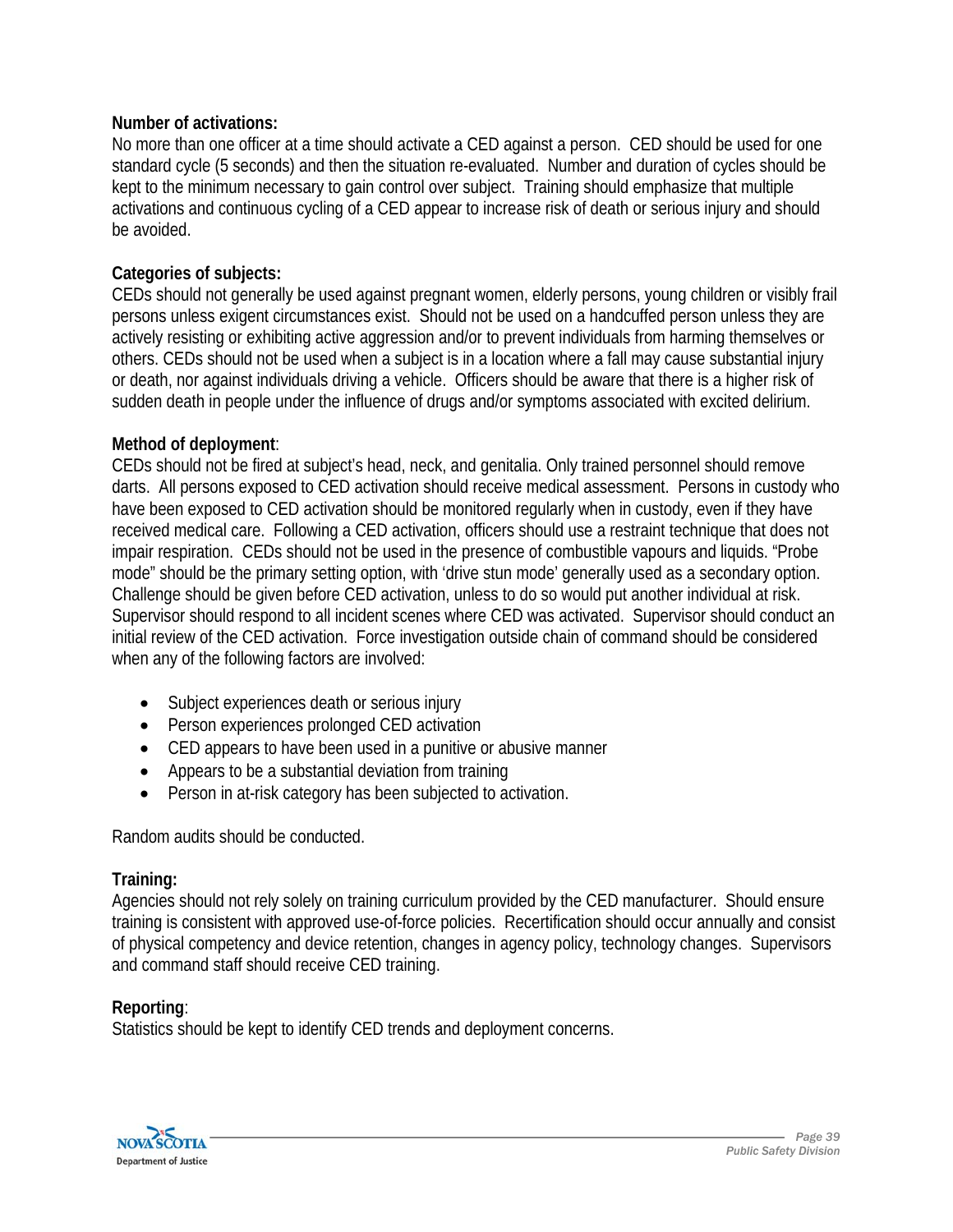### Future Research Directions

Although a significant amount of research has been undertaken in recent years to determine the impact of CEDs in order to guide its use as a law enforcement tool, there remain a number of issues which have not been resolved by the research to date and require further study. A number of initiatives are now planned or underway to address these information gaps.

The United States National Institute of Justice commissioned a two-year study in June 2006 to assist in understanding whether the CED technology can contribute to or cause death and, if so, in what ways. The study is entitled "In-Custody Deaths Due to Use of Conducted Energy Devices" and will review more than 100 deaths associated with CEDs over the past five or more years. A panel of physicians will conduct mortality reviews on the deaths, using police data, autopsy results, toxicological analysis and analysis of medical care received. This comprehensive study will obviously be of considerable interest to governments and police agencies.

The House of Commons Public Safety Committee began a review of TASERs on January 30, 2008, hearing testimony from TASER® International and the Canadian Police Research Centre.

In November 2007 the Canadian Association of Chiefs of Police announced that the Canadian Police Research Centre would undertake, on its behalf, a comprehensive review of, and additional research on, the use of CEDs "to provide a national perspective on the safety and use of the devices". The research will include a year-long study to identify links between the characteristics of people who have been subject to police restraint, different methods of restraint and the risk of death associated (the RESTRAINT study). A report on the state of CED-related technology and issues is expected to be completed by March 31, 2008. The RESTRAINT study is due to be completed in 2009.

Longitudinal studies are required to achieve a more complete understanding of the long-term impact of CEDs and all measures used within the force continuum – to determine their impact on officer, suspect and community safety.

# **Conclusion**

Law enforcement officers must have appropriate tools to assist them in maintaining public safety. To that end, efforts have been directed at developing instruments that provide an effective response to subduing resistant subjects in situations where simple physical control tactics are inappropriate or inadequate.

The CED has emerged as a promising 'less-lethal' weapon that allows law enforcement officers to bring non-compliant subjects under control while ostensibly posing the least risk to the officer, the subject and other citizens. Its advantages (relative to other weapons such as the baton, OC spray and the firearm) derive mainly from its versatility – its rapid impact, use from a distance, potential for reducing injuries to officers, subjects and bystanders and its reportedly short duration of physiological impact.

But these are the very characteristics that may render the CED open to misuse or even abuse: particularly over-reliance on the weapon to subdue subjects when less intrusive means could be effective.